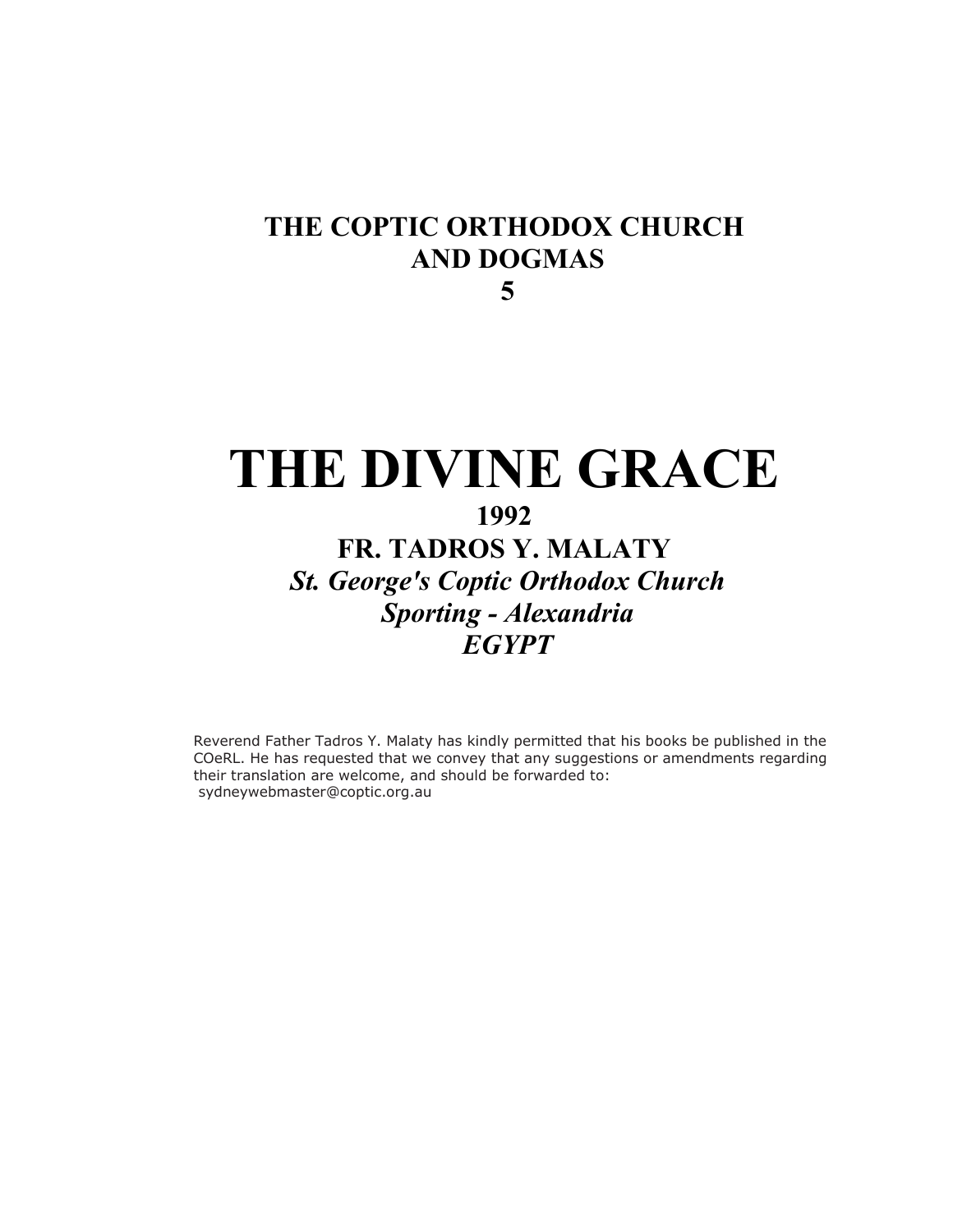English text is revised by: *MRS. JEANE MALEK DR. NABIEH MALEK NORA ELAGAMY*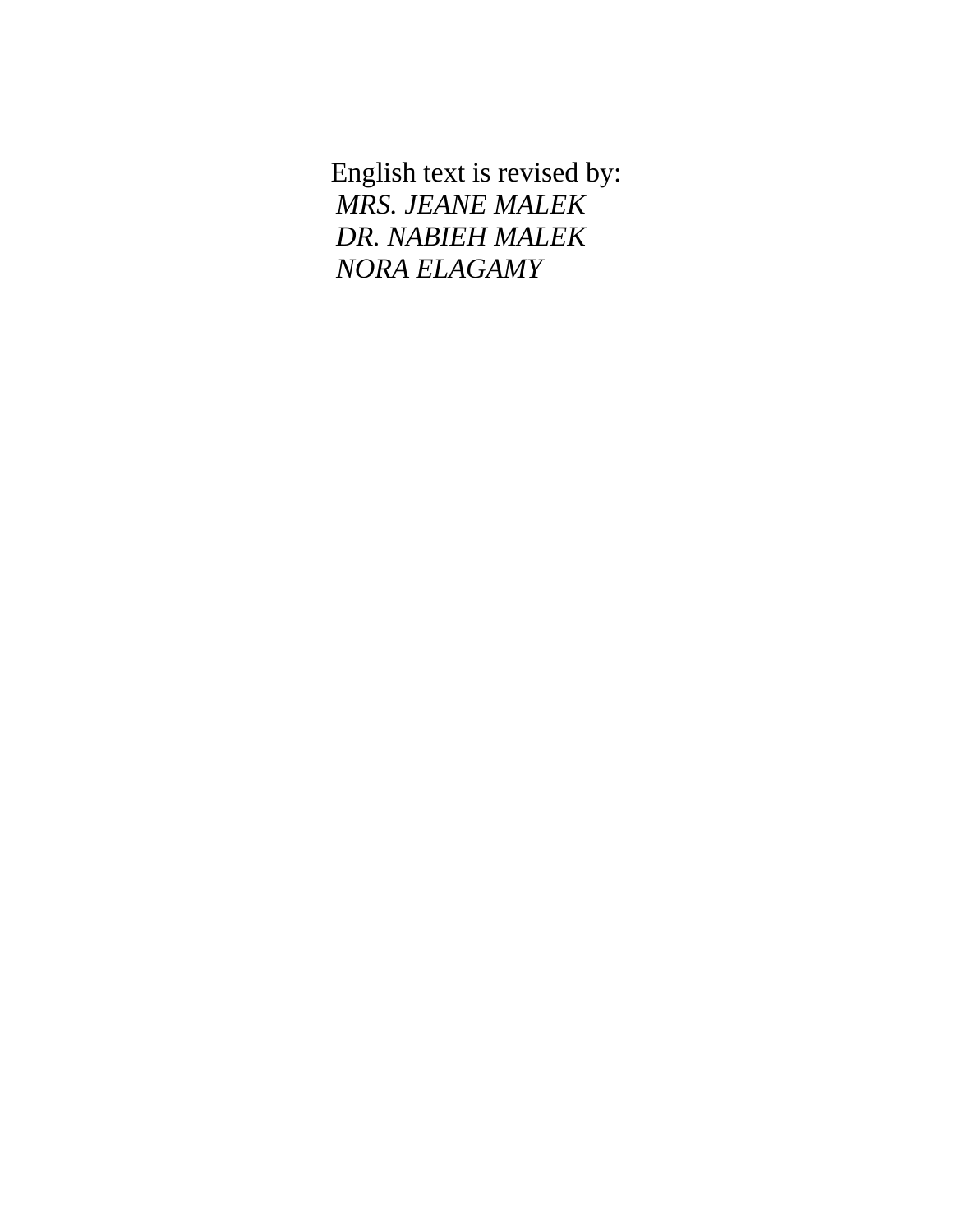#### **THE DIVINE GRACE**

The Holy Bible presents God to us as the "Lover" of mankind; for He crowned man with free will as the greatest gift offered to His most beautiful and dearest creature on earth. He granted him authority (Gen. 1:26) over everything; thus man invaded space and other planets. God offered man complete freedom so as to accept God as his Beloved, to ignore Him, or even to resist Him. In all this, God tolerates man with love, not to condemn him but rather to attract him as a friend, raising him up to heavens to partake in His glories without forcing or pressing him.

When the first man fell into transgression and separated himself - by his own will - from God, the "Source of Life", his nature was corrupted and his will was weakened. Thus he could not tolerate the presence of God or accept His Fatherhood (Gen. 3:10). Although he has natural yearning towards Him, He feels completely helpless towards fulfilling this desire, saying with the Apostle Paul: "For what I will to do, that I do not practice, but what I hate that I do... O wretched man that I am! Who will deliver me from this body of death?!" Rom. 7:15,24.

God offered man the Law or the divine commandments, but it was no good for him. It exposed the weakness of man and revealed his sins (Rom. 7:13). Therefore man became in need of the intervention of the Creator Himself to renew his nature and sanctify his will. That man may return to God to find in Him an unique compassionate Fatherhood which encompasses and supports him, granting him hope in eternal life and enjoyment in sharing the everlasting inheritance in the company of the heavenly hosts. This is the divine grace which in its essence is the enjoyment of sharing the nature of God Himself. The Holy Trinity, acts in us to attain the Fatherhood of the Father, the membership in the Body of Jesus Christ, the dwelling of the Holy Spirit the Giver of sanctification and the partaking in the divine nature (2 Pet. 1:4).

Through this abundant grace our will is strengthened in Christ, sanctified by His Holy Spirit and grows active and effective by the living faith.

Through this concept we believe in the grace of God not just as a dogma that suffices our mind, but as the presence of God in all aspects of our life, even when we are eating, drinking, sleeping, exercising or traveling about. It touches our worship and our daily life.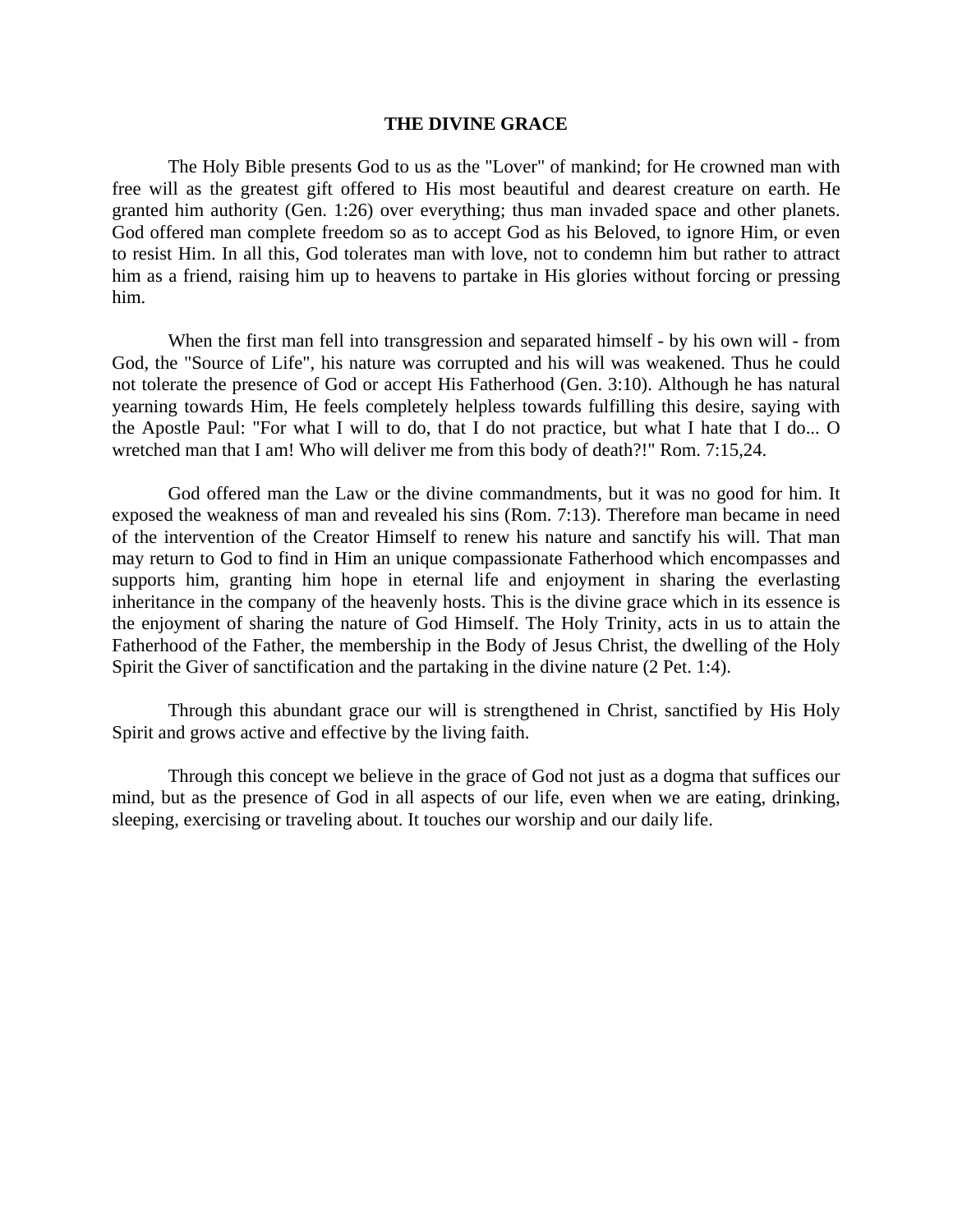### **THE EXPERIENCE OF GRACE AND THE ALEXANDRIAN CHURCH**

During the past twenty centuries the Church of Alexandria refrained, to a great extent, from entering into a dispute concerning the understanding of "grace" and its relationship to man's free will. This being so in spite of her giving much attention to many theological problems during the first seven centuries. This may be due to the following reasons:

1. The Alexandrian Church is known for her eschatological attitude not only in her worship but also in all aspects of her life. The Copts - clergymen, teachers in the School of Alexandria, celibates and laity - understood eternal life as a life to be practiced here on earth, besides an inside longing for the second coming of Christ. This attitude had its effect on the Alexandrian theology. Thus, the focus of the theology was enjoying the unity with God the Father in His Son Jesus Christ through the Holy Spirit. In other words, "Grace" in their view was enjoying God Himself, the Holy Trinity, dwelling and acting in men. Therefore, they did not occupy themselves with the concepts of "grace" but rather with having the experience of the unity with God, the Grantor of grace and gifts. Who became a gift for man - to own Him in his depth - thus man is raised to His heavens. This spiritual and biblical understanding led Origen sometimes to use the name of Christ in lieu of His gifts or grace. At other times he used to call Christ "The Kingdom in Person," for he who attains the Kingdom of God, enjoys it not as a thing, but as the Divine Word who fulfills all man's needs. In other words, the eschatological attitude did not let the Alexandrian think or enter into a dispute about the conception of grace, but rather they were involved in experiencing "grace" as the enjoyment of the Person of Christ Who fills the inner life and acts within us by His Holy Spirit, to lead us to the Father's bosom. Christ Himself, the Grace-Giver, grants Himself as a "grace," in order that we may attain Him in us.

2. The Alexandrian Church gave much attention to gain the philosophers to faith, therefore she did not stand in enmity against philosophy but considered it as a gift from God's providence, by which she attracts the hearts of the philosophers to Christ, that they may enjoy perfection.

At the same time she was careful not to transform the Gospel of salvation into philosophical definitions and theoretical disputes, but rather transfers the philosophers to the faith as a divine gift. She wisely did not attack the philosophers but cared to attract them to meditate in God their Savior as the Source of their inner satisfaction. Moreover to enjoy the new life in Christ that fills their spirits, souls and minds. Therefore, in spite of the many writings of the Alexandrian about "Grace," we do not find one attempt for giving a definition to it. Rather they concentrated on its experience, capabilities, and its effects on the life of the Church and on the individual members of the Church.

3. The Alexandrian were involved in studying the Holy Scriptures, using the allegorical method, attempting to discover the Person of Jesus Christ as a personal Savior, and to acknowledge His mysteries almost in every passage of the Bible. This study cannot be realized except by the help of the divine grace. The believer who is the Spirit's bride is in need of the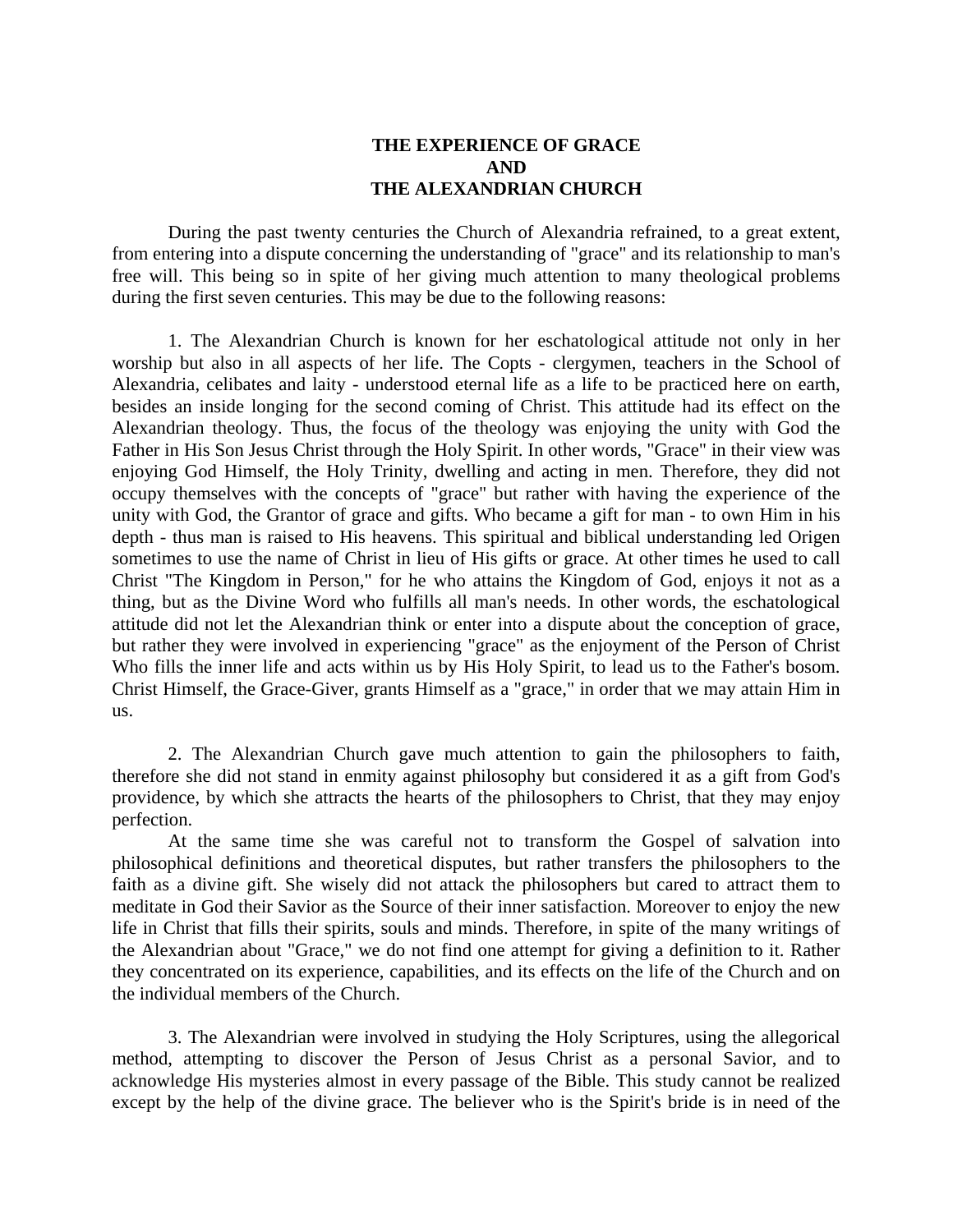Heavenly Groom, Jesus Christ, to embrace Him and enter with Him into the "bride chamber" of the Holy Scriptures.

The Alexandrian concept had its effect on the Alexandrian ' thinking, who were not involved in discussing the philosophical meaning of "grace," but rather to attain grace by being in fellowship with Christ and enjoying the Holy Scriptures in their deepest meaning.

 *...Nothing good can come apart from God, and this is above all; true understanding of the inspired Scriptures.* 

 *...The Scriptures were written by the Spirit of God, and have meanings, not as they appear at the first sight, but also others, which escape the notice of most. For those (words) which are written are the forms of certain mysteries, and the images of divine matters. Accordingly, there is one opinion throughout the whole Church, that the whole case is indeed spiritual; however the spiritual meaning which the law conveys is not known to all, but to those only on whom the grace of the Holy spirit is bestowed in the word of wisdom and knowledge.* 

 *...Let us exhort God to grant that, as the word grows in us, we may receive a rich broadmindedness in Christ Jesus and so be able to hear the sacred and holy words.* 

 *...And so, if at times we do not understand what is said, we shall not lessen our obedience or subside to easier material, but wait for the grace of God to suggest to us an answer to our question, whether by direct enlightenment or through the agency of another.* 

 ...Many have sought to interpret the divine Scriptures...but not all with success. For rare is he who has the grace for this from God.

Origen

4. The Copts were known for their ascetic life, even before the appearance of monasticism. Such life which is full of joy is practiced by the priest, the celibate, the married and even the child. Its aim is raising the head up to the heavenly bridal chamber, to enjoy the divine mysteries of the Groom, Christ. It is a life that does not lean on asceticism as bodily exercises, but rather depends on the free grace of God, which alone is capable of realizing this goal without ignoring the role of the believer, his seriousness and his spiritual struggle. Thus believer receives - not by his own merit, but by the free divine grace - infinite measure of spiritual life and the sanctification of his soul, mind and body. Through this divine grace he never aims to enmity with his body to destroy it, but rather he seeks its sanctification together with its senses, motions and energies as well as his soul, in order that man - in his whole nature - enjoys the new life in Jesus Christ in an evangelic life exercised through the grace of God. Here I give some examples from the sayings of the desert of Egypt that speak of the role of the divine grace in their lives:

 "Concerning Abba Isaac, it was said that when he was at the point of death, the old men gathered around him saying, "...what shall we do without you?" He said to them, "See how I have walked before you; if you want to follow me and keep the commandments of God, God will send you His grace and will protect this place..."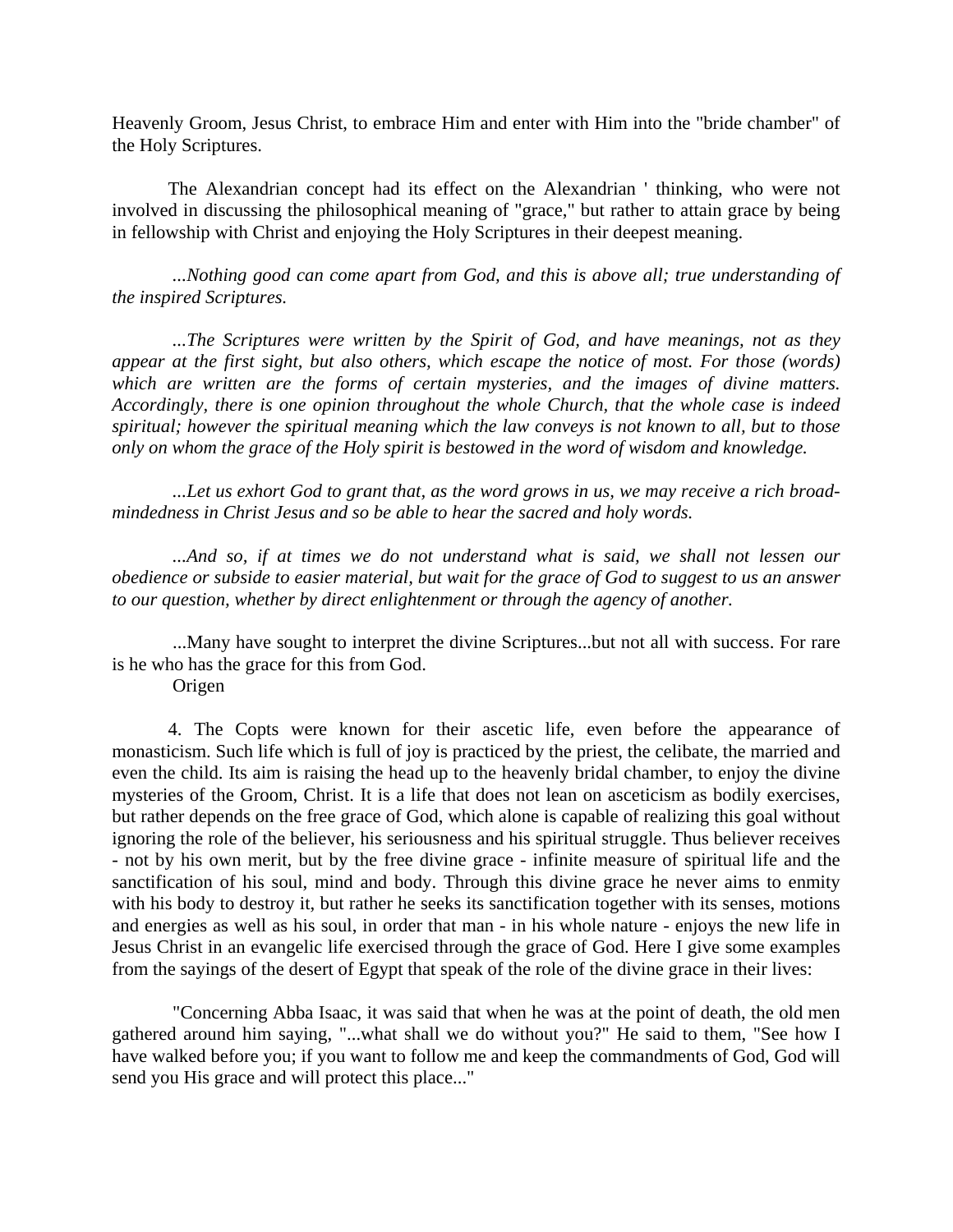"He (Poemen), said that Abba Theonas used to say: "Even if a man acquires a virtue, God does not grant him grace for himself alone."

"Abba Pambo said, "By the grace of God, since I left the world I have not said one word of which I repented afterwards."

We know little about the inner life of the Egyptian ascetics, in spite of their renowned fame all over the world at that time. This is because they leaned towards practicing the ascetic life with a joyful evangelic mind, and with the spirit of silence and tranquility. They did not consider writing about asceticism, but preferred the practice of this life. Thus, grace for them was an experience of their daily life in Jesus Christ and not a subject of writing or arguments.

5. The Egyptian Church carried the through the ages. For example, during the Roman era some cities such as Esnah and Akh-mim were entirely martyred within a few days or some hours. To this extent historians consider the survival of the Coptic Church as a divine miracle. The Church experienced and continues to experience God's grace, particularly during the tribulations. Historians attest that the prisons of Egypt were transformed into paradises and the voices of praise did not cease, particularly during the night preceding the executions of martyrs. The Church expanded everyday by gaining new members from the pagans who were witnessing the martyrdom arenas. New members were not only from the pagan populace but also from the soldiers, judges, and rulers as Ariana the ruler of Ansena who practiced the most cruel means of persecution.

Such atmosphere in which the Egyptian Church lived made the subject of "grace" an experience which she tasted in the midst of sufferings, when every human element stopped, and Christ transfigured among His martyrs to act in and through them. We hear for example of Origen, the dean of the Alexandrian School, who yearned in his youth to be martyred with his father Leonides, He lived in more than one epoch of martyrdom, declaring that Christ allows the martyr to suffer, and He Himself suffers in His mar tyrs; He grants the martyr the victory and the crown and He accepts this crown in him. This is the experience of God's grace as lived by the Alexandrian , I mean the transfiguration of Christ amongst His suffering Church to carry her sufferings and to crown her by Himself.

6. Pope Athanasius the Apostolic wrote to Dracontius rebuking him kindly but firmly for refusing the bishopric ordination on Hermopolis Parava (Damanhour) because of the tribulation, while many of the pagans were awaiting the day of his ordination to be converted and receive baptism (membership of the church). This letter exposes the richness of God's grace which acts amidst the Church during the tribulations, not only to bear the Lord's joyfully but also to witness to

the truth, for attracting lost souls to faith. This is another dimension of God's grace which the Alexandrians obtained.

7. Many scholars are of the opinion that the Alexandrian theology concentrated on the "deification," as it is strongly evident in the writings of SS. Athanasius and Cyril. By deification they mean the renewal of the human nature as a whole, to attain the characteristics of our Lord Jesus Christ in place of the corrupt human nature, so that the believer may enjoy "the partaking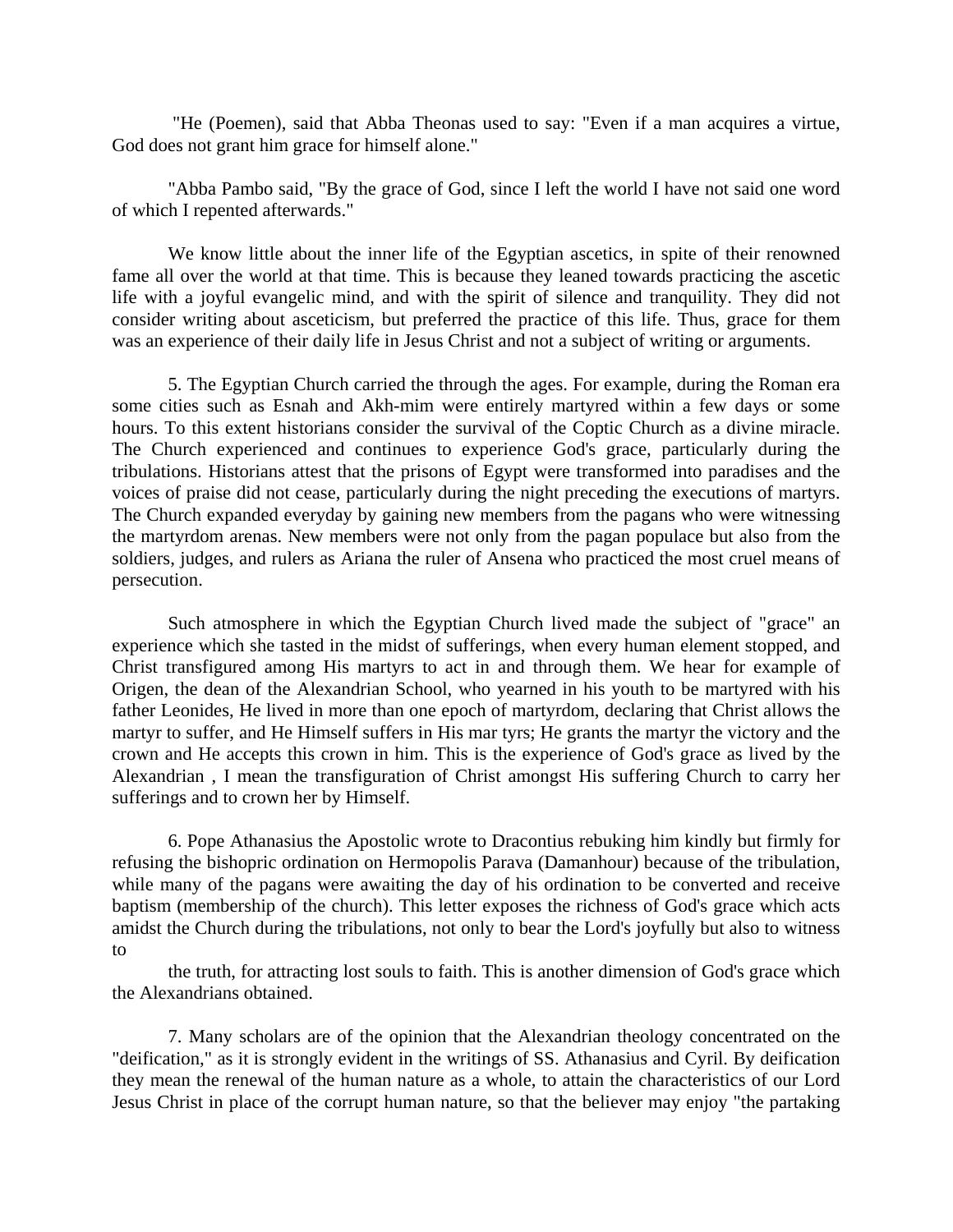in the divine nature" (2 Peter 1:4), or the new man in the image of His Creator (Col. 3:10). This theological mind drew the heart of the Alexandrians away from the arguments about the term "grace" to concentrate on attaining it as being an enjoyment of Christ Himself Who renewed our nature in Him.

This practical line is clear in the sayings of all the Alexandrian as shown from the following quotations:

The Word of God became man, that you may learn how man may become god.

### **St. Clement of Alexandria**

• The Son in His kindness, generously imparted deification

to others...who are transformed through Him into gods, as images of the Prototype... The Word is the Archetype of the many images.

 **Origen** 

He was made man that we might be made gods...

### **St. Athanasius**

 The human nature has conquered in Jesus Christ and attained victory... He participated in our humanity that He would grant us much of His riches...

### **St. Cyril of Alexandria**

Therefore, the Alexandrian Church was involved in the experience of "grace" and talking about it, not through philosophical expressions but as a new life in Christ, Who is dwelling within us. The believer enjoys it by practicing the undeviating evangelic and ascetic life, joyful and angelic. This is made through understanding the word of God by spiritual studying of the two Testaments, by attainment of heavenly consolations amongst tribulations, by witnessing to the Gospel under all conditions, through the theological understanding of the new nature and participating in worship with an elevated mind. All these things are fulfilled by the grace of God which we enjoy throughout our daily life.

1. Fr. T. Malaty: The Coptic Church as an Ascetic Church, 1986, p.4.

2. Benjamin Drewery: Origen and the Doctrine of Grace, London 1960, p.109.

 3.See Josh. hom. 17:3 where the partaking in the "wisdom" and "Knowledge" of God, His "Truth" and His "Word" is summarized as partaking in the divine grace.

 4. St. Clement Alex.: Strom 1;5; 28;1. 5. Ibid 1:20; 99:1. 6. Sel. Ps. 1:2. 7. De Principiis, Pref. 8. 8. In Jer. hom. 6:3.

9. In Isa. hom. 2:2.

10. Sel. Ps. 119:85.

11. Coptic Church Review: Vol. 7, No. 2, 1986, p.39.

12. Bendicta Ward: The Sayings Of The Desert , 1984, p.101.

13. Ibid 188.

14. Ibid 197.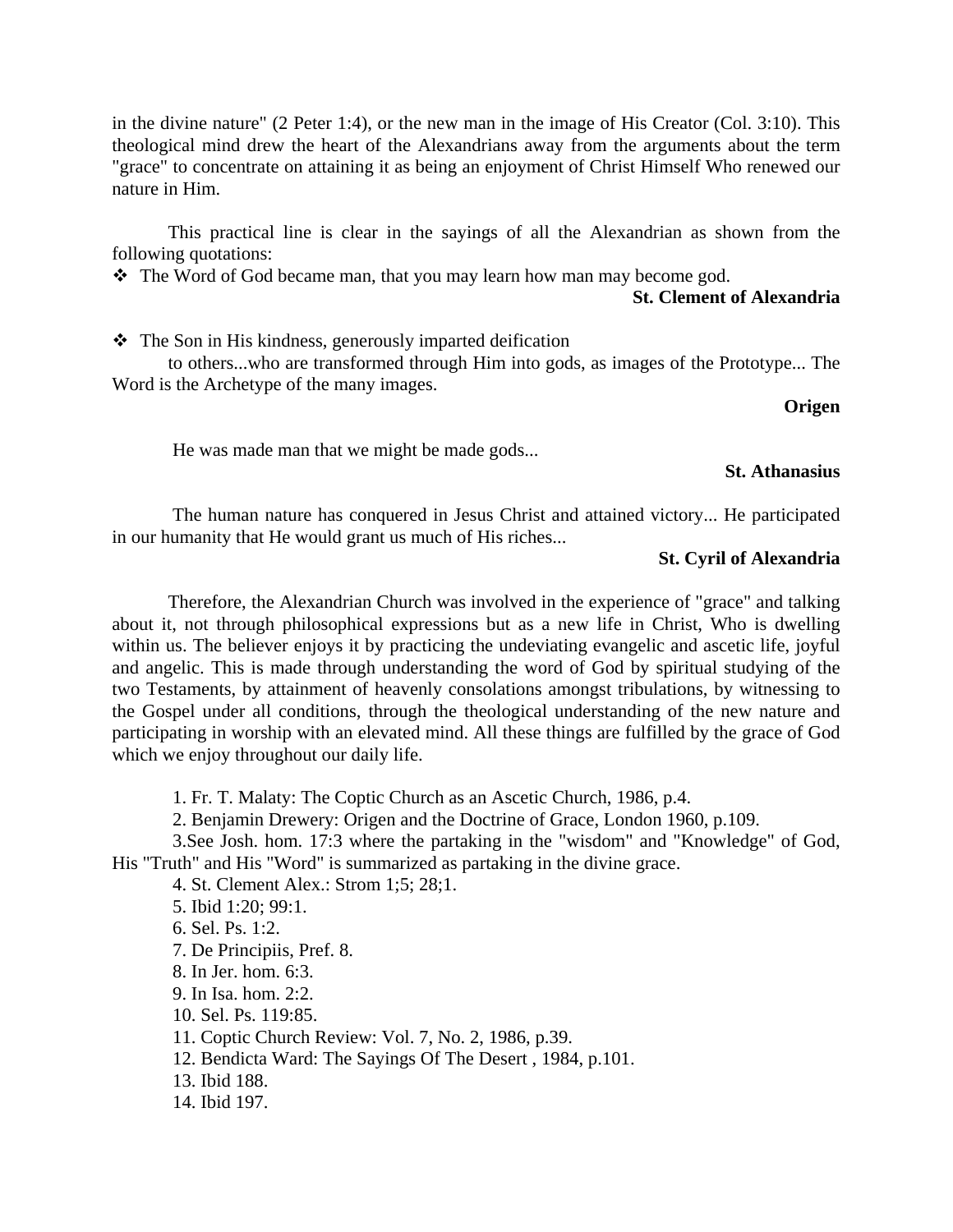- 15. Coptic Church Review: Vol. 7 No. 2, 1986, p. 40-41.
- 16. The Coptic Orthodox Church and Spirituality, Ottawa 1987, p.35 (in Arabic).
- 17. Ibid, p.23.
- 18. In Ioan, hom. 14;17.
- 19. Ep. 49 to Dracontius, Bishop of Hermupolis Prave.
- 20. Pret. 1.
- 21. Comm. in Ioannem 2:2.
- 22. De Incarn. 54:3.
- 23. In Luc. (concerning the temptation of Jesus Christ).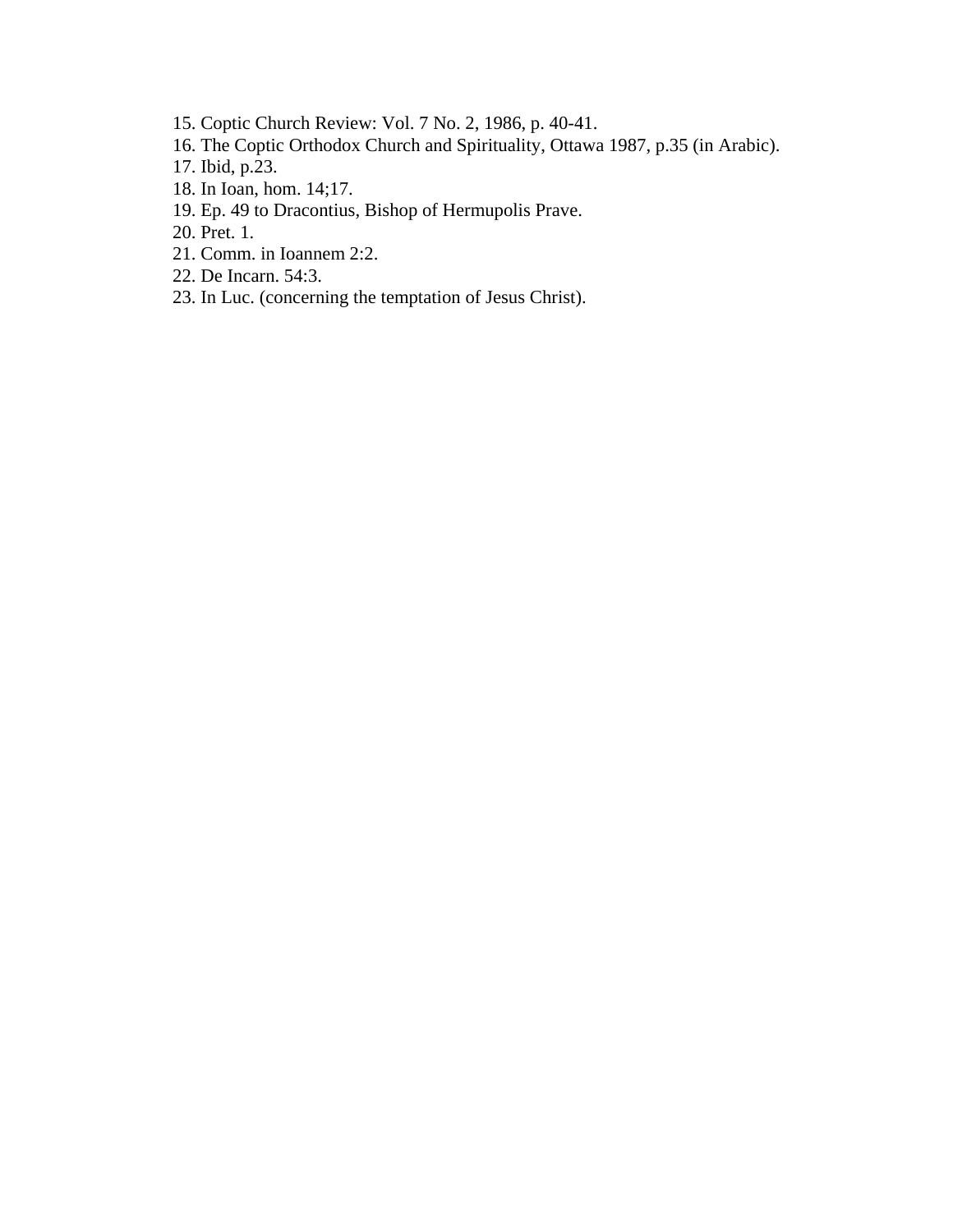### **THE AUGUSTINIAN-PELAGIAN DISPUTE**

 In the West, a warm dispute concerning the grace of God started through the controversy between St. Augustine and Pelagius at the end of the fourth century and the beginning of the fifth.

St. Augustine stated that as a result of our fall in Adam, our free choice has been imprisoned within the narrow confinement of self-seeking, and we have lost that liberty which Adam enjoyed, i.e. of being able to avoid sin and be spiritually good. Henceforth, we are in need of a special internal grace which renews the heart, illuminates the mind, inclines the "will," produces faith, and enables man to be spiritually good. This grace spiritually is freely distributed according to the sovereign good pleasure of God and not according to any merits in man. It is irresistible, not in the sense that it constrains man against his will, but in the sense that it inevitably renews the heart so that the will voluntarily chooses the right. His words sometimes, suggest that man is deprived of free will, although his doctrines assures clearly man's free will. Yet man cannot enjoy this free will to overcome the temptation of this life without God's grace, or God's help.

Pelagius, a British monk who was primarily a moralist, defended man's of choice. His original writings had been lost. Much of what we know about his doctrines is taken from the arguments of his adversaries against him. He felt that Augustine insulted the Creator by assuming that man (God's creature) is unable to take any move to save himself and is wholly dependent on God's grace; thus man seems to be a puppet. In his defense of man's freedom of choice, he rejected that man's will has any intrinsic bias in favor of wrong-doing as a result of the fall. Since each soul is, as he believes, created immediately by God, it cannot come into the world soiled by the original sin transmitted from Adam. He also resisted the suggestion that there can be any special pressure on man's will to choose God, there is no room for any special interior action of God upon the soul. He also admitted that grace is bestowed "to make the fulfillment of God's commands easier." By Grace, however, he really meant:

a) A free will by itself, or the possibility of not sinning with which God endowed us at our creation.

b) The revelation, through reason, of God's law, instructing us what we should do and holding out eternal sanction, and

c) Since this has become obscured through evil customs, the law of Moses and the teaching and example of Christ?!!

Thus grace in Pelagius view is simply the external help that God offers to man in the pursuit of salvation, it is just a grace of knowledge that facilitates what the will can accomplish by its own internal resources. In other words, grace-according to pelagius - was first of all our own human freedom, our God-given ability to decide between good and evil. "Man can, if he will, observe God's commandments without sinning."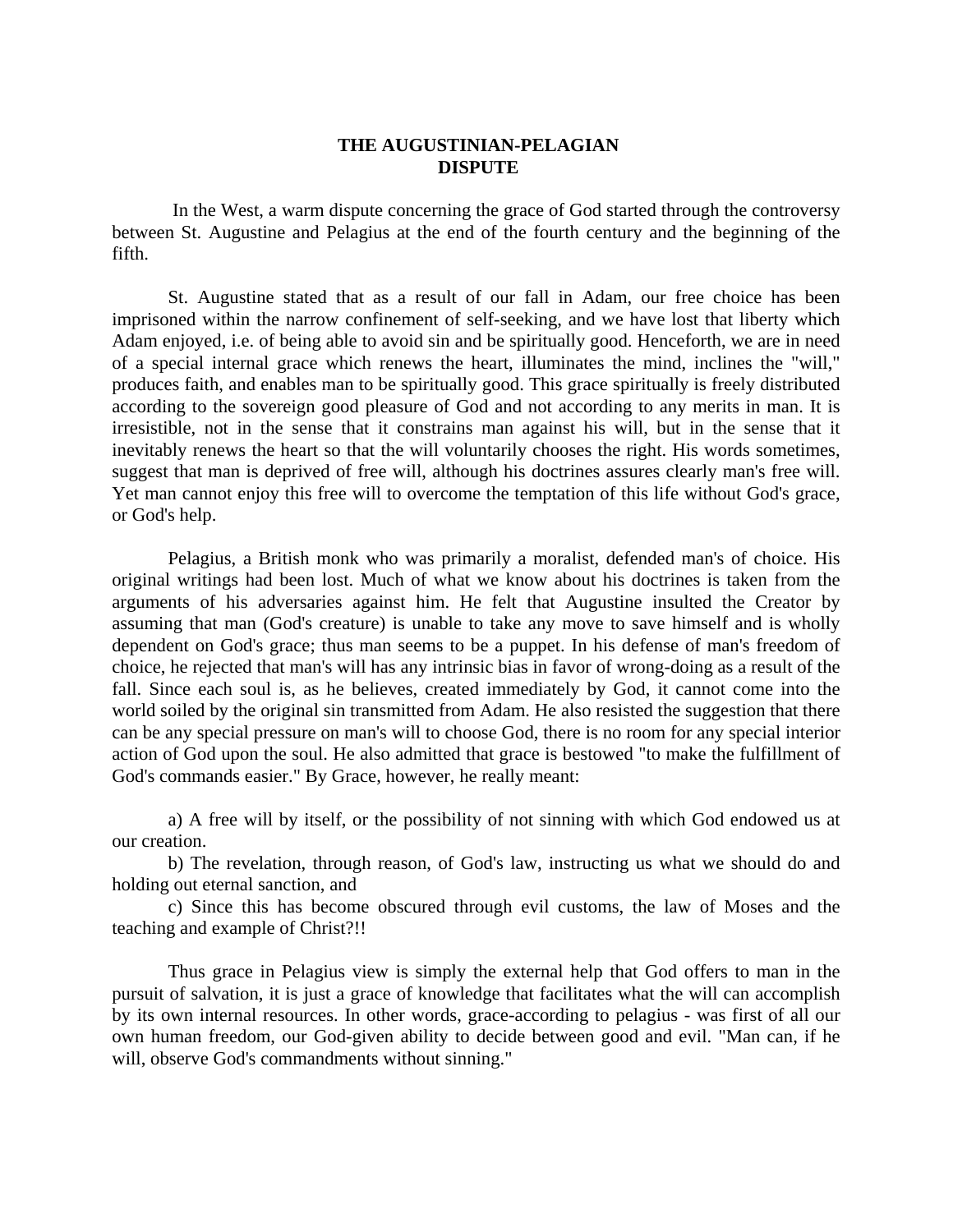Kelly says: [Pelagius teaching is often described as a species of naturalism.] For Pelagius, God was a mere spectator in the drama of human salvation. His disciples such as Coelestius, exaggerated this attitude, for the latter pushed the denial of original sin into the foreground teaching that Adam was created mortal and would have died anyhow, whether he sinned or not. Death is not to be considered as a punishment for sin, but merely as the natural loss of mankind, as for animals. He also proclaimed that all humans who die in infancy unquestionably go to heaven without baptism, since they have in no way offended God; they are totally incapable of doing so.

Julian of Eclanum, a Pelagian thinker, states that man's free will placed him in a position of complete independence vis-a-vis God.

Prayers for some pelagians were considered as useless, as being of no avail even for saving souls, since man can be saved only through the proper direction of his own will.

L. Berkhof says: [Pelagius deviated much further from the scriptural representation of the application of redemption than any of the earlier Church . It may even be said that he forsake the biblical foundation which was sacred to them, and reasserted the self-sufficient principle of heathen philosophy. His conception of sin and its results led him to deny the absolute necessity of the grace of God in Christ unto salvation, and to consider it quite possible for man to obtain salvation by keeping the law. He did not altogether despise the "help of grace" or the "divine assistance," but even considered this desirable "in order that what is commanded by God may be more easily fulfilled." But the grace of which he speaks is not the "Gratia interna," the regenerating grace of God by which the mind is enlightened and the will is inclined to goodness and holiness. It consists only in: (a) "the good of nature," that is, man's endowment with a free will, so that he can do either good or evil; and (b) the preaching of the Gospel and the example of Christ, both of which are directed to the mind of man to teach him the way of salvation. The grace of nature is universal and absolutely essential or necessary, but the grace of the Gospel is neither universal nor necessary, though rendering it easier for men to obtain salvation. It is given only to those who make a proper use of their natural powers. This grace does not operate "directly" and "immediately" on the "will" of man, but only on his "understanding," which it illuminates, and through this, on man's will. Moreover, it is quite possible for man to resist its operation. Christianity is regarded as a new law and, in comparison with the Old Testament, as an enlarged law. The real Christian is one who knows God, believes

that he is accepted by God, obeys the precepts of the Gospel, and imitates the holiness of Christ rather than the sin of Adam.]

 1. J. N. D. Kelly: Early Christian doctrines,1978, p. 365. Louis Berkhof: The History of Christian doctrines, Michigan 1981, p. 207.

2. Enarr. in ps.89:4

3. Ad Demet. 16f. pl 30:30f.

4. J.N.D.Kelly, p.358

5. Augustine: de grat. chr. et pecc. orig.1:2; 1:8; 1:36.

6. J.N.D.Kelly. p.359

7. Augustine; de gest. palag.22; ep. 186:1

8. Ad Demet.2 pl 30:16f.

9. Ad Demet.4f, 8; Augustine: de grat. chr. et pecc. orig. 1:45

10. Charles R Meyer: A contemporary Theology of Grace, 1970, p.155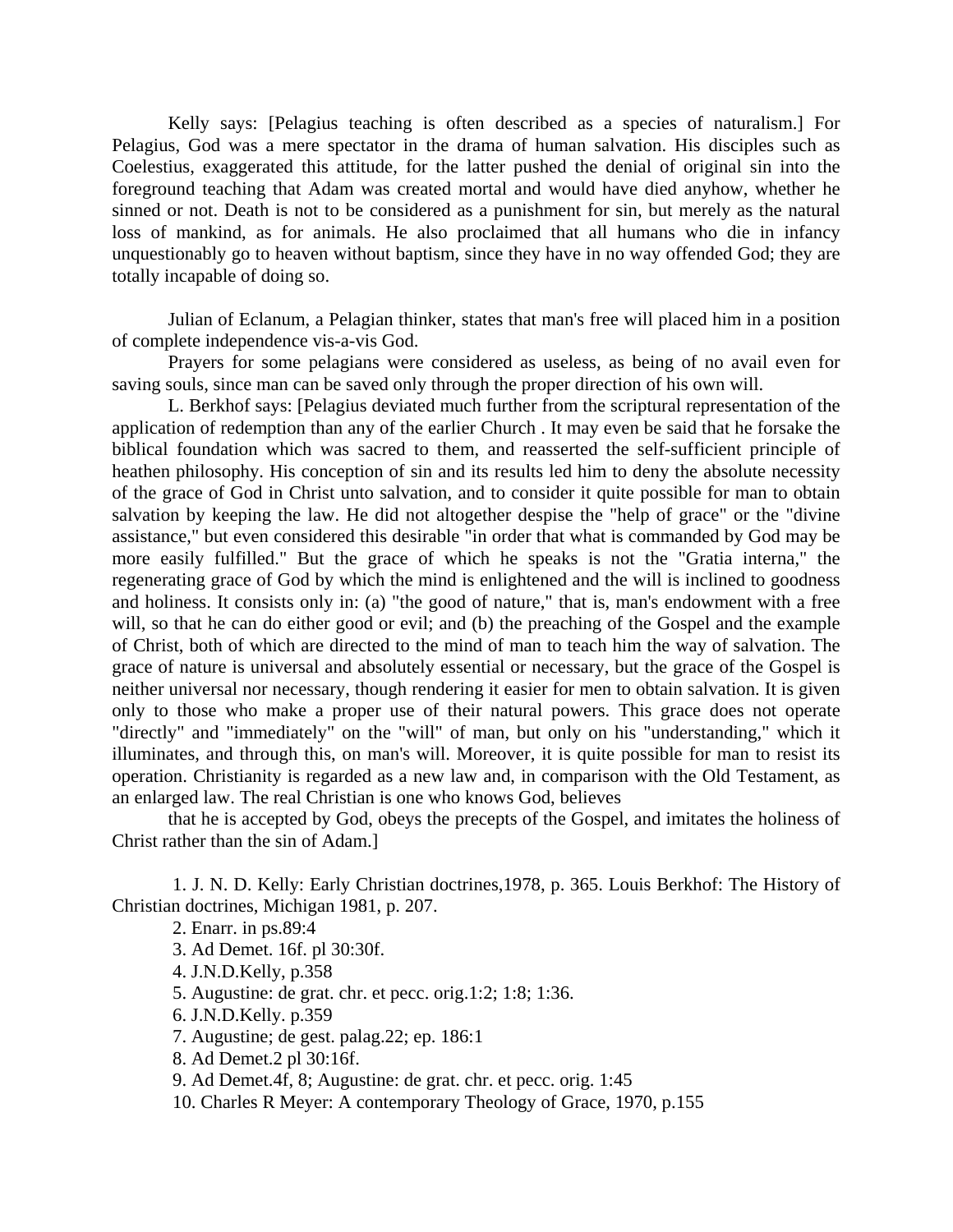- 11. Roger Haight: The experience and language of grace, Paulist press 1979, p.36
- 12. Augustine: de gest. pelag.16
- 13. J.N.D.Kelly, p.360
- 14. Meyer, p.156
- 15. Meyer, p.155
- 16. Louis Berkhof, p. 205-6.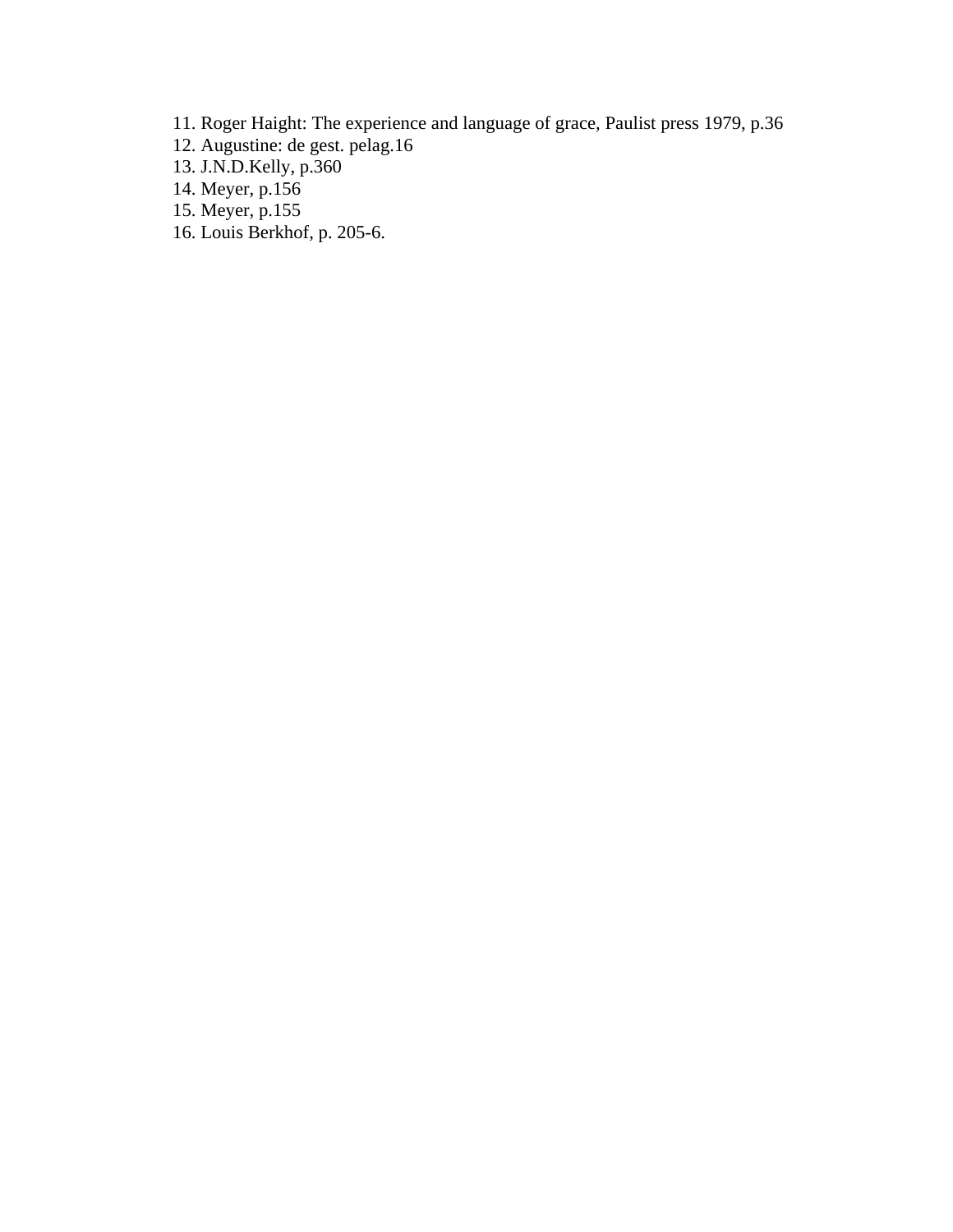### **THE DEFINITION OF GRACE (CHARIS)**

### **GRACE (CHARIS) IN CLASSICAL GREEK**

"Charis" is what delights. It may be a state causing or accompanying joy!

It was applied to cover a very wide range and various meanings: grace, charm, elegance, loveliness, attractiveness etc.; whether as a property or as an effect, whether in something or in movement. Actual instance are in reference to:

 bodily beauty, works of arts, nice words, the charm of a song, the delight of Dionysian vie, the sweetness of sleep or life, the glory of victory, or of a noble deather, the grace of a person, and the grace that is added to virtue etc...

Kittle says: [Aeschylus uses charis for the "favor" of the gods, but charis is not a central religious or philosophical term, In Plato it has the meanings "good pleasure," "goodwill," "favor," "pleasure," "what pleases," and "thanks." Stoicism stresses the disposition, but the aesthetic aspect persists even in ethics\_14\_.]

### **GRACE IN HELLENISM**

Kittel says:

[a. In hellenism "charis" becomes a fixed term for the "favor shown by rulers, with such nuances a "gracious disposition" or "gracious gift," charis may also be ascribed to other dignitaries. Philosophy discusses the "grace" and "wrath" of the gods. The Epicureans deny these; the Stoics accept grace but not wrath. In recipients, charis denotes "thanks."

[b. In a second development Hellenism stresses the power in charis. This power which comes from the world above, appears in the divineman and expresses itself in magic.]

#### **GRACE IN THE OLD TESTAMENT**

There is no one word for "grace" in the Old Testament as there is in the New Testament. At the same time, the grace of God is declared throughout the Old Testament by revealing that the choice of Israel by God was not because of anything that Israel had or was, but grounded only in God's free and unlimited love, and as creating a community in fellowship with God who bestows Himself upon them as Father and Saviour forever (Deut. 7:7f., 9:4f; 10:15; 23:5).

Grace was expressed by the Hebrew word "hen" and "Hesed."

 1. The Septuagint uses the word "charis" for the Hebrew "hen," which seems to be derived from the widespread verbal stem "hmn," found in ancient Babylonian, Akkadian, and Assyrian, and also in Ugartic, Aramaic, Syriac and Arabic. It is used to express as "to find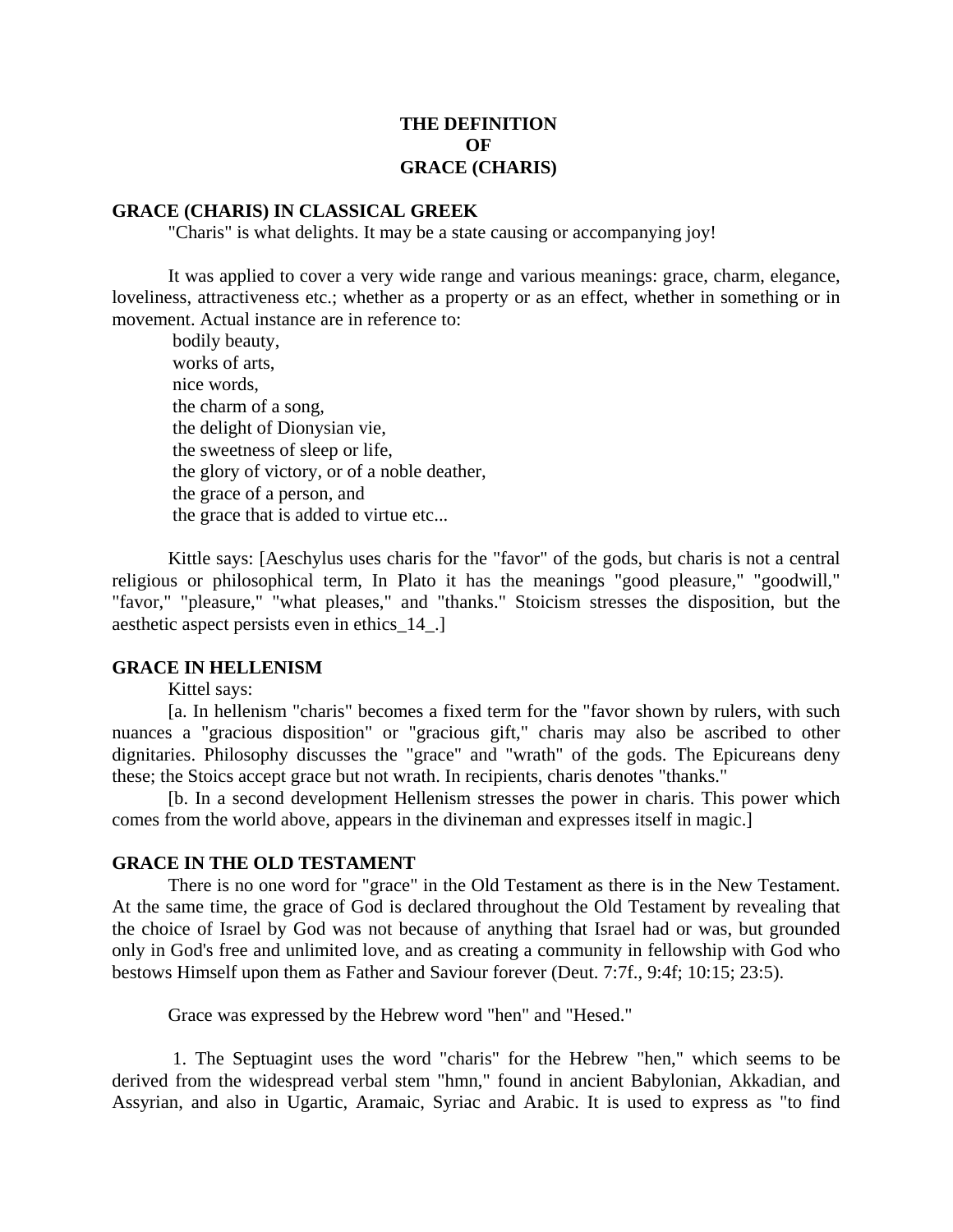favour" or "to obtain favour," to have pity on the poor (Prov. 14:31), or the defenseless (Deut. 7:2). More weakly it may simply denote friendly speech (Prov.26:25). Originally the terms are not theological. In those passages where "hen" is related to the very nature of God as gracious and merciful and full of pity, "charis" is significantly not used at all. Perhaps, because the word "charis" in its classical and Hellenistic usage has a sensuous substratum in its meaning, a semiphysical sense of charm and gracefulness as something aestheticalpleasing, while the Hebrew "hen" never has this sense.

 2. It is used more than 25 times in the Psalms as an appeal to God's favour, kindness and benevolence to hear prayers  $(4:1)$ ; to heal  $(6:2)$ ; to redeem  $(26:11)$ , to set up  $(41:10)$ , to pardon (51:1), and to strengthen (86:16) in the corresponding needs.

 3. It is used in the sense of "to request," or "to beseech," directed either to people (Gen. 42:21), (2 kings 1:13), or to God (Deut. 3:23; 1 kings 8:33).

 4. It is used also in the sense of "to be merciful," e.g., that of the conqueror to the conquered (Josh. 11:20), or that of God to His people (Ezr. 9:8).

 5. For the physical beauty, the grace of form and person (Ps. 45:2; Prov.1:9; 3:22; 31:30).

 6. For finding grace in the eyes of men or of God (Gen.6:8, Exod. 33:12; Gen 32:5; 39:4).

 7. The term "hesed" is translated "charis" to express spontaneous goodness or grace in a specific relationship or in ongoing fellowship (Gen. 19:19; 47:29; 1 Sam. 20:8, 2 Sam. 16:17). This word really means the Self-Giving of God to Israel, God Himself in His good will towards men. The grace of God, is but a personal relationship which God establishes between Himself and men.

 8. Grace (hesed) often occurs in the context of forgiveness (Exod.30:7), and along with an expression which refers to the covenant (Deut.7:9).

### **GRACE IN THE NEW TESTAMENT**

The word "charis" has become quite a different word in the Greek New Testament, so that we may say that it depended upon Christianity to realize its full meaning and to elevate it to its rightful sphere.

By the grace of God, the New Testament means His unmerited love towards man, which is revealed in the Person, words and works of Jesus Christ, that is the self-giving of God to man. It is identical with Lord Jesus in person, word and deed.

Our Lord did not utter the word "grace", but He Himself is the Source of its conception through His teaching as in the "parables of grace" the lost coin (Luke 15:8-10), the lost sheep (Luke 15:1-7), the prodigal son (Luke 15:11-32), and the laborers in the vineyard (Matt. 20:1- 16).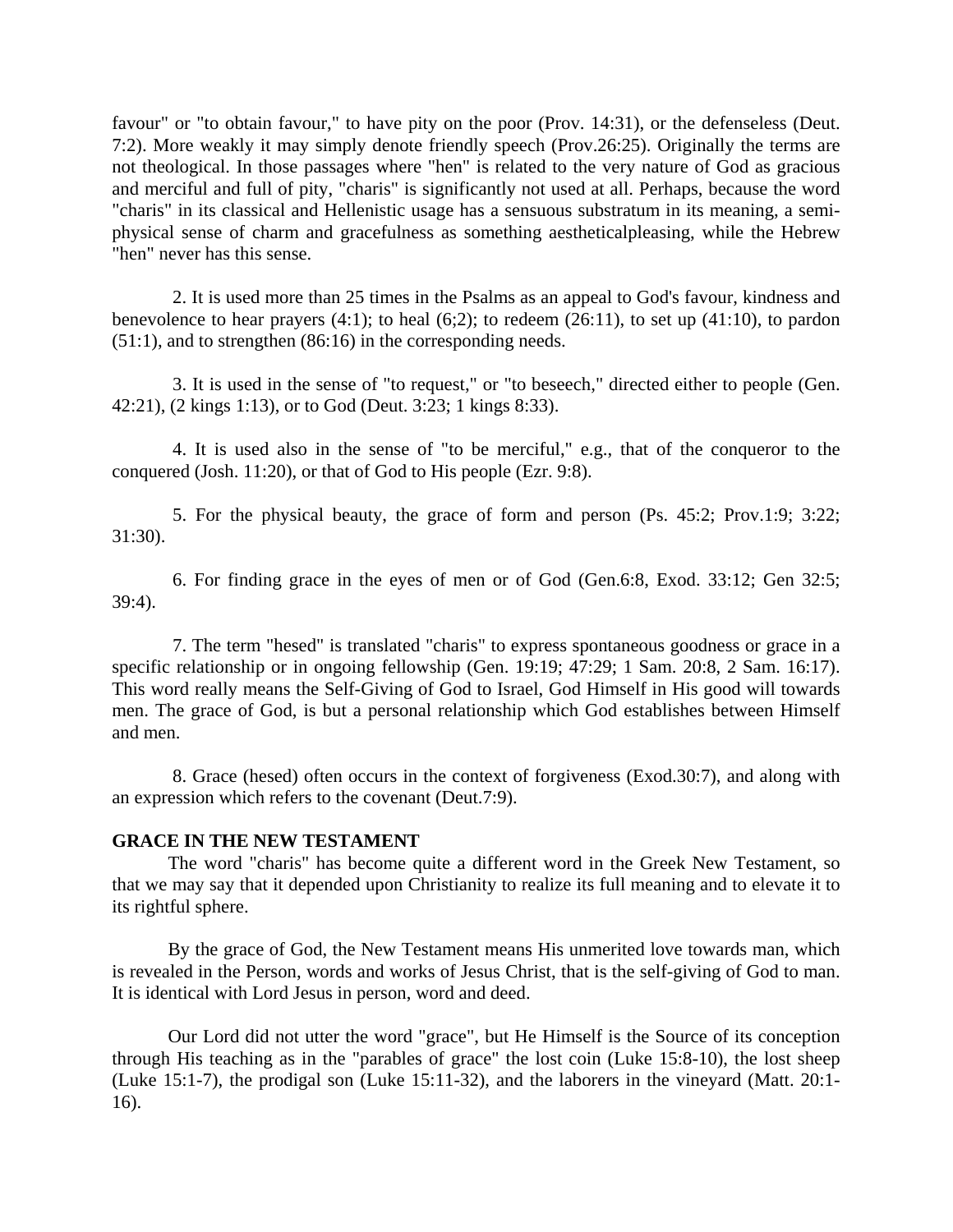He Himself is identified as the gracious and the decisive movement of God for the redemption of men in His own Person. In Him the grace of God became an event, for He came to seek and forgive sinners not only by His words but also by giving Himself on their behalf, on the . He is the Redeemer who supplied in His own Person, words and deeds the glorious content of the word "grace". The word "grace" appears in the New Testament 152 times, 101 occur in the Pauline writings.

a. In Luke 4:22, the word "charis" carries us on to the peculiar Christian significance. When Jesus preached His first sermon in the synagogue of Nazareth, it is said that His fellow town men have wondered at the words of grace. The words of Christ were words of grace about grace. St. Luke uses the word "charis" in Acts 14:3 to characterize the good news or the message of salvation.

b. In John 1:14, 16-17, grace denotes the result of the revelation of the Incarnate Logos in antithesis, to the Law in combination with truth and fullness, which help to give its distinctive significance.

c. In Acts 6:8, it depicts the Spirit-filled man. Its overruling may be seen in the church's growth in Acts 11:23.

d. In 1 Peter, suffering is understood as grace (2:19-20). 2 Peter 3:18 relates "charis" to "gnosis" (knowledge).

e. St. Paul in his writings, declared the Christian Gospel as an economy of grace, and Jesus Christ as the Dispenser of grace. Paul as Pharisee had ought to earn salvation by his zeal for the law, but through the revelation of Jesus Christ to him near the gates of Damascus, he discovered he was persecuting the "Truth," and in need of God's grace. The commandment which was unto life, Paul found to be unto death  $(2 \text{ Cor. } 12:7-9)$ .

We can summarize St. Paul's conception of grace in the following points:

1. Grace is attributed to Jesus Christ as our Savior, therefore he used to say "the grace of our Lord Jesus Christ" in the benediction by which he introduces or concludes his epistles (Rom 1:7; 16:20; 1 Cor. 1:3; 16:23; 2 Cor. 13:14; Gal. 1:3; 6:18, 2 Cor. 1:2 etc...). Even when he attributed it to God the Father he was thinking of Jesus Christ in connection with it, for the Father revealed His redeeming grace in Christ.

"The grace of God was given to you in Christ Jesus" 1 Cor. 1:4. "Grace reigns through Jesus Christ our Lord" Rom 5:21.

2. The grace of Christ is the redeeming, self-renouncing love and self-sacrifice (Gal. 2:20; Phil. 2:5f; 2 Cor.8:9). Distinctively "grace" in St. Paul's epistles expounds the structure of the salvation event.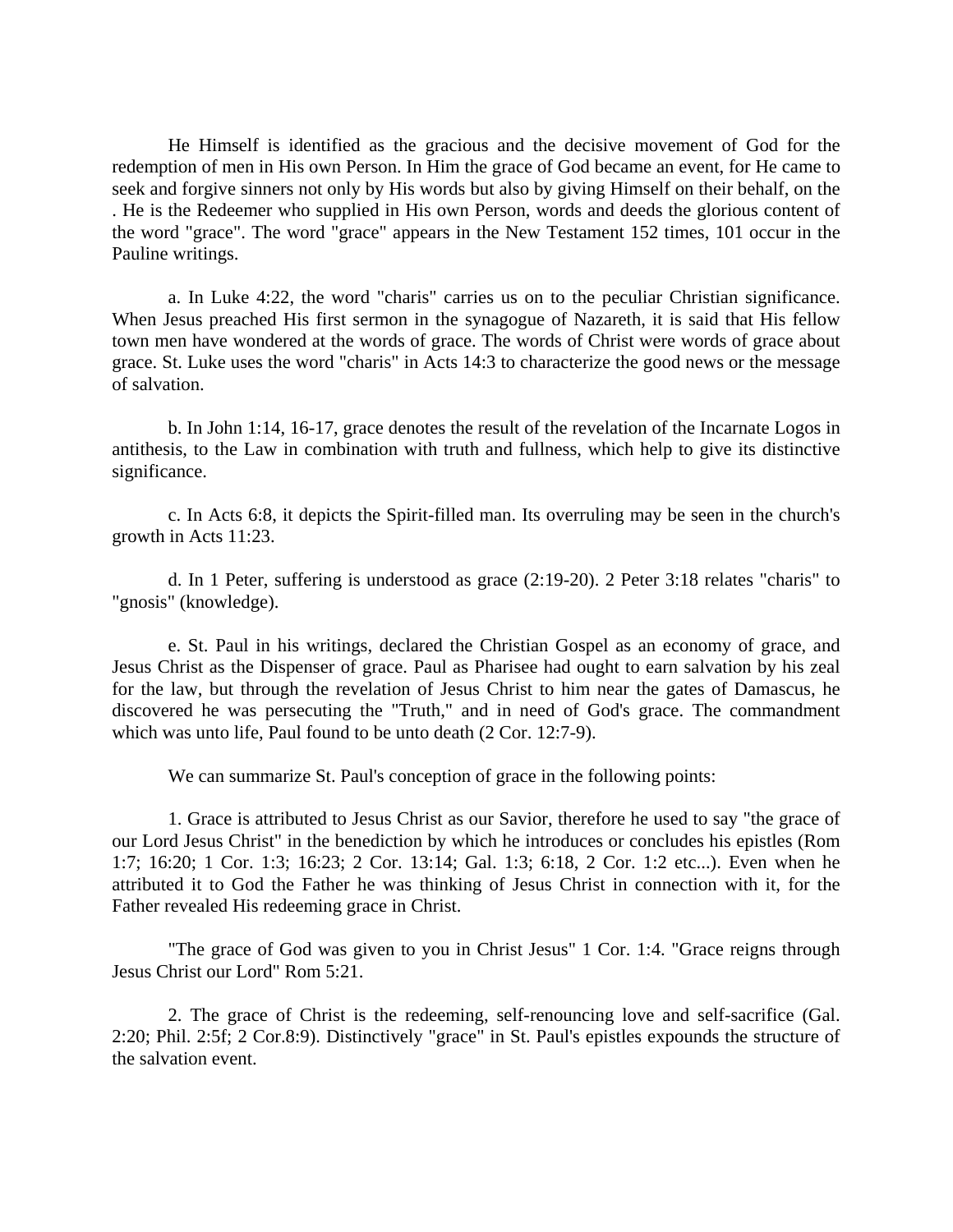We are saved by grace, which is shown to sinners (Rom. 3:23-24), and it is the totality of salvation that all believers have (1 Cor. 1:4).

3. The absolute freedom of Christ's grace was another element in the apostle's conception\_25\_. This brings us to his characteristic antithesis between grace and law. "We are not under law, but under grace (Rom. 6:14). We are justified freely by His grace through the redemption that is in Christ Jesus (Rom 3:24). The grace that saves us has nothing to do with the laws works (Rom. 11:6), it is the "free gift" of God by "the one man Jesus Christ" (Rom 5:15; Eph. 2:8).

4. The grace of Christ is marked by its sin conquering power (Rom 5:20-21). It rises, superior to the law, showing its power to master sin, which is the transgression of the law (Rom 5:20), for it removes the guilt; and it breaks the dominion of sin over the sinner's heart (Rom 6:14,18).

5. "Charis" means "the Gospel" Col.1:6, and the divine favor shown in Christ (Eph. 1:6- 7). It is a stream of endless benefaction, flowing from an inexhaustible fountain; the riches of Christ which are unsearchable (Eph. 1:7; 3:8).

We are called into it (Gal. 1:6), by which we are justified (Rom. 3:24), and sanctified (Rom. 6:14), obtain eternal comfort, good hope (2 Thes. 2:16), strength (1 Tit. 2:1), liberty (2 Cor. 8:1), and happy songs (Col. 3:16).

6. Grace in St. Paul's view has an eschtological character. It is God's presence and action in our actual lives, that help us to attain the pledge of the heavenly life, to assure our hope in eternal life as the true life that we will attain.

7. At last, St. Paul looks to the grace of Jesus Christ as His personal Self-Giving, "For you died and your life is hidden with Christ in God" Col. 3:3. The Christian grace of redemption, righteousness, wisdom, sanctification, and glorification are to be found in Christ Himself (1 Cor. 1:30), Who is dwelling in our hearts (Eph. 3:7), and is always dynamic.

Now we can say that through the grace of the New Testament our ideas about our relation to God, men, heavenly hosts, Moses' law, the world, the body, Satan, sin, even our view of human nature has been totally changed and renewed.

### **GRACE IN THE WRITINGS OF THE ALEXANDRIAN**

 The Alexandrian did not give a definition to the "grace of God," or to any other theological terminology, but they were interested only in practicing the grace of God in their daily life and in their church life.

Benjamin Brewery tried to give a definition of God's grace, through the numerous works of Origen. He says: [we may suggest that if Origen had been required to offer a formal definition of grace, he would have responded somewhat as follows: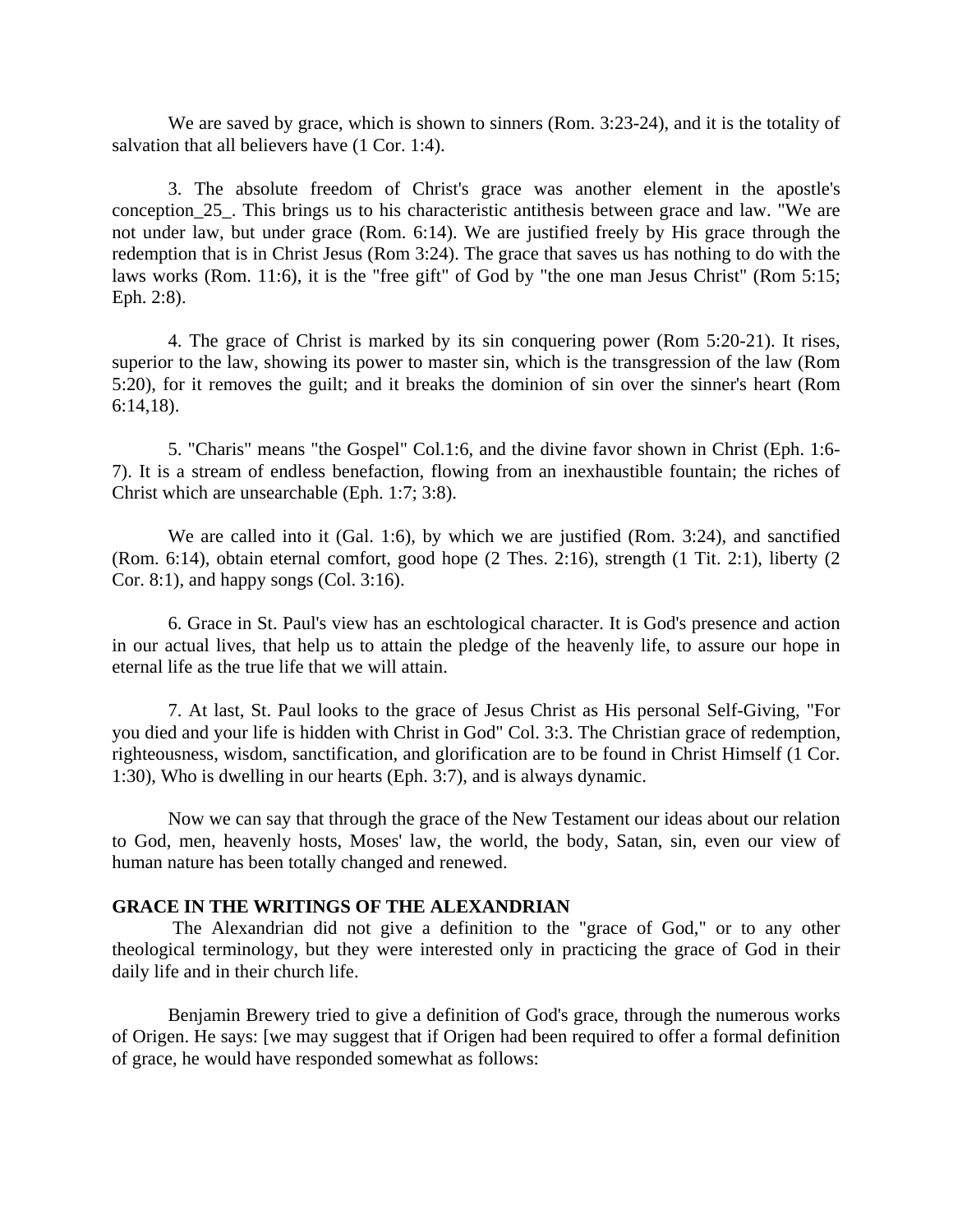{Grace is the power of God freely, but not unconditionally, placed at man's disposal, whereby He appropriates through the Holy Spirit the offer of salvation to a new and ultimate life, revealed and enacted in the Scriptures, by the Incarnate Jesus Christ, and made available by Him to the world.]

Now we can present the dimensions of the definition of God's grace according to the Alexandrian theology which is based on the Holy Bible,in the following points:

#### **1. GOD'S SELF-GIVING**

In the previous book, "God's Providence," I concentrated on two integral points: God takes care of us by realizing mutual love between Himself and man, for He grants Himself to us that we may also present ourselves or our hearts to Him; and God's Fatherhood to men. Now, I want to clarify that God's grace in its essence is the power of God freely placed at m's disposal, or more accurately it is God's Self-Giving to man.

It is not strange that Dr. James Dobson in his broad-spread cassette messages and books concerning adolescence, starts by dealing with the following problem: [Why do American young people feel inferior?

He gives three elements that many of the teenagers think they lack: physical attractiveness, intelligence and money. He clarifies that in many cases they do lack these elements or some of them, but it is just that feeling which destroys the teenager's life.

In fact it is not the problem of the American young people alone, or young people of other countries, but rather it is the problem of mankind as a whole through all ages. They feel inferior, for they are involved in matters outside their inner life. God, Who alone is able to fill our hearts eternally, declares His desire in dwelling within us, so that we may attain Him as ours, destroying the spoiling feeling of inferiority. This is the grace of God as God's Self-Giving to man.

 We can summarize the Alexandrians point of view of grace as God's Self-Giving in the following points:

I. Before the incarnation of the Son of God, men were not yet prepared spiritually and mentally to acknowledge the divine grace as God's Self-Giving in its deep meaning. It was enough that God had revealed His friendship to man, and attributed Himself to His people especially

to those who were close to Him, who accepted Him as the "Source of life."

This friendship was revealed through the open dialogue between God and Abraham concerning Sadom's depravity. God said, "Shall I hide from Abraham what I am doing?" Gen. 18:17. God, as the True Friend asked His own people to enter in dialogue with Him saying: "Come now, and let us reason together" Isa. 1:18. Also it is said, "So the Lord spoke to Moses face to face, as a man speaks to his friend" Exod. 33:11.

God also attributes Himself to His people and to those who are close to Him. He called Himself "God of Abraham, God of Isaac, and God of Jacob" Exod. 3:6, 15, 16, 4:5, Matt 22:32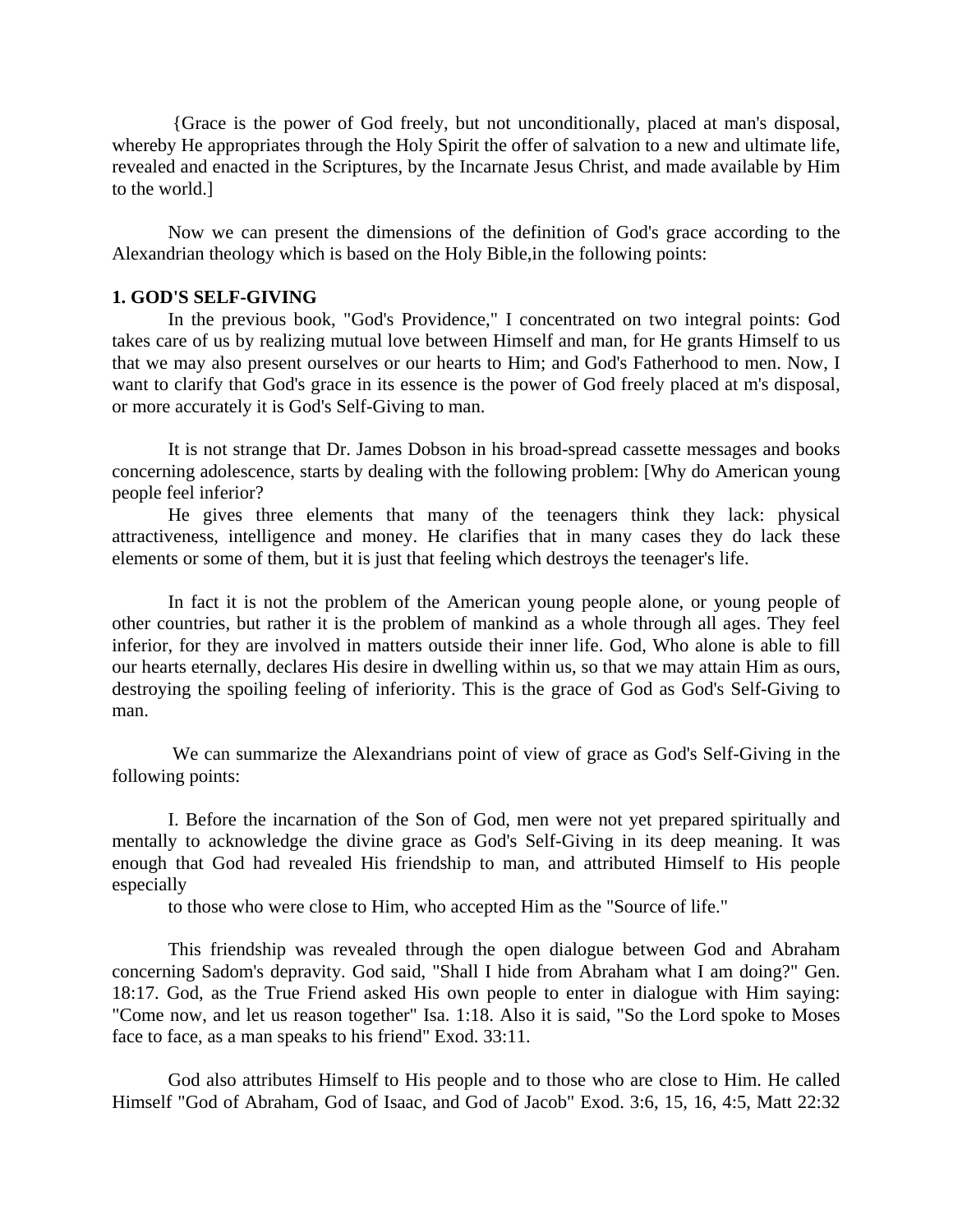etc. repeatedly. In the Old Testament, He was called "God of Israel," for God dwells among His people the true believers, as if He were their own. Therefore the Psalmist says: "You are my refuge, my portion..." Ps. 142:5.

"You shall be My people and I will be your God." He is not the God of all men but only of those to whom He "graciously" gives Himself, as He did to the patriarch to whom He said "I am your God (Gen. 17:1),... [Origen quotes Mt. 22:32 "not the God of the dead but of the living."] Who is the "dead"? the sinner, the man who does not possess the One who said "I am the life" (John 11:25), the one whose works are dead (Heb. 6:1). If He is "not the God of the dead ...," and we know who is the living, the one who guides his life by Christ and remains with Him. Then if ever we desire God to be our God, let us bid farewell to the works of death..."

The Old Testament alludes to God's gracious self-giving by calling Him the Father and the Groom of His people, but does not explain or clarify this divine grace such as the New Testament does.

II. In the New Testament the grace of God is revealed more clearly together with the Trinitarian faith, for these two facts are correlated to each other.

The Father who is love (1 John 4:8), practices His infinite love eternally as He begot His Word, His wisdom, or His Only- Begotten Son, not outside His essence, but as One with Him in the same essence (John 17:21-26). Through this practical eternal love God the Father created man through His Love (John 1:3), and when man fell and his nature was spoiled, God sent His Word to him to give His life up for him and to restore his nature. The Word of God was incarnated and dwelt among men (John 1:14) as their heavenly Friend to redeem them. He united them to Himself as members of His Body, and thus they were prepared to receive the adoption to the Father in Him. The Holy Spirit, who is the Spirit of the Father and the Son at the same time dwelt in man, uniting him with the Father in Jesus Christ, preparing him as a bride to the heavenly wedding-feast, and as a son to enjoy his Father's glories.

Thus the redeeming grace of the Holy Trinity is in fact one integral and inseparable action, I mean God's Self-Giving to man. The Father loved us as His own children, granted us Himself as the true Father; the Son granted us His crucified and risen life to enjoy the adoption; and the Holy Spirit granted us His descent into our souls to practice our adoption to God. The message of the Holy Trinity's redeeming action is our attainment of God within our hearts, uniting Himself with us, declaring that He is ours and we are His own. This grace has been declared in the New Testament Books and in the writings of the Alexandrian.

Our Lord Jesus Christ says:

"For indeed, the kingdom of God is within you" Luke 17:21.

"My Father will love him, and We will come to him and make Our home with him" John  $14:23$ .

St.Paul says:

"And if Christ is in you..., if the Spirit of Him who raised Jesus from the dead dwells in you..." Rom. 6:10,11.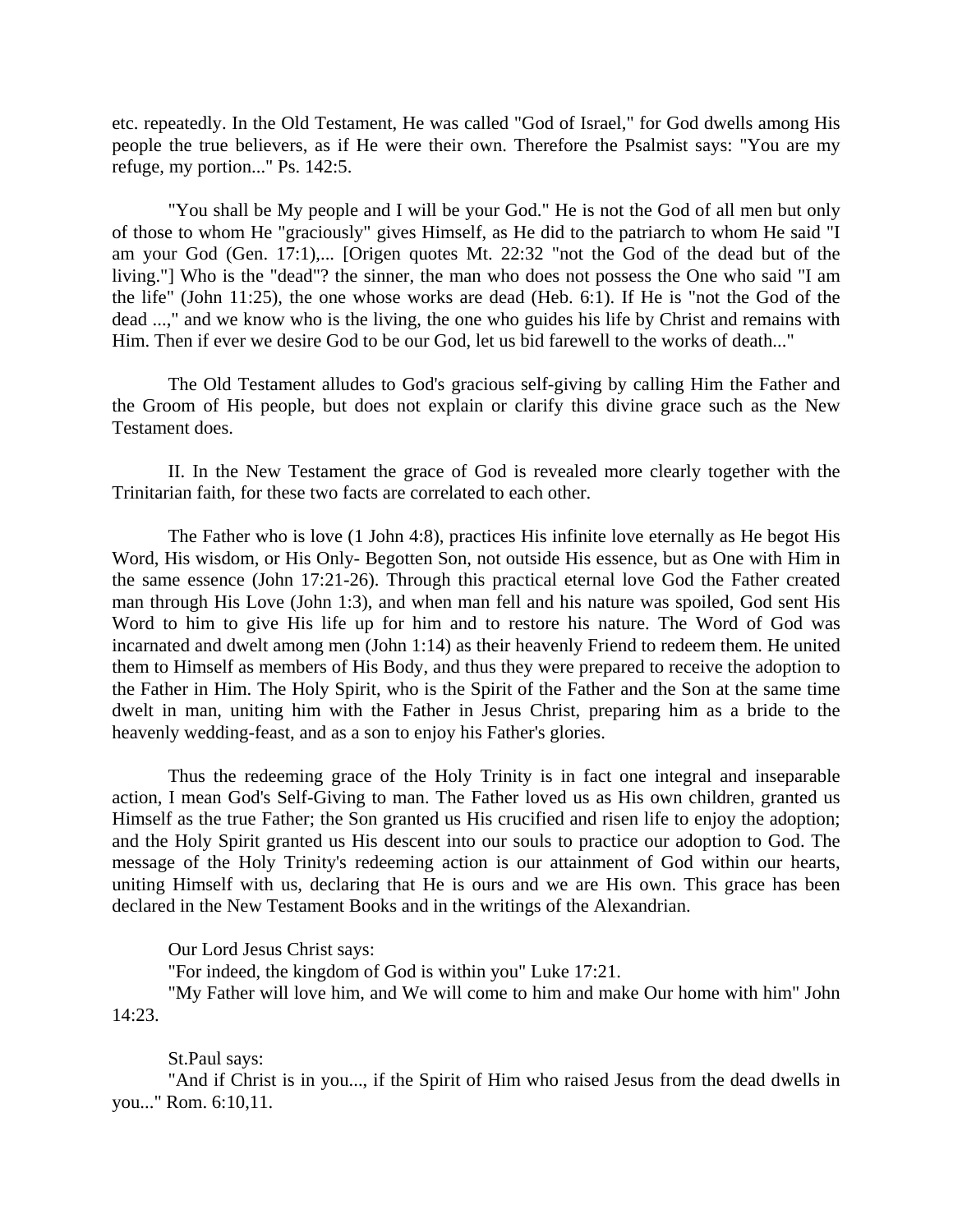"He who did not spare His own Son, but delivered Him up for us all, how shall He not with Him also freely give us all things?" Rom 8:32.

"But put on the Lord Jesus Christ..." Rom. 13:14.

"For you did not receive the Spirit of bondage again to fear, but you received the Spirit of adoption by whom we cry out, "Abba Father"..., and if children, then heirs, heirs of God, and joint heirs with Christ" Rom. 8:15,17.

Here I quote some sayings from the Alexandrian that clarify the grace as God's selfgiving to man in many respects:

I. He grants us His own dwelling within us and His own life to enjoy:

Generous is He who gives for us the greatest of all gifts, His own life!

### **St. Clement of Alexandria**

 (As He became Man), we are now able to receive Him; to receive Him so great and of such nature as He was, if we prepare a place in proportion to Him in our soul .

 $\triangle$  Christ, who is all virtue, has come, and speaks, and on account of this, the kingdom of God is within His disciples and not here or there.

### **Origen**

 When He made His promise to the saints, He thus spoke, "If anyone loves Me, he will keep My words; and My Father will love him, and We will come to him and make Our home with him" John 14:23, and again, "You, Father, are in Me, and I in You; that they also may be one in Us" John 17:21. And the grace given is one, given from the Father in the Son, as Paul writes in every epistle, "Grace unto you, and peace from God our Father and the Lord Jesus Christ" Rom. 1:7.

[Here St. Athanasius clarifies that the grace of God concentrated in His dwelling in us is realized by the Father in His Son. In the following text he clarifies the role of the Holy Spirit in this divine promise].

 Because of the grace of the Spirit which has been given to us, we abide in Him, and He in us (1 John 4:13)...

 1 We, apart from the Spirit, are strangers and distant from God, and by the participation of the Spirit we are knit into God the Head, so that our being in the Father is not ours, but is the Spirit's which is in us and abides in us.

#### **St. Athanasius**

II. He grants us the adoption to the Father in His Only-Begotten Son by the Holy Spirit, so that we may receive Him our own Father, and dare do settle in His bosom eternally.

O surpassing love for man! Not as a teacher speaking to

his students, not as a master to his domestics, nor as God to men, but as a Father, does the Lord gently admonish His children...

And how the more benevolent God is, the more impious men are; for He desires us to become sons not slaves, while they scorn to become sons. O the prodigious folly of being ashamed of the Lord!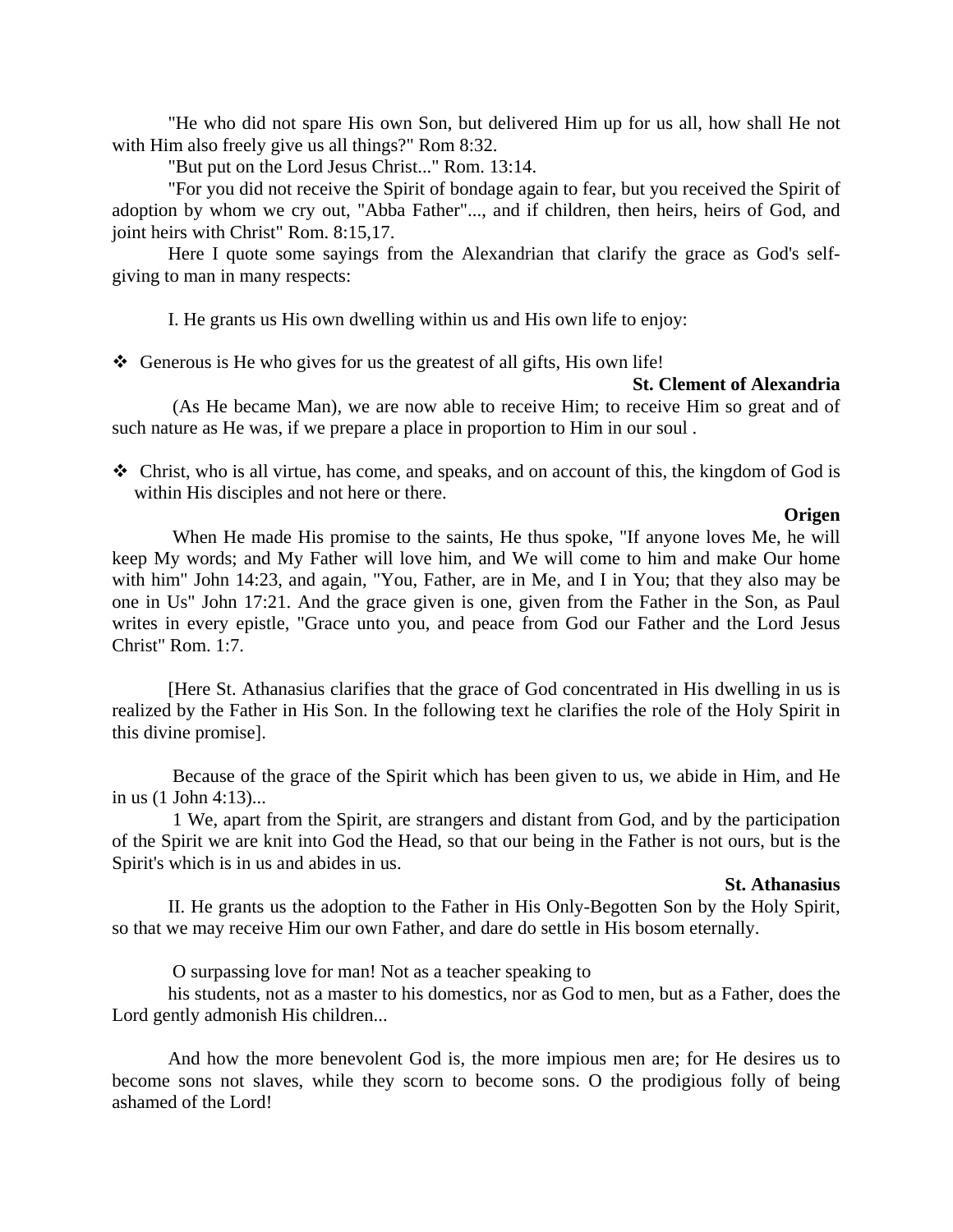The Father of the universe cherishes affection towards those who have fled to Him, and having begotten, them, again by His Spirit to the adoption of children, knows them as gentle ones, loves them, aids and fights for them; and therefore He bestows on them the name of child.

### **St. Clement of Alexandria**

 [None of the Old Testament writers addressed God as "Father"], perhaps because they did not know the Father; they prayed to Him as God and Lo, awaiting the One Who pours out the Spirit of adoption, not less on them than on those who believe in God through Him after His appearing. Unless indeed Christ did appear to the eye of their minds, and they did gain, being perfected, the spirit of adoption, but did not venture to speak or write of God as Father openly and to all, lest they might anticipate the grace that through Jesus was poured out on all the world, as He called all men to adoption.

 1 The devil was formerly our father, before God became our Father, perhaps indeed devil still is;...if "everyone that com mits sin is born of the devil" we are born of the devil, so to speak, as often as we sin. Such perpetual birth from the devil is as wretched as perpetual birth from God is blessed; and not that I do not say that the righteous man has been born once and for all of God, but that he is so born on every occasion that God gives him birth for some good action. (This perpetual rebirth is true even of Christ) for Christ is the 'effulgence" of "glory," and such effulgence is not generated once only but as often as the light creates it... Our Savior is the "Wisdom of God", and the wisdom is the "effulgence of eternal light" (Wis. 7:26). If then the Savior is always being born... from the Father, so too are you, if you have the spirit of adoption (Rom. 8:15), and God is always begetting you in every deed nd thought you have; and this begetting makes you a perpetually re-born son of God in Christ Jesus.

 I think that non can address God as "Father" unless he has been filled with the "spirit of adoption" (Rom. 8:15), and that such a son may address his Father as "Father" to honor Him with regard to the commandment (Mt. 5:44), "Love your enemies... that you may be sons of your Father...". Again everyone who "does righteousness" (1 John. 2:29) is born of God, so born, with the "seed of God in him" (John 3:9). Because he "can sin no more," he may say "Father... Again, one is born of God not from corruptible seed but through the living and abiding Word of God, as it is written: "As many as received Him, them He gave the right to become children of God... who were born not of blood... but of God" (John. 1:12f). The point of this saying is not to raise us to the level of God's nature, but that He (the Word) gives us to share in His grace, and graciously grants us His own dignity; for He tells us to call God "Father".

#### **Origen**

• Men, by receiving the Spirit of the Son, became children through Him.

### **St. Athanasius**

 [St. Cyril of Alexandria clarifies the difference between Jesus' Sonship to the Father and our sonship to Him in his com ment on the words: "Therefore God Your God has anointed You" Heb. 1:9, saying:1

 1 You see that God is anointed by God. For when He became man, remaining what He was, then also, according to our humanity, He is anointed for the apostleship. For His humanity is anointed by the Divine Spirit, but He (the Spirit) did not work as on simple men, like prophets and patriarchs. But the anointing was, as it were, the whole presence of the Anointer.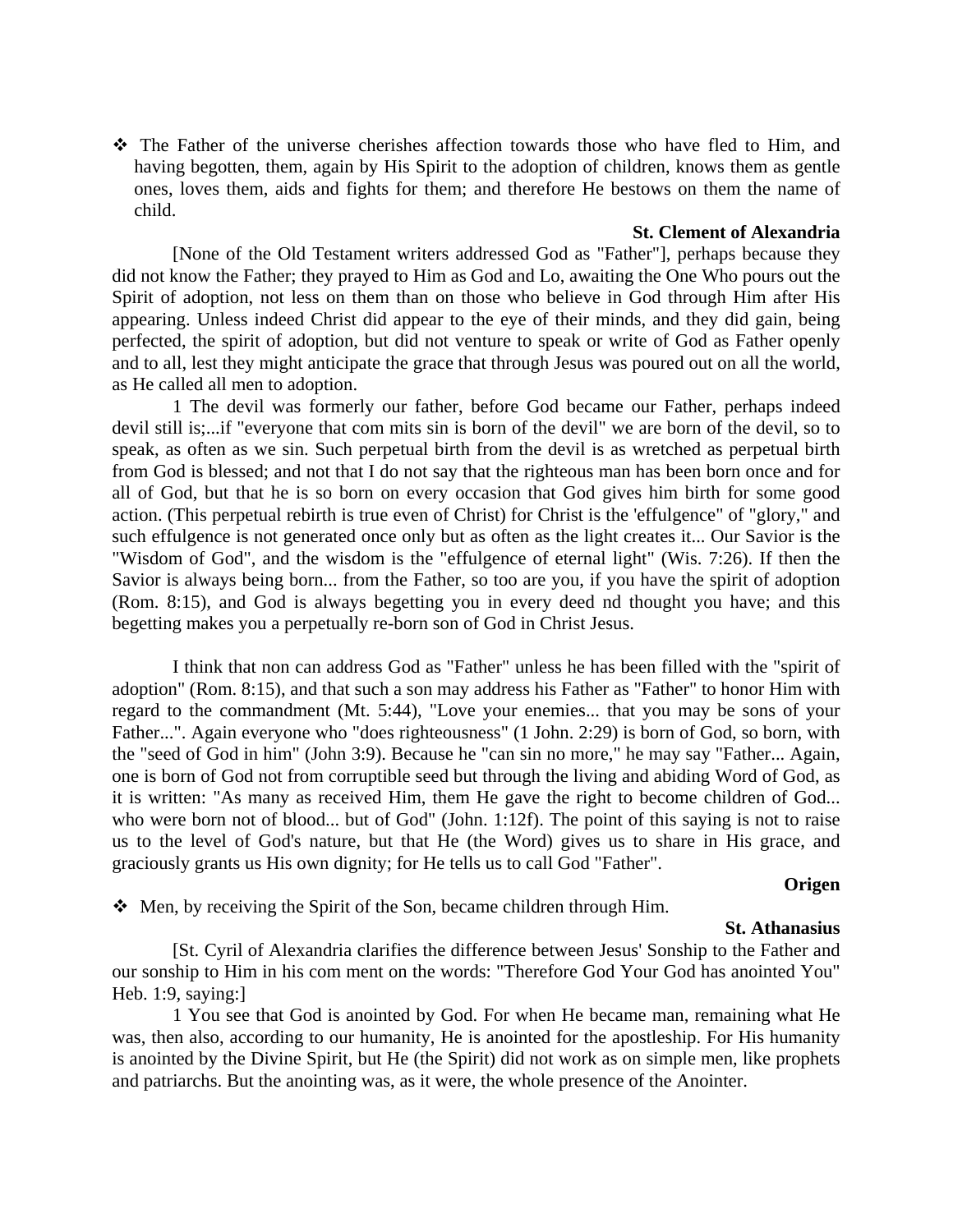1 The Son is anointed where He came into the world, that is, when He became incarnate. For then He entered into commmunion with creation, uniting the creature to Himself, and anointing the humanity with the divinity, so as to make the two of them one.

 But as for us, even if we are anointed with the Holy Spirit, and possess abundantly the grace of sonship, and are called gods.

At least we shall not be unmindful of the measure of our nature. For we are of the earth, and are counted among servants, but He is not one of us, but He is by nature true Son, and Lord of all, and from heaven.

#### **St. Cyril**

St. Athanasius repeatedly clarifies that Christ is the Only Begotten Son of God by nature, but believers become sons by "grace" and by "adoption."

#### **2. GRACE OF RENEWAL (DEIFICATION)**

The Alexandrian , in all their theological views, used to concentrate on the grace of God as a grace of the continuous or dynamic renewal of our nature by the Holy Spirit, who grants us the close unity with the Father in the Son, or the communion with God. In Jesus Christ, not only we receive forgiveness of sins by the Holy Spirit, but also we attain the "new life" which is free of sin as a divine grace. St. Paul speaks of "putting off the old man" or "the old corruptible nature" and putting on "the inner man" or the renewed nature in the Spirit, created after the likess of God in justice and holiness (2 Cor. 5:21' Rom 8:1). By the divine grace, we became members of the Body of Christ, children of the Father, have the power to practice the saintly life, for we are sanctified in Christ, consecrated to the Father. The believer as a whole, his soul, body, senses, emotions, mind etc... is sanctifiedas a tool for righteousness (Rom. 6:13).

The Risen Christ is present in the believer's life as a divine gift, granting him inner glorification, as a pledge of the eternal heavenly glories.

This conception of man's renewal of his nature is called "deification," because of his sharing in the divine nature (2 Pet. 1:4), and receiving Christ as our righteousness and sanctification (1 Cor. 1:30).

The Alexandrian theology can be summarized in these words: [God took our humanity, that man may share His life], or [God became man that men may become gods.]

Joseph Sittler says: [Eastern and Western, is a different way of speaking about the work of Christ. In the West that work is ed upon redemption from sin; in the East it is ed upon the divinization of man.In the West the doctrine central to that work is atonement; in the East the central doctrine is participation, illumination, reenactment, and transformation. In the West the work is reunification. The Western Saviour is the Eastern Pantocrator.]

1. St. Clement of Alexandria\_ was the first to use the term "theopoiein", i.e. "to divinize\_38\_." He believed that sin has introduced an internal! conflict in the nature of man, and it is not part of his nature, though infecting all mankind. We sin without knowing how we do it; it comes from lack of knowledge\_39\_. The Word of God came as a teacher, granting us true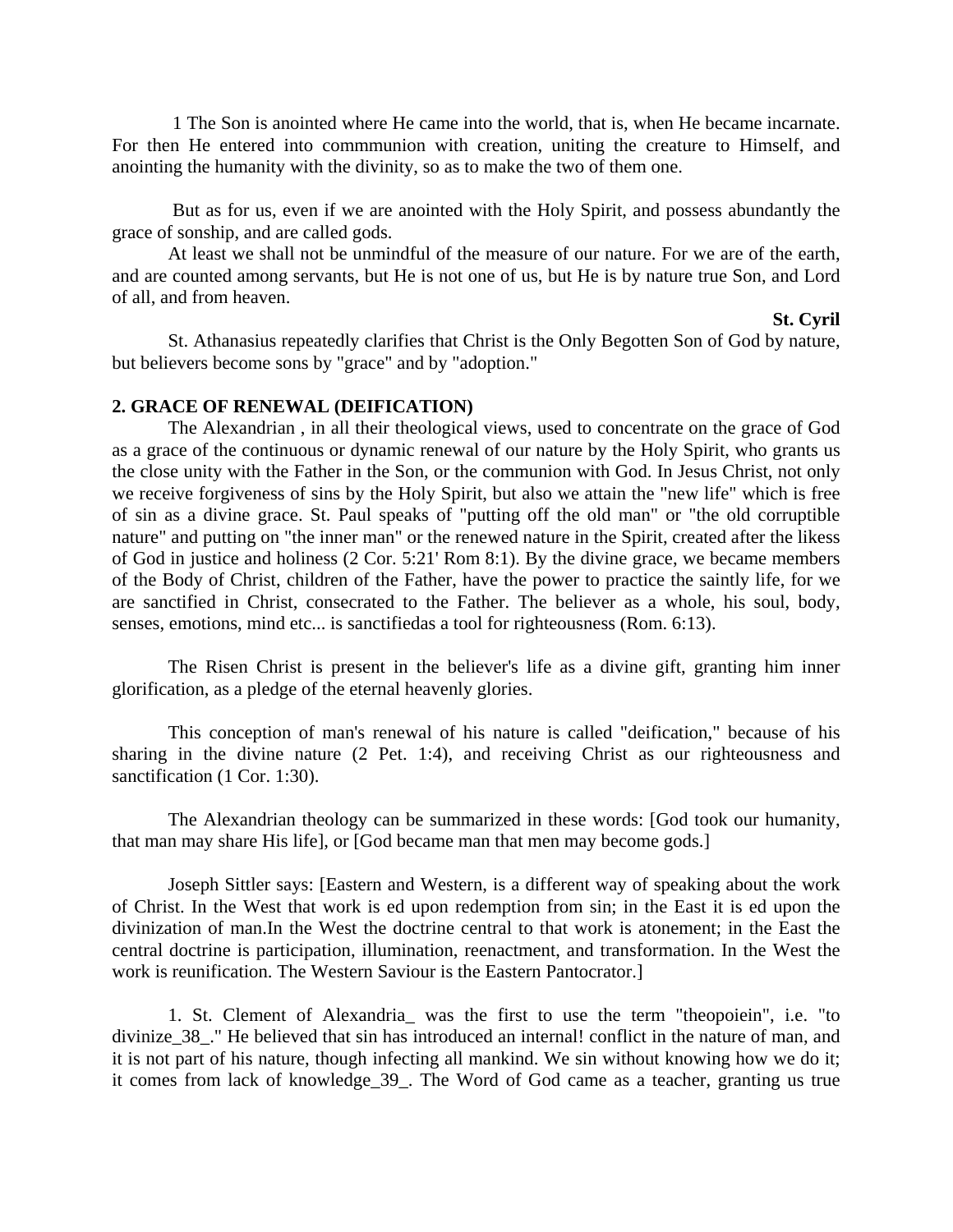knowledge (gnosis). It is through His teaching He divinizes, granting the gnostics sharing in the divine life.

He repeated the idea of the renewal of our nature in the Incarnate Son of God, as follows:

 He had taken upon Him our flesh... He scorned not the weakness of human flesh, but having clothed Himself with it, has come into the world for the salvation of all men.

O mystic wonder! The Lord was laid low, and man was raised up!

 "Know you not" says the Apostle, "that you are the temples of God?" (1 Cor. 3:16). The gnostic (a believer who has true spiritual knowledge) is consequently divine, and already holy, God- bearing, and God-borne.

- \* The Word of God became man, that you may learn how man may become god!
- He, the Husbandman of God...having bestowed on us the truly great, divine, and inalienable inheritance of the Father, deifying man by heavenly teaching, putting His laws into our minds and writing them on our hearts.

### **St. Clement of Alexandria**

It is God's grace that renews man's life; but God gives His grace to those who show an earnest desire for it. St. Clement says: [While a man strives and labours by himself to subdue his vicious affections, he can do nothing; but if he manifest an earnest vehement desire to do so, he is enabled by the divine power to accomplish his purpose; for God favours and co-operates with the willing minds.]

II. Jauncey says that grace according to Origen, is not merely enlightenment (grace of baptism), though it is that, but it is alsoa real participation in the fullness of Christ, a most real union of the divine power, with human choice. Origen says [It is thus that by the unceasing work of Father, Son and Holy Spirit towards us, carried through successive stages of progress, we are able (if it may be so) to behold the holy and blessed life of the saints].

 H. Rondeet says that Origen sees [the Spirit as the Source of our regeneration, so that without the Spirit no one can participate in the Father and the Son. Thus, the charity that pours into our hearts by theHoly Spirit makes us partakers in the divine nature.] He also says: [The presence of Christ in our souls and the mystery of our union with Him is stressed much more by Origen than by the heirs to his thought.]

Now, I present some quotations from Origen's writings concerning the role of God's grace in the continuous renewal of our nature:

 For no noble deed has ever been performed amongst me, where the Divine Word did not visit the souls of those who were capable, although for a little time, of admitting such operations of the Divine Word.

 If a branch cannot bear fruit except if when it abides in the vine, it is evident that the disciples also of the Word, who are the rational branches of the Word's true vine, cannot produce the fruits of virtue unless they abide in the true vine, the Christ of God...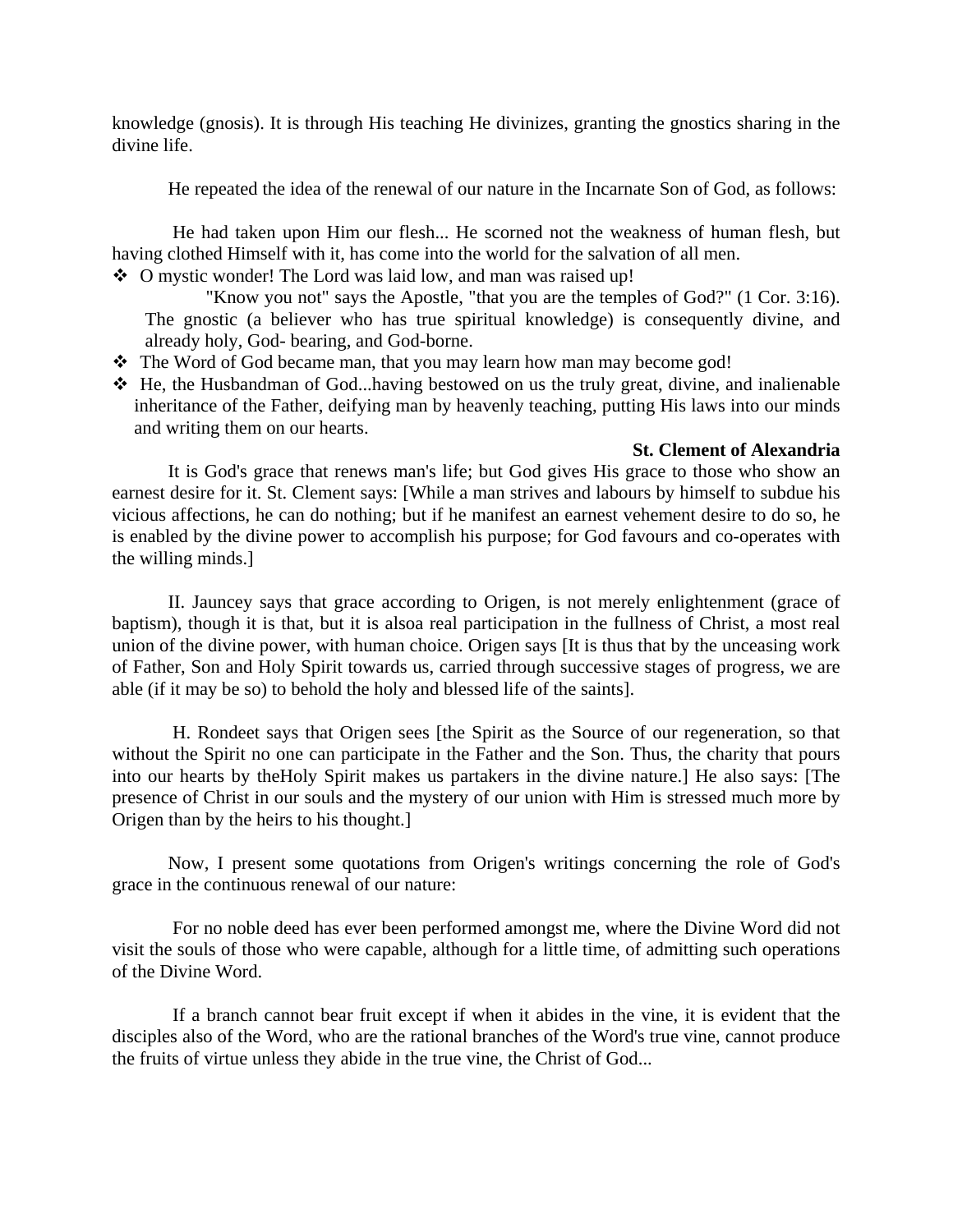"For the Son of Man has come already, but not in His Glory" (quotes Isa. 53:25). He had to come in this way, that He might "bear our sins" and suffer "on our behalf;" for it was not fitting that the Christ in glory should "bear our sins" and suffer "for us." But, He is coming again in glory after this preliminary preparing of His disciples through that appearing of His which had "no form nor comeliness." He became like them that they might become like Him, "conformed to the image" (Rom. 8:29) of His glory: since at His first coming He became conformed to "the body of our humiliation" (Phil. 3:21), when He "emptied Himself and took the form of a servant," He restores men to the form of God and makes them like unto it.

 Thus, knowing that Christ has come, we see that through Him many christs have been made in the world, who like Him, loved righteousness and hated iniquity, and therefore God... anointed them with oil of gladness (Ps. 45:7). But, He, having loved righteousness and hated iniquity more than His companions, did receive the first fruits of this anointing, and as it were, the whole anointing of the oil of gladness. But His companions, each according to his capacity, shared in His anointing. Therefore, since Christ is the Head of the Church, so that Christ and the Church make one body, the oil has gone down from the head to the beard (the symbol of the perfect man) of Aaron, and this oil, going down, reached to the collar of His robe.

 The Son in His kindness generously imparted deification to others... who are transformed through Him into gods, as images of the Prototype... the Word is the Archetype of the many images.

#### **Origen**

 If by participation (in the Word) we are raised from the dead, and enlightened, and also, it may be, shepherded by Him and ruled over, since He does away with the irrationality and the deadness in us, in as much as He is the Word and the Resurrection.

Origen

III. St. Athanasius: R.W. Gleason says: [Athanasius, a very distinctive and speculative theologian, uses charis in a somewhat unusual sense: the order or the economy of grace, that new economy which came with Christ, the new globe world order set in motion by God in Christ. Occasionally it means a free gift; more often it means participation in the eternal Word, since to Athanasius this is the way in which we are deified, and we first share in the incorruptibility of God. Although he does not excuse from his notion of incorruptibility the idea of a divine image or participation in the divine nature, he stresses rather on the fact that by nature the Eternal Word is incorruptible. This is, for the Word, the natural situation, and to this He has now been restored. Since we are united in Him, the more natural situation of the Christian is to enjoy heaven, to be impassable and incorruptible. Christianity is always anticipating this normal situation. When man is baptized, he is baptized into the death and into the resurrection of Christ, so that he is already risen from the dead in Christ, already passed through the mystery of death in Christ. The Christian, too, has died to death, to Satan, to sin. Christ is not merely a single individual, but One Who incorporates all of us mystically in Himself. Therefore, we are in principle already risen from death, from sin; have already conquered gloriously even though still in a passable state. There is, however, a period of waiting. The Christian is already numbered among the saints; he is one whose vocation is in heaven, whose conversation should be in heaven, a member of Christ, objectively redeemed. To Athanasius, then, divinization is primarily a share in the incorruptibility of God. This special point of view, is not that common to subsequent tradition. Today we say that man shares in God's nature and because of this will one day be incorruptible.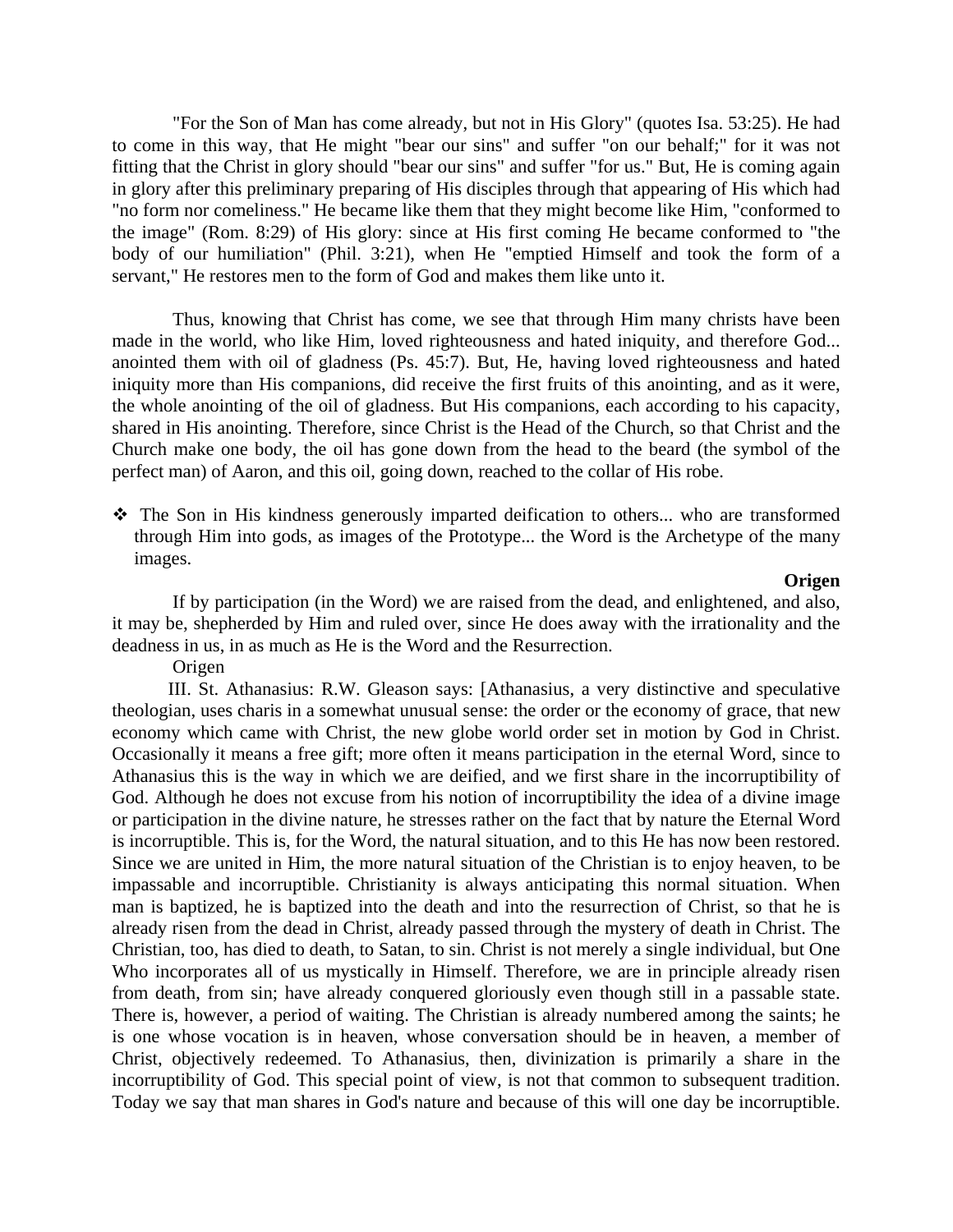Obviously, in the thought of Athanasius a certain primacy is given to the resurrection of the body]

### H. Rondet says:

[Regeneration, adoption, gift of the Holy Spirit, active presence of the same Spirit in souls and in the Church, identification with Christ through communication or sharing in the divine life - these ideas, none of them absent from Origen's work, come up once again on every page of Saint Athanasius's discussion with the Airans. If we are adopted sons, says Athanasius, this means that there is a son by nature. If we are partakers in the Word through the Holy Spirit, this means that the Word is God. If the Word is not God, how can we be divinized? Creation has made us creatures of God. Throughadoption we become sons, owing to the presence of the Word in us. Moreover, the Son cannot come to us without the Father and the Holy Spirit, and the sanctification brought about at baptism is accomplished through the Son and in the Spirit.]

 He was made man so that we might be made gods; and he manifested Himself by a body that we might receive the idea of the unseen Father; and He endured the insolence of men that we might inherit immortality. He Himself was harmed in no respect, as He is impassible and incorruptible and the very Word and God, but He cared for us and saved suffering men, for whom He endured these things by His impassibility.

He Himself made us sons of the Father, and deified men by becoming Himself man.

 He assumed the body originate and human, that having renewed it, as its Framer, He might deify it in Himself, and thus might introduce us all into the kingdom of heaven after his likeness.

 If God sent His Son brought forth from a woman, this fact auses us no shame, but contrarily glory and great grace. For He has become Man, that he might deify us in Himself, and He has been born of a woman, and begotten of a virgin, in order to transfer to Himself our erring generation, and that we may become henceforth a holy race and "partakers in the divine nature" as blessed Peter wrote (2 Pet.1:4). And "For what the law could not do in that it was weak through the flesh, God did by sending His own Son, in the likeness of sinful flesh, on account of sin, He condemned sin in the flesh (Rom. 8:3).

 For being Word of the Father, and above all, He alone of natural fitness was able both to recreate everything, and worthy to suffer on behalf of all and to be ambassador for all with the Father.

 This is the grace of the Lord, and these are the Lord's means of restoration for the children of men.

For He suffered to prepare freedom from suffering, for those who suffer in Him; He descended that He might raise up;

He took on Him the trial of being born, that we might love Him who is Uncreated;

He went down to corruption, that corruption might put on immortality.

He became weak for us, that we might rise with power;

He descended to death, that He might bestow on us immortality, and give life to the dead.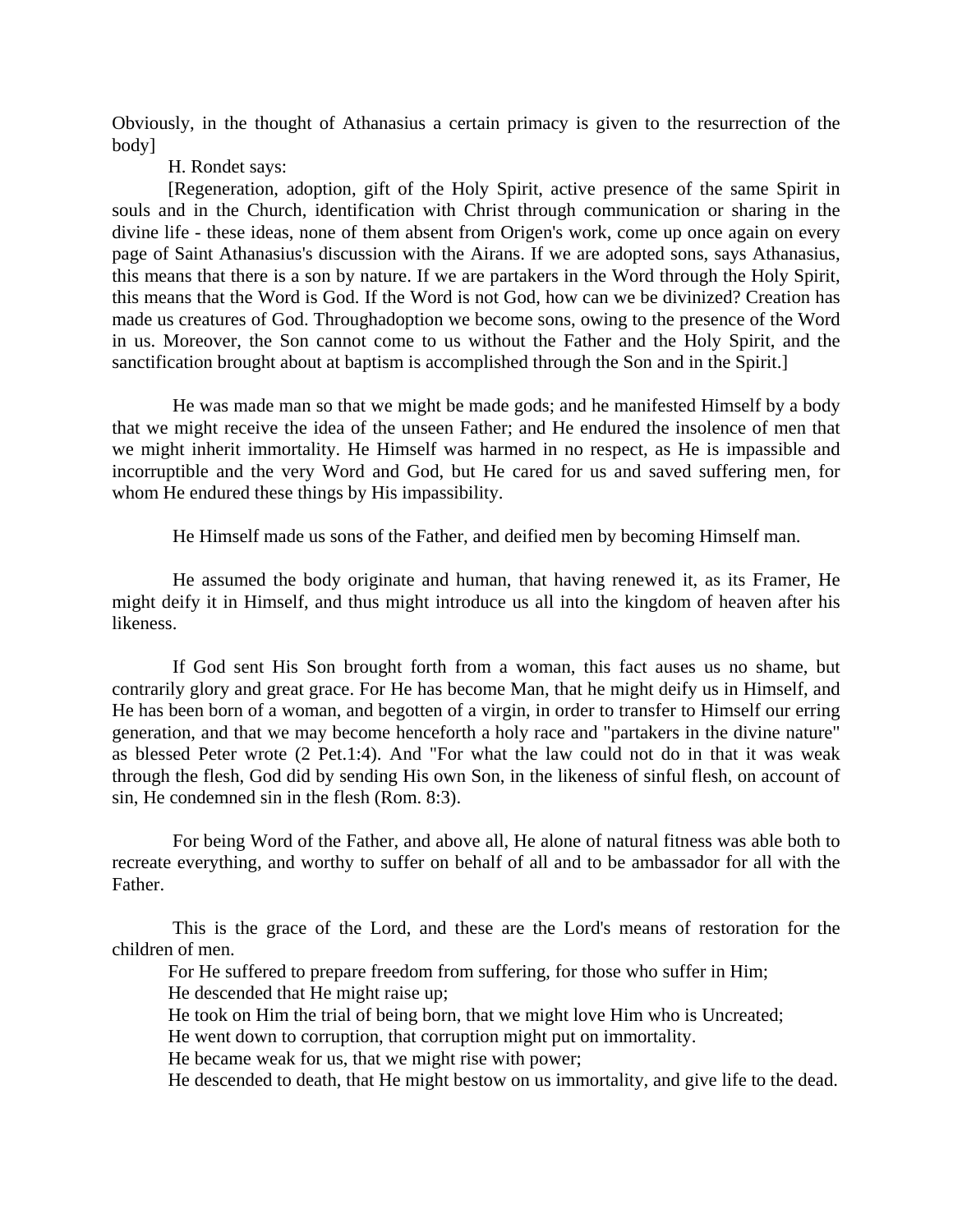Finally, He became Man, that we who die as men might live again, and that death should no more reign over us, for the apostolic word proclaims, "Death shall not have the dominion over us" (Rom. 6:9).

#### **St. Athanasius**

IV. St. Cyril of Alexandria: As many Scholars look to St. Cyril's teaching in a way that caps the whole Greek theology of theopoiesis "divinization" I would clarify the main points of his teaching in this respect:

a. St. Cyril, like his predecessors, uses the idea of our sonship to God in order to establish the divinity of Jesus Christ and theHoly Spirit. We are sons of God by grace, while Jesus is Son by nature. The Holy Spirit divinizes us, and hence He cannot be a creature.

b. His theology, like that of his predecessor, St, Athanasius, was in fact soteriological, its aim is the sanctification of man as a whole, or in another way attaining salvation.

Sellers states: [The teaching of Athanasius and the later representatives of the school of Alexandria comes before us as a striking example of the dependence of Christological on soteriological thought.

Consequently if we are to appreciate their doctrine of the Person of Jesus Christ, we first must consider briefly their doctrine of His Work as Savior.]

Therefore St. Cyril preached that the Word of God became man that we may share His life. In Him our nature is renewed and attained victory on sin and on Satan. All that was realized in His life; it was for us and in our name. He says:

[Because of the sin of Adam reigned over all, the Holy Spirit departed, and the human nature fell into evil of every kind. Therefore, it was necessary that mounting once again by the mercy of God to its original state, it be deemed worthy of the Spirit. Therefore, the only-Begotten Word of God became Man. To those on earth He appeared with an earthly

body, and was made free of sin, so that in Him, and Him alone, human nature crowned with the praises of innocence, might be enriched with the Holy Spirit, and thus reformed for God through holiness ].

[Therefore, as we mentioned above, the Son was anointed with the praises of innocence...human nature being illuminated in Him, and indeed made worthy to be allotted a share in the Holy Spirit, Who will not depart as He did in the beginning, but rather will be pleased to dwell in it...]

[Therefore, it was written, "The Spirit came down upon Christ and remained on Him." Therefore, the Word of God is called Christ, the Word who became man for us and like us, and who came in the form of a slave, He was anointed humanly according to the flesh, but He anoints divinely with His own Spirit those who believe in Him.]

c. Some Scholars, such as Rowan Greer and others believe that the "deification" gave the way to "one divine nature."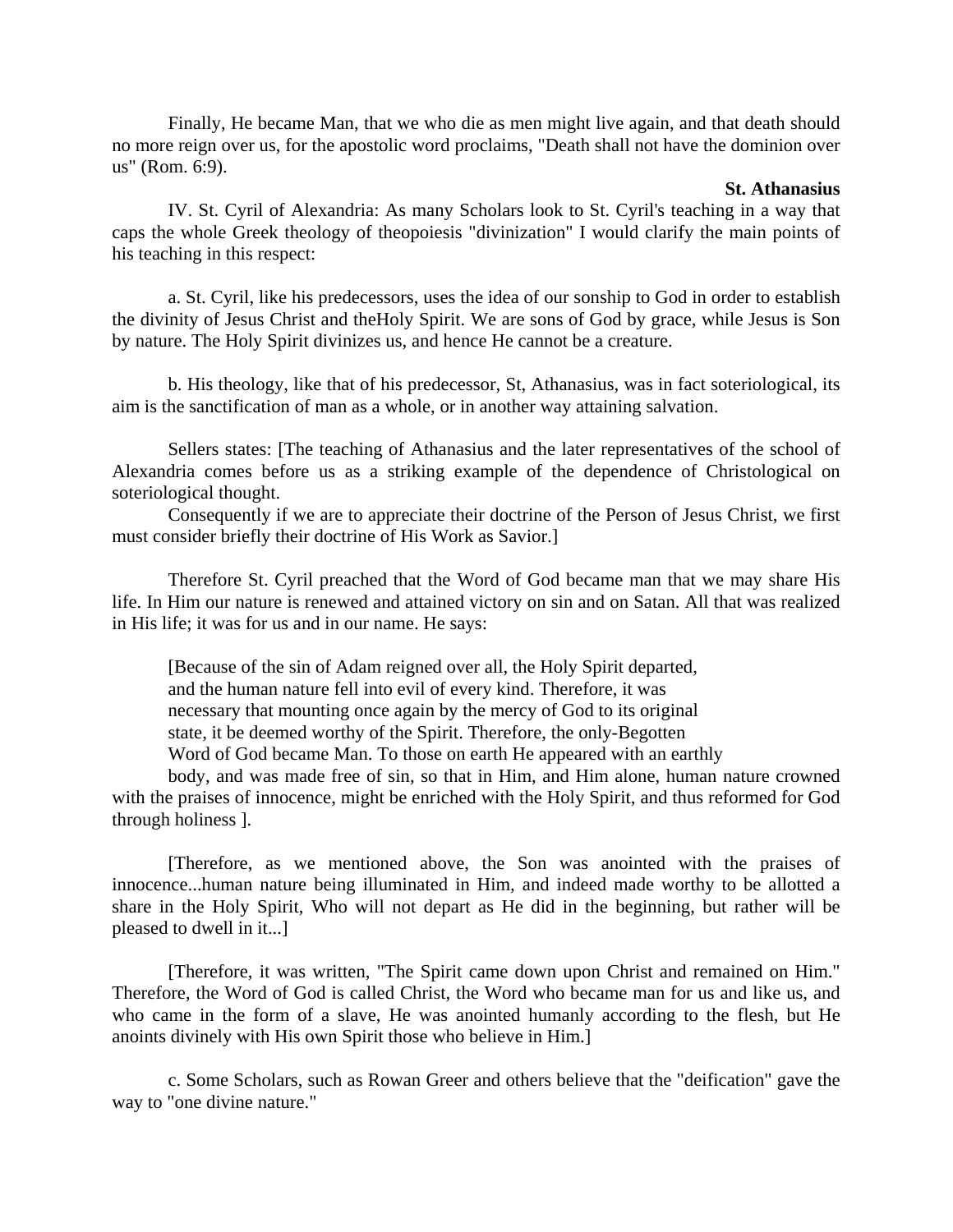I would like to explain that we do not believe in one divine nature of Christ, but one united nature out of two. Moreover "deification" according to the Alexandrian theology means the return of man to his original state as an image of God, by participation in the divine nature. It is not a restoration of man's soul, but of his whole human nature, i.e., of his soul, mind, body, will etc...

For example, Pseudo-Macarius the Great states: "If \_human naturehad remained alone in its nakedness and had not profited by a mingling and a communion with the supra-celestial nature, it would have resulted in nothing good."

"Deification" does not mean destroying human freedom to enjoy God's will as Greer suggests, but on the contrary it means its sanctification.

R.W. Gleason gives an account of St. Cyril's theology of grace in his book "Grace", saying:

[Cyril of Alexandria uses the term charis very frequently, often in the subjective sense of the benevolence of God which justifies us. He uses it also to mean what we call today "the grace of the Head." Christ is sanctified in His humanity for us; He is the repository of all graces for the entire mystical body. He possesses the grace of the Head, and Christians receive their grace from Him. What we find stressed in Cyril of Alexandria is this: the prime grace received is the Holy Spirit. It is the Uncreated Grace, the presence of the divinity itself. This divine Person comes to impress Himself upon the soul to unite Himself to the soul, and in so doing produces sanctifying grace. It is as if one had a seal with a rose cut in it. The seal itself would be the Holy Spirit, the wax would be one's soul, the rose-image which arises in the wax would be created grace. By His self-donation or self-communication, by sharing what He has, God causes in man the created entity that we call sanctifying grace. The Greek insist that there is no possibility of created grace in the soul unless the Holy Spirit Himself is present. The kind of causality on the part of God is that which takes place when God gives Himself. Grace is such an unique entity that it could not be produced by the ordinary causality of God. It is something sublime, not only an image of the very nature of God but a share in it].

### **3. FREE GRACE**

Grace is the gift of God offered to men who are unable to attain by their own merits. St. Paul says, "being justified freely by His grace" Rom. 3:24. He forgives man, not because man can do anything to deserve forgiveness, but because He is God of love (Exod. 33:19, Ps. 51:1,Rom. 9:15,16). God does not deal with man according to His own universal goodness. "That in the ages to come, He might show the exceeding riches of His grace in His kindness toward us in Christ Jesus. For by grace you have been saved through faith, and that not of yourselves, it is the gift of God" Eph. 2:7,8.

None of God's gifts to humanity is made in payment of a debt, but all are of grace.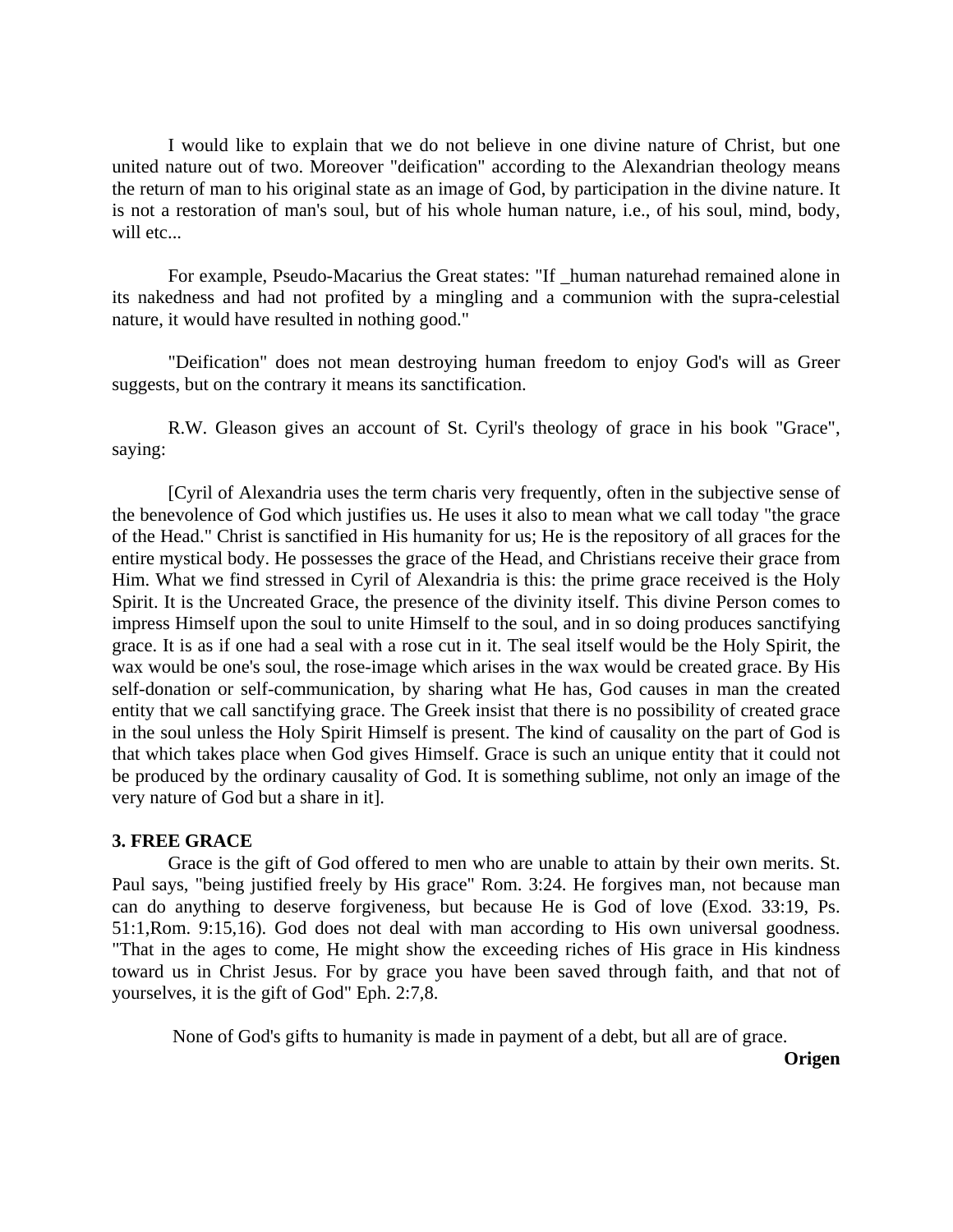This free gift is not granted to men by force, or to careless souls, but it is offered freely to all men, to act in those who seriously desire it. Man has the choice to accept or reject this free grace.

J. Patrich clarified St. Clement's opinion in this regard, saying:

[If faith was only an advantage of nature, as Basilides maintained, there could be no room for praise or censure in the case of belief or disbelief, for man would be the creature of a natural, or divine, necessity. If men were moved like lifeless puppets by natural forces, the distinction between voluntary and involuntary is superfluous; and the same is true of the impulse which leads to choice.

From this conception of freedom as absolute, important conclusions in the matter of salvation are drawn. God wished us to be saved from ourselves.

Because man is not a lifeless instrument, he must hasten to salvation willingly and of set purpose. Readiness of mind is our contribution to salvation. Faith as well as obedience depend on freedom.

Choice and life are yoked together. He who sins of his own will makes choice of punishment. That which is involuntary not judged.

God only requires of us the things that are in our power. By instruction we are taught to choose what is best. God Himself has a respectfor this freedom, and exercises no compulsion in the matter of salvation.No one will be saved against his will, for force is hateful to God.

Man must cooperate with God. Those who are foreordained were foreordained because God knew before the creation of the world that they would be righteous. Even, as has already been noted, the argument from the miraculous must not be such as to compel the assent of the spirit of man; for such compulsion were out of harmony with the nature of God and man. But though God will not compel man, there is a sense in which man may exercise compulsion upon God. The kingdom of God is not for the slack or the sleepers; the "violent takes it by force," and snatches life from God; for in such conflicts He rejoices to be defeated].

 God's grace is not given to those who lack zeal in the cause of good, nor can human nature achieve virtue without help from above.

### **Origen**

#### **4. UNIVERSAL GRACE**

God who is love (1 John 4:8) will reveal Himself to all, redeem all, so that everyone may accept Him as his heavenly Friend, his Father and his Lord, and will have a share in His divine life.

"For God so loved the world that He gave His Only-Begotten Son, that whosoever believes in Him should not perish but have everlasting life" John 3:16.

"And He Himself is the propitiation for our sins, and not for ours only, but also for the whole world" 1 John 2:2.

"But God has shown me that I should not call any man common or unclean" Acts 10:28.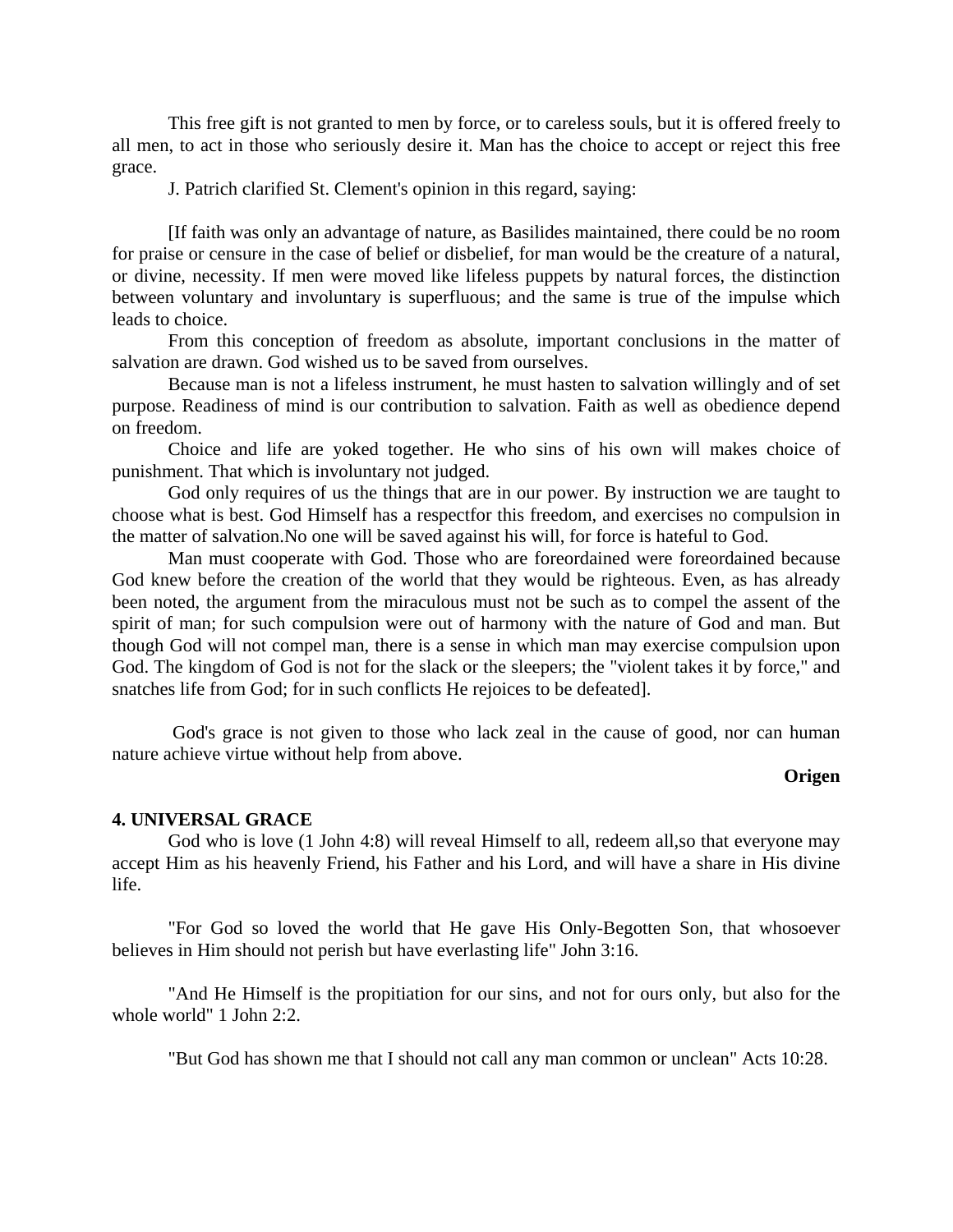"They will come from the east and the west, from the north and the south, and sit down in the kingdom of God" Luke 13:29.

Truly, in the Old Testament God chose for Himself His own people, but it was based on two essential factors:

a. God chose Abraham, for he was the man who believed in Him and obeyed Him, therefore He granted him this promise that God's people are chosen from his offspring.

b. God prepared for the salvation of the whole world by choosing them, sending His Law and prophets for them and at last sending His Incarnate Son born from a Jewish virgin for the salvation of all mankind. Therefore, even in the Old Testament God alluded to this universal grace through the prophets:

"The Lord is gracious and full of compassion... the Lord is good to all and His tender mercies are over all His works" Ps. 145:8,9.

"I will also give you as a light to the Gentiles, that you should be My salvation to the end of the earth" Is. 49:6.

 God is the Lord not only of the Jews but of all men, though He is more intimately the Father of those who know Him.

 For "I become all things to all men, that I might gain all men" 1 Cor. 9:22. Since also "the rain" of the divine grace is sent down "on the just and the unjust" Matt. 5:45. "Is He the God

of the Jews only, and not also of the Gentiles? Yes, also of the Gentiles: if indeed He is one God" Rom. 3:29,30, exclaims the noble Apostle.

### **St.Clement of Alexandria**

 Thanks be to God; although the grace of prophecy was confined to Israel, now a still greater grace than all they had, has been poured out on the Gentiles through our Saviour Jesus.

 We Christians maintain that "it was the fortune of that people in a remarkable degree to enjoy God's favor, and to be loved by Him in a way different from others;" but this economy of things and this divine favor were transferred to us, after Jesus had conveyed the power which had been manifested among the Jews to those who had been converted to Him from among the heathen.

 Before the advent of Christ God was known only in Judah; (Ps. 76:1) since then the whole earth is the Lord's. Before the advent "fullness" was not to be found anywhere on earth, and most of the earth was... emptiness; since then many would say from among the Gentile believers "from his fullness have we all received..." John 1:16, and thus they themselves they have become His "fullness" - for those who are "empty" of the ordering of the Gospel cannot be the "fullness" of Christ...

 Previously the name (of God) was "great" only in Israel (Ps. 76:1); but since the coming of Christ He is great throughout all the world.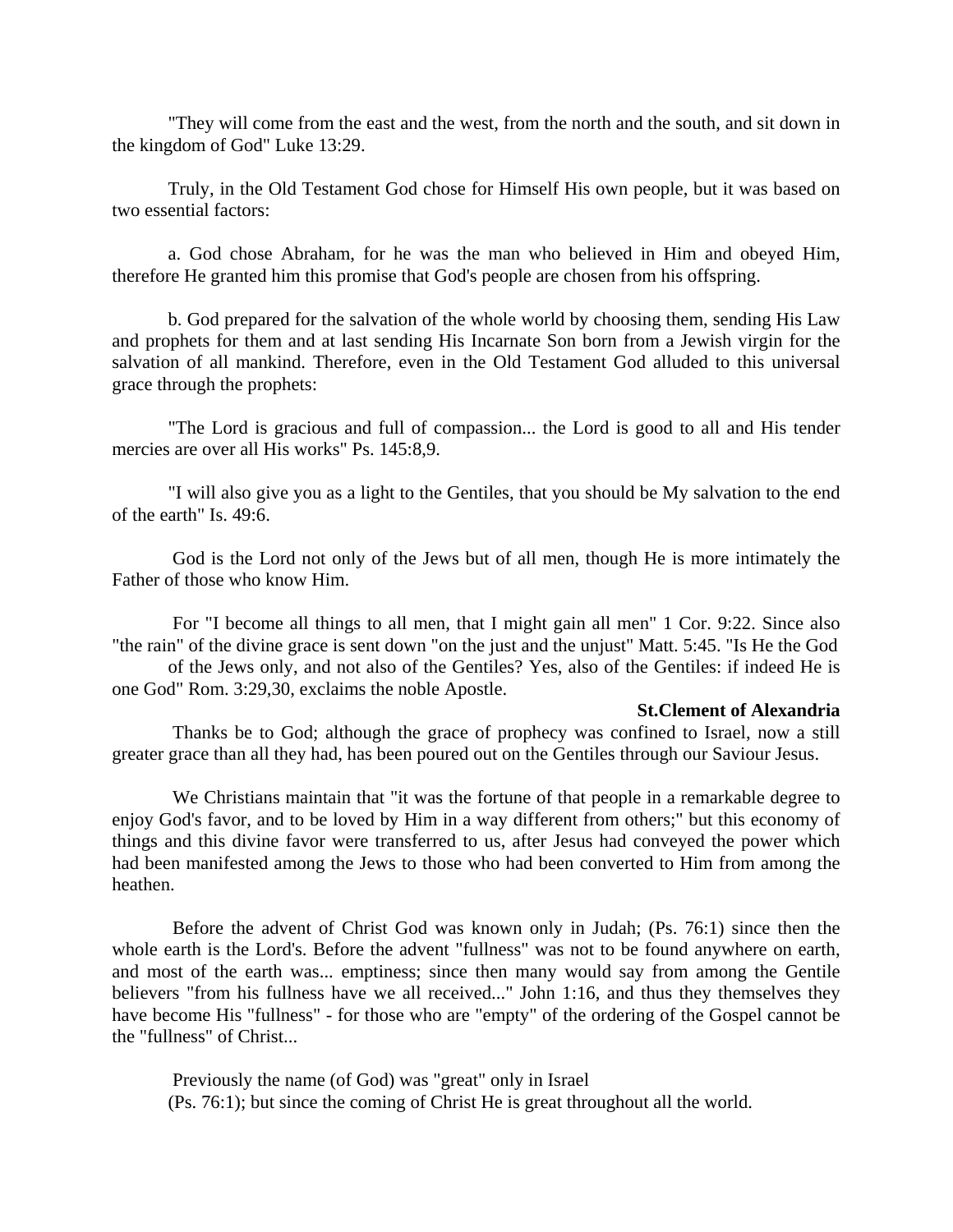My eyes have seen Your salvation, Luke 2:30 - which is

Christ,... the salvation not only of the Jews but of all the world... "A light to lighten the Gentile" - Christ is the light of the Gentiles, for He was to bring the light of His teaching to them in their darkness. For now the Father has accepted the people of the Gentiles, giving them a covenant of peace in the salvation that comes to them through faith in Christ. "...the glory of your people Israel," i.e. glory to Israel, enlightenment to the Gentiles; the latter receive their first teaching, the former the resultant knowledge. The true Israelite, then, is everyone who knows Christ; if a man does not know Christ he is no Israelite, for Israel means the mind that sees God. The "glory" of the Jew, then, is to believe in Christ whom their prophets predicted the glory, that is, of encountering the one they had awaited.

Let them contemplate then the grace which is through the Son...

 1 Now, unto all the earth has gone forth their voice, and all the earth has been filled with the knowledge of God (Isa. 119,

Ps. 76:1; 19:4), and the disciples have made disciples of all the nations (Matt. 28:19), and now is fulfilled what is written, "they shall be all taught of God" (John 6:45, Is. 54:13).

St. Athanasius

+ The pure Apostles were "spreading among the peoples"

(Zeck 10:8), and what was the result? Those who were far away from the divine throne became near, so that Paul the Apostle sent them a letter, saying: "But now in Christ Jesus you who once were far off have been made near by the blood of Christ" Eph.2:1.

### **St. Cyril of Alexandria**

#### **5. REDEEMING GRACE**

 To understand the divine grace as redemptive we must speak about the Grace of the divine revelation and man's redemption.

 1. Kittel: The Theological Dict. of the N.T. 1985 (ed. and abridged by G.W. Bromiley), p. 1301.

2. Thomas F. Torrance: The doctrine of grace in the Apostolic , 1948, p.1ff.

3. Hesoid: Works and Days 65; Homer: Humns 3:153-5; Euripides: 1ph. in Taur 1147.

4. Aesch: Ag. 405-6; Homer: 11. 14:181-3; Od. 18:297-8.

5. Homer: Od. 8:175.

6. Pindar: Ol 1:17-9, 30-2.

7. Euripides: Bacch 534-6.

8. Eur. Or. 158-9.

9. Eur. Med.226-7.

10. Pind: Ol. 8:77-80.

11. Aeschylus: Ag. 1304.

12. Aristoph. vesp. 1277-8.

13. Pind: Ol. 2:11.

14. Kittel, p. 1301.

15. Ibid.

 16. Thomas F. Torrance, p.10,11. Norman H. Smaith: The Distinctive Ideas of the Old Testament, 1944, p. 135.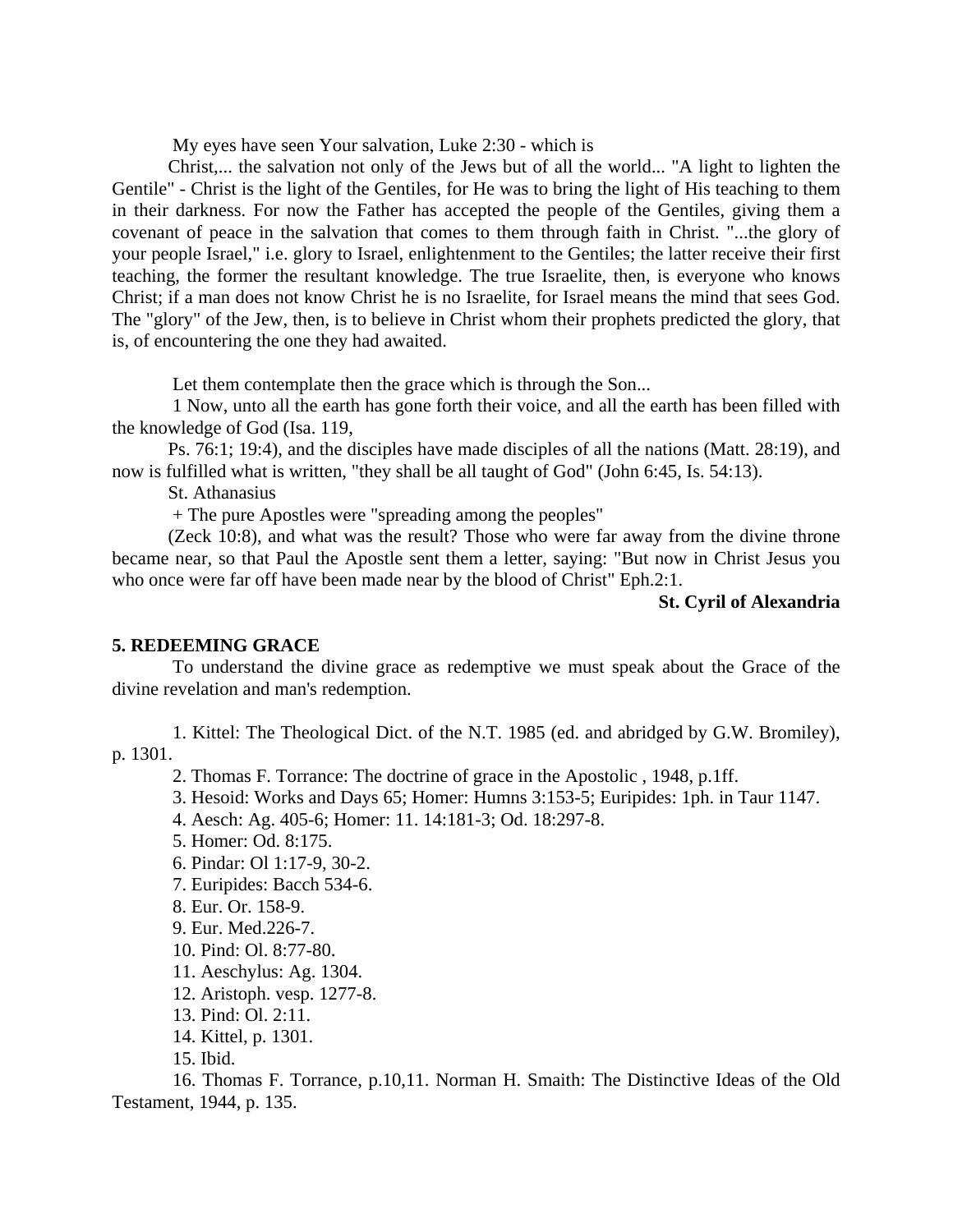17. Kittel, p.1301.

18. Ibid. 1302.

19. Harold H. Ditmanson: Grace in Experience and Theology, Minneapolis1977, p. 45.

20. F. Bandraz: Vocabulary of the Bible, ed. by J.J. von Allmen, London 1958, p. 157-8.

21. Hastings: Dict. of Christ and the Gospels, Vol. 1, p.686.

22. Torrance, p.21; Ditmenson, p.45-6.

23. Kittel, p. 1305.

24. Ibid. 1304.

25. Hastings, p.688.

26. Drewery B. Origen and the doctrine of grace, p. 48.

 27. Preparing for Adolescence, Growth pak, Cassette 1 [Canyon of inferiority]; a manual to accompany "Preparing for adolescence" Ventura, California 1979, p. 6 ff.

28. See our book: "Man and Redemption" p. 2.

29. Paed. 1:9.

30. Comm. on John, book 10:4; Comm on Matt. book 12:14.

31. Contra Arians 2:42; 3:24.

32. Protrep; 9 Paed. 1:5.

 33. Comm. John 19:5; Hom. Jer. 9:4; Hom. Luke Frag 42 on 11:2 [See B. Drewery: Origen and the Doctrine of Grace].

34. Contra Arians 2:61.

35. PG 74:961; 77:28.

 36. Fr. T. Malaty: The Coptic Church as a Church of Erudition and Theology , Ottawa 1986. p.81f.

37. Essays on Nature and Grace, Philadelphia 1972, p.52.

38. Henri. Rondet: The Grace of Christ (tran. by W. Guzie), Westminster, Md, 1967,

p.73 n. 38.

39. Strom 2:15; Earnest Jauncey: The doctrine of Grace, SPCK 1925, p.133.

40. Protr. 1, 12. PG 8:64D, 368 A-B.

41. Strom 7:2:7, 8; Protr 11:3; Strom 7:13; Paedag 1, protr. 11.

42. Quis div. salv. 21 {df. Strom 7:7); Jauncey, p. 134

43. E. Jauncey, p. 142.

44. De. Principiis 1:3:8.

45. H. Rondet, p.75.

46. De Princ. 1:3:5.

47. In Rom. Hom. 5:8; 8:2 (see In Cant 1;4; In Jern. hom 9:1; In Luc. hom. 22:1 etc.).

 48. Contra Celsus 6:78; 5:12; Comm Matt. 12:9 on 16:27 (B. Srewery); Contra Celsus 6 (PG 11:1417-1240).

49. Comm. John 2:2; 1:37.

50. R.W. Gleason: Grace, London 1962, p.58-9.

51. The Grace of Christ, p.76.

52. Contra Arian. 3:19; 1:39.

53. Ibid. 1:9.

54. Ibid. 1:70; De Incarn. Verbi 54.

55. Contra Arian. 2;59.

56. Epist ad Serap 1:19,20,30, 4:12.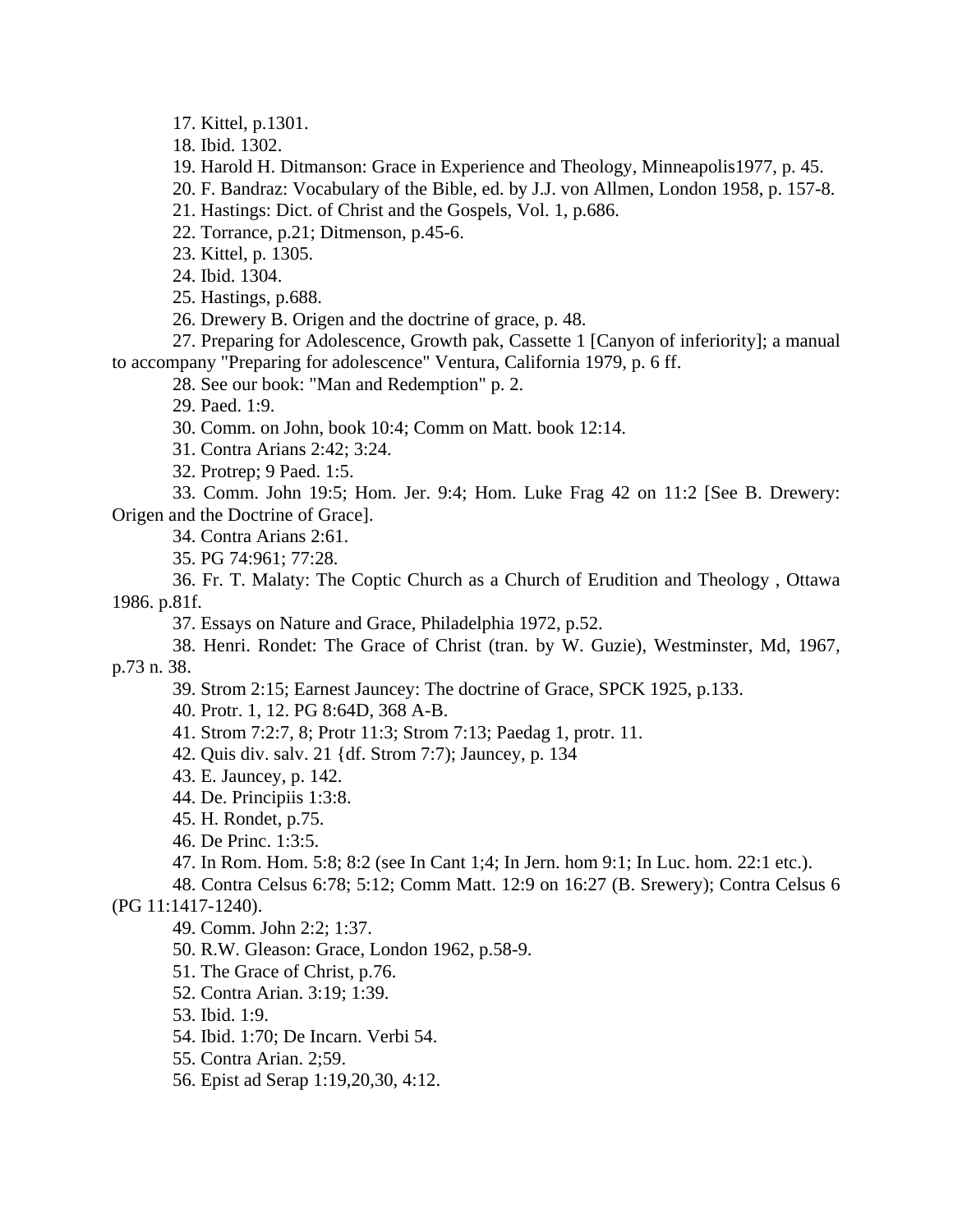57. De Incar. Verbi 54:3; Contra Arian. 1:38; 2:79; Ep.60 ad Adelphium; De Incr. Verbi 7:5; Paschal Ep. 10:8.

58. H. Rondet, p. 81.

59. Ibid.

- 60. In Joan 1:12; thesaurus de SS. Trint. 12; De Tint. dial 2, 4.
- 61. Thesaurus 34; De Trint dail 7; In Joan 1:9; 10:4.
- 62. The Council of Chalcedon, S.P.C.K.. 1961, p. 132.
- 63. PG 75:1369-1372.
- 64. PG 75:1372.
- 65. PG 75:1372.
- 66. Theodore of Mopsuestia, 1961, p. 41.
- 67. Hom. 32:6 PG 34:789 AB.
- 68. For more details see our book: The terms Physis and Hypostasis in the Early Church.
- 69. Comm. Rom. 22 on 4:4f.
- 70. Clement of Alexandria, 1914, 0.145-6.
- 71. Strom 2:3.
- 72. Ibid 4; 12:96; Ec. Pr. 22.
- 73. Strom 7:7;42.
- 74. Ec. Pr. 22.
- 75. Strom 2;3:11; 2:6:26; 2:20:113.
- 76. Protr. 11:117.
- 77. Paed. 1:8:69.
- 78. Stom 2:14.
- 79. Strom 2:6:26:7:7:48.
- 80. Strom 1:6:35; 2:16:75.
- 81. Quis div. salv. 10.
- 82. Strom 5:4:157.
- 83. Strom 7:7:107.
- 84. Stah vol. 3, p. 217.
- 85. Quis div. salv. 21.
- 86. Comm. Ined, des Ps. 118:326 [See our Book: Man and redemption,
- Ottawa 1987, pp 23ff.
- 87. Strom 6:6:47; 5:3.
- 88. Comm. Matt. 10:22.
- 89. Contra Celsus 5:50 (A.N. Frs., Vol. 4).
- 90. Sel. Ps. 24:1; 47:2.
- 91. In Luc. hom 15 on 2:30 f.
- 92. Contra Arian. 1; 59.
- 93. In Luc. hom 4.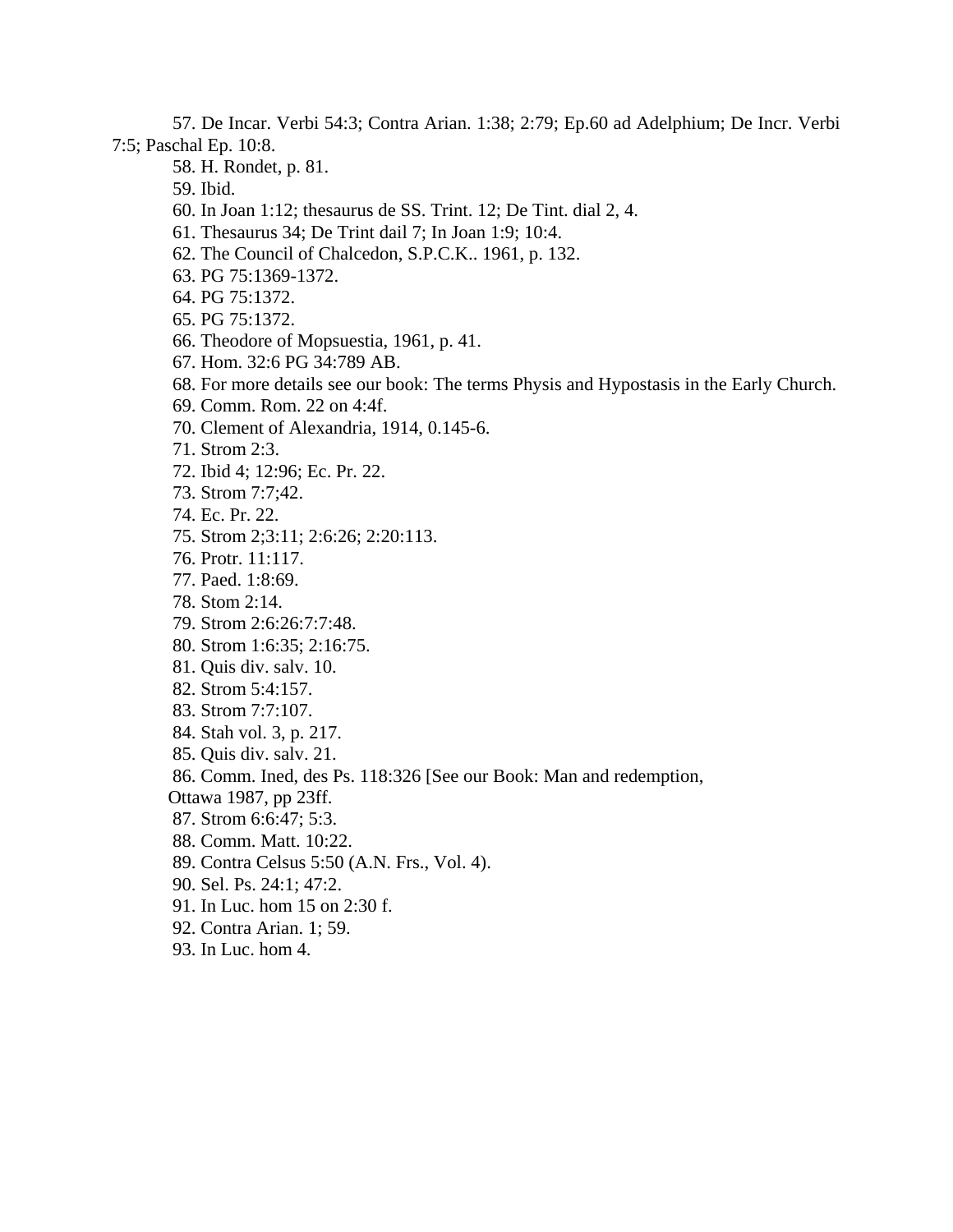### **THE GRACE OF DIVINE REVELATION AND MAN'S REDEMPTION**

The Alexandrian acknowledged the divine gras God's Self-Giving to His beloved creature, i.e. man; this cannot be realized except by two integral means, viz. the revelation of God to man and man's redemption.

### **1. GRACE AS GOD'S SELF-REVELATION**

In our book: "God" we notice that God is neither an idea that we believe in, nor a Supreme Being far away in heaven, isolated from our world, but He is the Lover of mankind. In His love He reveals Himself to men by many means, to attract them to His bosom that they would accept unity with Him.

a. He reveals Himself through His creation (Ps. 19:1). b. He grants man natural laws in their hearts to acknowledge Him. c. As they refused the voice of the natural laws, He revealed Himself through Moses' Law and the prophets (Heb. 1:1,2).

d. At last He granted them His divine grace in its fullness through His Self-Revelation, that was realized by the incarnation of the Son and sending His Holy Spirit.

"No one knows who the Son is but the Father, and who the Father is but the Son, and the one to whom the Son wills to reveal Him" Matt. 11:27 (Luke 10:22).

"The Holy Spirit, whom the Father will send in My Name, He will teach you all things and bring to your remembrance all things that I said to you" John 14:26.

It is clear that our Trinitarian Faith is correlated to God's Grace or God's Self-Revelation. From the beginning God as our heavenly Father planned for revealing Himself to us through the incarnation of His Only Begotten Son, Who dwelt among us, uniting us with His Father in Him. He spoke to us about the Father not only by words, but through unity with Him and participating in the divine life, and by granting us His mind and understanding (1 Cor. 2:16).

 The Word... has appeared as our Teacher, He by Whom the universe was created. The Word Who in the beginning gave us life when He fashioned us as Creator, has taught us the good life as our Teacher, that He may afterwards, as God, provide us with eternal life. Not that He now has for the first time pitied us for our wandering; He pitied us from old, from the beginning. But now, when we were perishing, He has appeared and has saved us.

 "For I am," He says, "the door" John 10:9, which we who desire to understand God must discover, that He may throw heaven's gates wide open to us. For the gates of the Word being intellectual, are opened by the key of faith. No one knows God but the Son, and the one to whom the Son has revealed Him (Matt. 11:27).

### **St. Clement of Alexandria**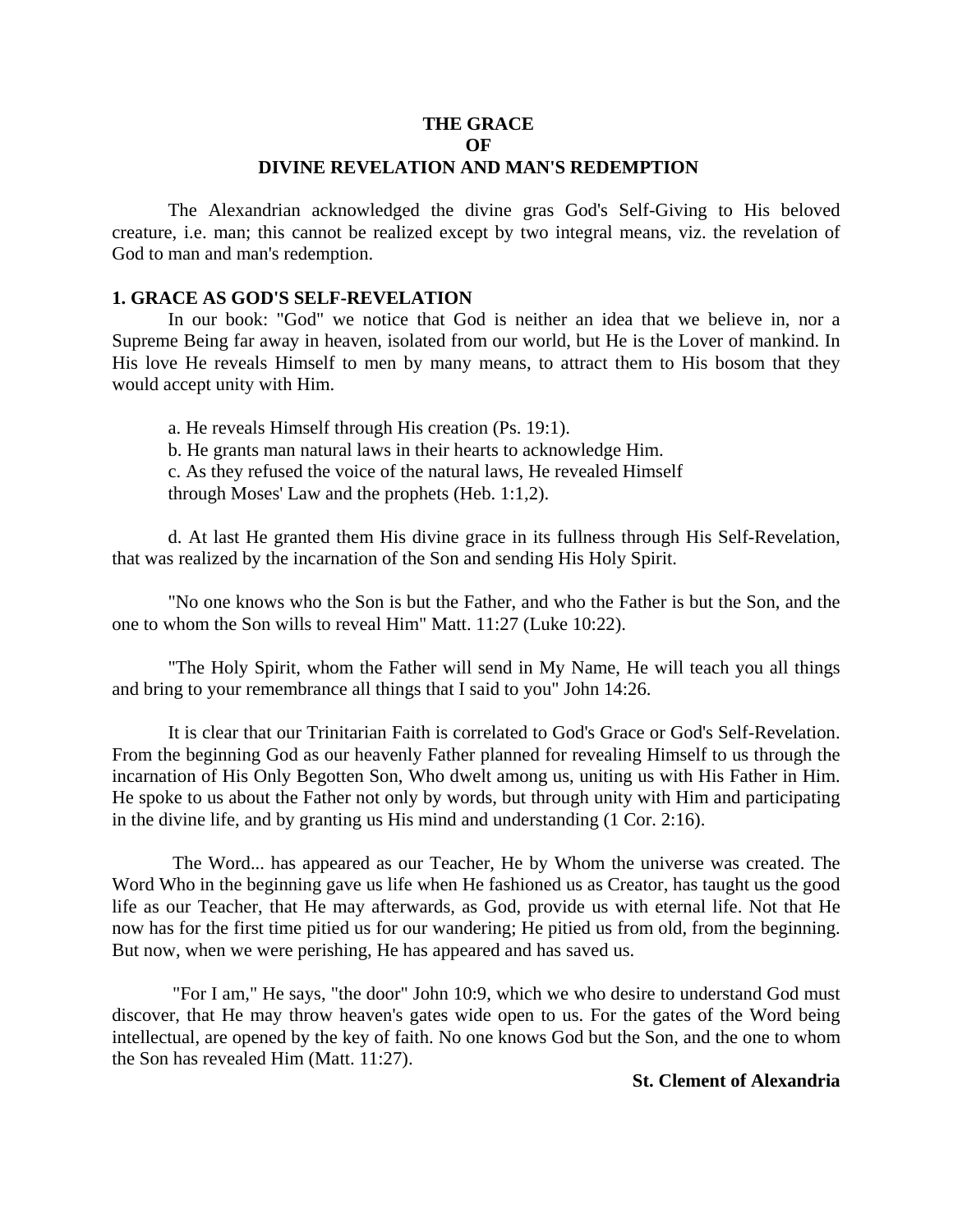But as one cannot be in the Father or with the Father except by ascending from below upwards, and coming first to the divinity of the Son, through which one may be led by the hand and brought to the blessedness of the Father Himself, so the Saviour is the inscription "the door."

Since the Father is inseparable from the Son, He is with him who receives the Son.

 For there are in the divinity of the Word some help towards the cure of those who are sick, thus respecting what the Word says, "They that be whole need not a physician, but they that are sick" Matt. 9:12; others, again, who are pure in soul and body exhibit "the revelation of the mystery, which was kept secret since the world began, but now is manifested by the Scriptures of the prophets" Rom 16:25, and "by the appearing of our Lord Jesus Christ" 2 Tim. 1:10, whose "appearing" is manifested to each one of those who are perfect, and enlightens the reason in the true knowledge of things.

 God the Word was sent, indeed, not only as a physician to sinners, but also as a Teacher of divine mysteries to those who are already pure and who sin no more.

+ We, the eyes of whose souls have been opened by the Word, and who see the difference between light and darkness, prefer by all means to take our stand "in the light" and will have nothing to do with darkness at all.

 Accordingly, if Celsus was to ask us how we think we know God, and how we shall be saved by Him, we would answer that the Word of God who entered into those who seek Him or who accept Him when He appears, is able to make known and to reveal the Father, Who was not seen (by anyone) before the appearance of the Word. And Who else is able to save and conduct the soul of man to the God of all things save God the Word, Who, "being in the beginning with God," became as flesh, that He might be received by those who could not behold Him, inasmuch as He was, the Word, and was with God, and was God? And discoursing in human form and announcing Himself as flesh, He calls to Himself those who are flesh, that He may in the first place cause them to be transformed according to the Word that was made flesh, and afterwards may lead them upwards to behold Him as He was before He became flesh; so that they receiving the benefit, and ascending from their great introduction to Him which was according to the flesh, say, "Even though we have known Christ according to the flesh, yet now we know Him thus no longer" 2 Cor. 5:16.

 ...(We believe in) self-revealing God, Who has manifested Himself by Him who by His great power has spread the true principals of holiness among all men throughout the whole world.

 The things that cannot be comprehended by the reason of mortals, because they are vast, beyond human range and far above our perishable nature, become by the will of God possible of comprehension by the abundant and immeasurable grace of God poured out on men through Jesus Christ, the Minister of boundless grace toward us, and through the co-operation of the Spirit.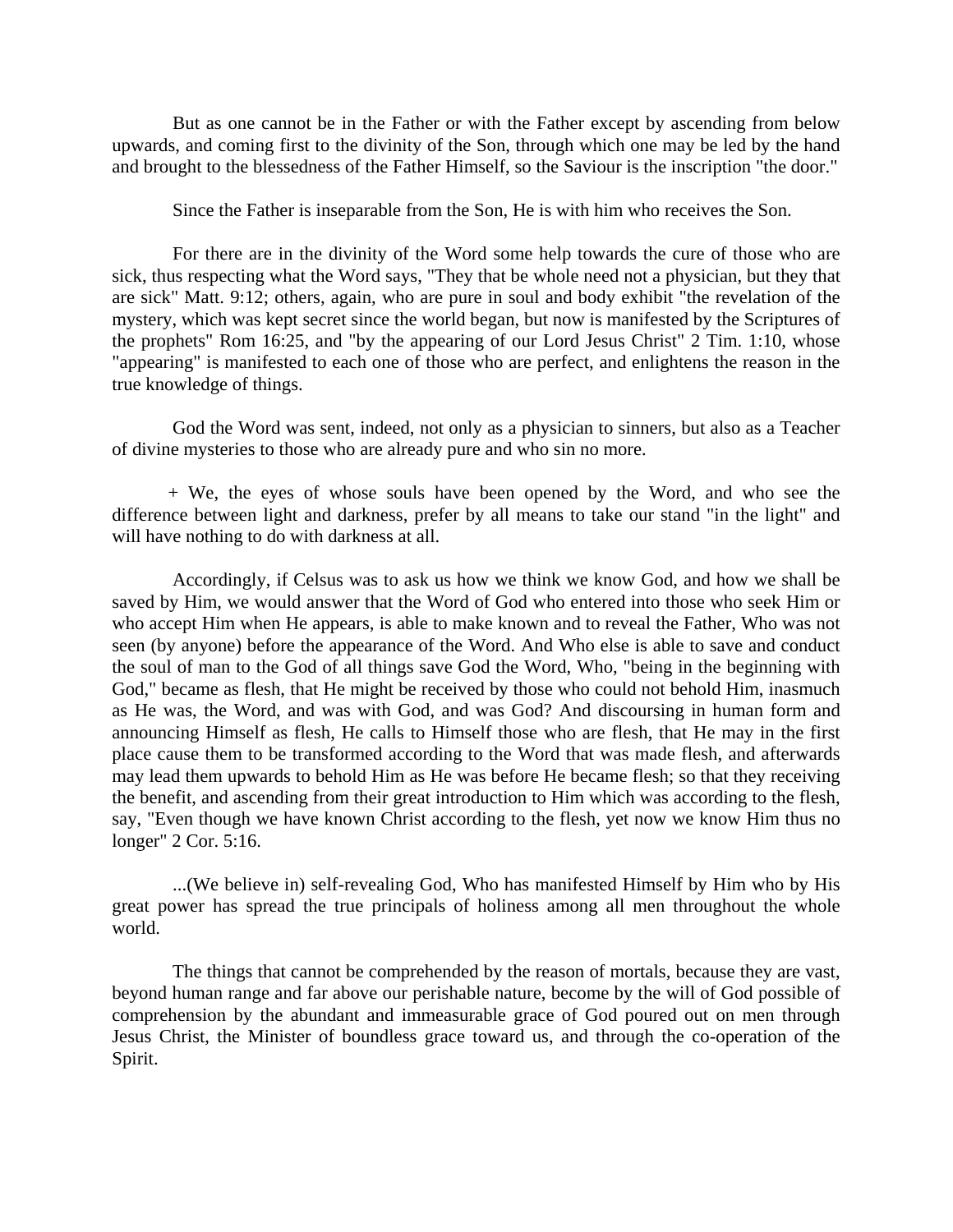Who sees God as Christ sees Him, for He alone "sees"... "the Father" (John 6:46), and even if it is said that the "pure in heart shall see God" Matt 5:8 it will be beyond question by Christ and spiritual; and... that is why the Saviour was careful to use the right word and say "no man knows the Father save the Son", not... "See." Again, to those whom He grants to see God, He gives the "Spirit of knowledge" and the "spirit of wisdom", that through the Spirit Himself they may see God (Isa. 11:2). That is why He said "He who has seen me has seen the Father" John 14:9. We shall not be so stupid as to assume that those who speak about the physical body of Jesus saw the Father also; otherwise the scribes, pharisees, Pilate... and all the crowd that cried "Crucify... Him" will have done so... Many looked on Him, but none is said "to have seen " Him unless he who has recognized that He is the Word and the Son of God, and that in Him the Father also is at the same time recognized and seen.

### **Origen**

It is clear that the Alexandrian considered "ignorance" as the first cause of sin, therefore they looked to the Saviour as the Teacher Who have the power to educate the soul and illuminates the mind to attain the "knowledge". He also sent the Holy Spirit unto His church to reveal the divine mysteries. St. Paul says, "But God has revealed them to us through His Spirit. For the Spirit searches all things, yes, the deep things of God. For what man knows the things of a man except the spirit of the man which is in him? Even so no one knows the things of God except the Spirit of God" 1 Cor. 2:10,11.

 For he (the Apostle) recognizes the spiritual man and the gnostic (a spiritual believer who has true gnosis of knowledge) as the disciples of the Holy Spirit dispensed by God, which is the mind of Christ. "But the natural man receives not the things of the Spirit, for they are foolishness to him" 1 Cor. 2:14.

For the Spirit searches all things, yes the deep things of God (1 Cor 2:10).

 Even those who claim God as their Teacher, with difficulty attain to a conception of God, grace aiding them to the attainment of their modicum of knowledge; accustomed as they are to contemplate the will [of God] by the will, and the Holy Spirit by the Holy Spirit. "For the Spirit searches the deep things of God. But the natural man does not receive the things of the Spirit of God" 1 Cor. 2:10,14.

 "The Spirit searches all things, yes, the deep things of God" 1 Cor. 2:10... The soul of man cannot search "everything", and a greater Spirit was necessary within us... That we, by the mingling of this Spirit with us might search along with Him "everything, even...".

 (Send me Your light): That , the light sent out from (the Father) into the mind of those who are called to redemption, the understanding through the Spirit, which leads those who are thus enlightened to God.

 Here then the "paraclete, the Spirit of truth, who preceedes from the Father", ranges, searching for any soul worthy and fitted for His revelation of the greatness of this love which is from God.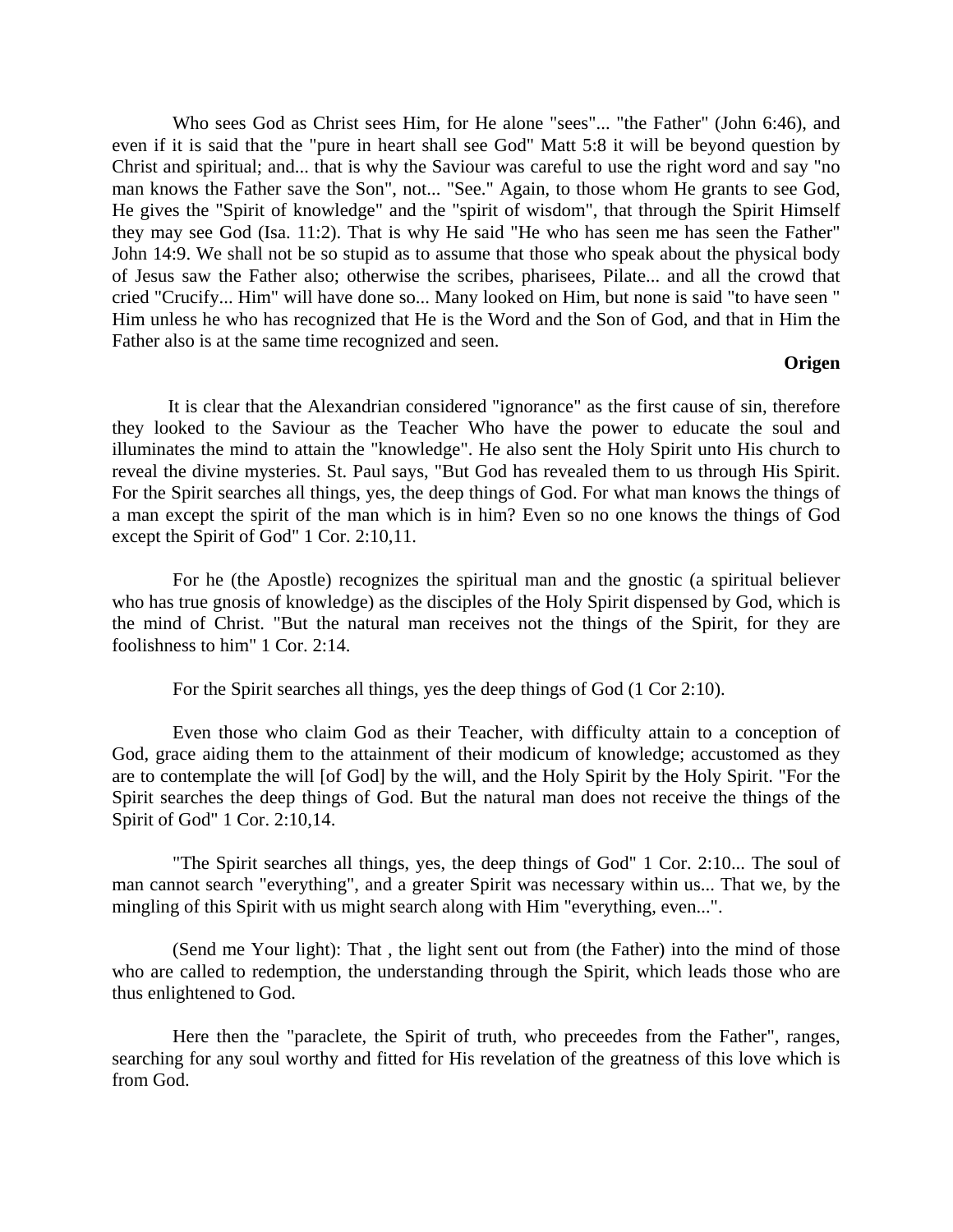For if anyone has deserved to participate in the Holy Spirit by the knowledge of His ineffable mysteries, he undoubtedly obtains comfort and joy of heart. For since he comes by the teaching of the Spirit to the knowledge of the reasons of all things which happen - how and why they do occur - his soul can in no aspect be troubled, or admit any feeling of sorrow.

 In whatever part of the world he (the Christian even of the common people) prays, but he rises above the universe, "shutting the eyes of sense, and raising upwards the eyes of the soul". However he stops not at the vault of heaven; but passing in through beyond the heavens, under the guidance of the Spirit of God.

 ..I think it is the Holy Spirit, in whom is contained every kind of gifts. For on some is bestowed by the Spirit, the word of wisdom, on others the word of knowledge, on others faith; and so to each individual of those who are capable of receiving Him, is the Spirit Himself who made that quality, or understood to be that which is needed by the individual who has deserved to participate.

 The Apostolic writings show us how one is taught by the Holy Spirit. For it is "by comparing spiritual truths with spiritual" - collating this passage (of Scripture) with that and bringing together parallel sayings - that as it were the "mind" of Scripture is revealed... This means not merely understanding the "truths of the Spirit" which inspired Isaiah, but gaining possession of that same spirit which "locked" (Isa. 24:22) and "sealed" (Isa. 29:11) the writings of Isaiah. For if the Spirit has not "opened" the words of the prophets, the imprisoned truths cannot be opened.

 If a man teaches the same things in the same way that Jesus taught, he speaks not "from his own heart" but by the Holy Spirit.

 "Let us have (suffer) pains to avoid being found unworthy of so great and sublime an understanding [viz. the mystical interpretation of Leviticus 24:1], but rather that our soul should first become a "holy place" in which we may receive the holy mysteries by the grace

of the Holy Spirit from whom everything that is holy has received its sanctity.

 The proper tasks of a priest are twofold: to learn of God by reading and frequently meditating on Holy Scripture, and to teach the people. However let him teach what he has learned from God and not "from his own heart" (Ezek. 13:2) or from human understanding, but the things the Spirit teaches...

 ("I opened my mouth and panted [drew breath] because I longed for your commandments"): "He who through his actions has opened his heart, draws in the Holy Spirit who reveals to him the mysteries of God. The "mouth" of my soul is my understanding. Closing this to evil thoughts, I opened it to good ones, and drew in the Spirit of understanding, grace and wisdom. The cost of the grace of the Spirit is the recital and execution of the commandments of God: no sooner is our mouth opened that the Spirit is drawn from heaven.

### **2. GRACE AND MAN'S REDEMPTION**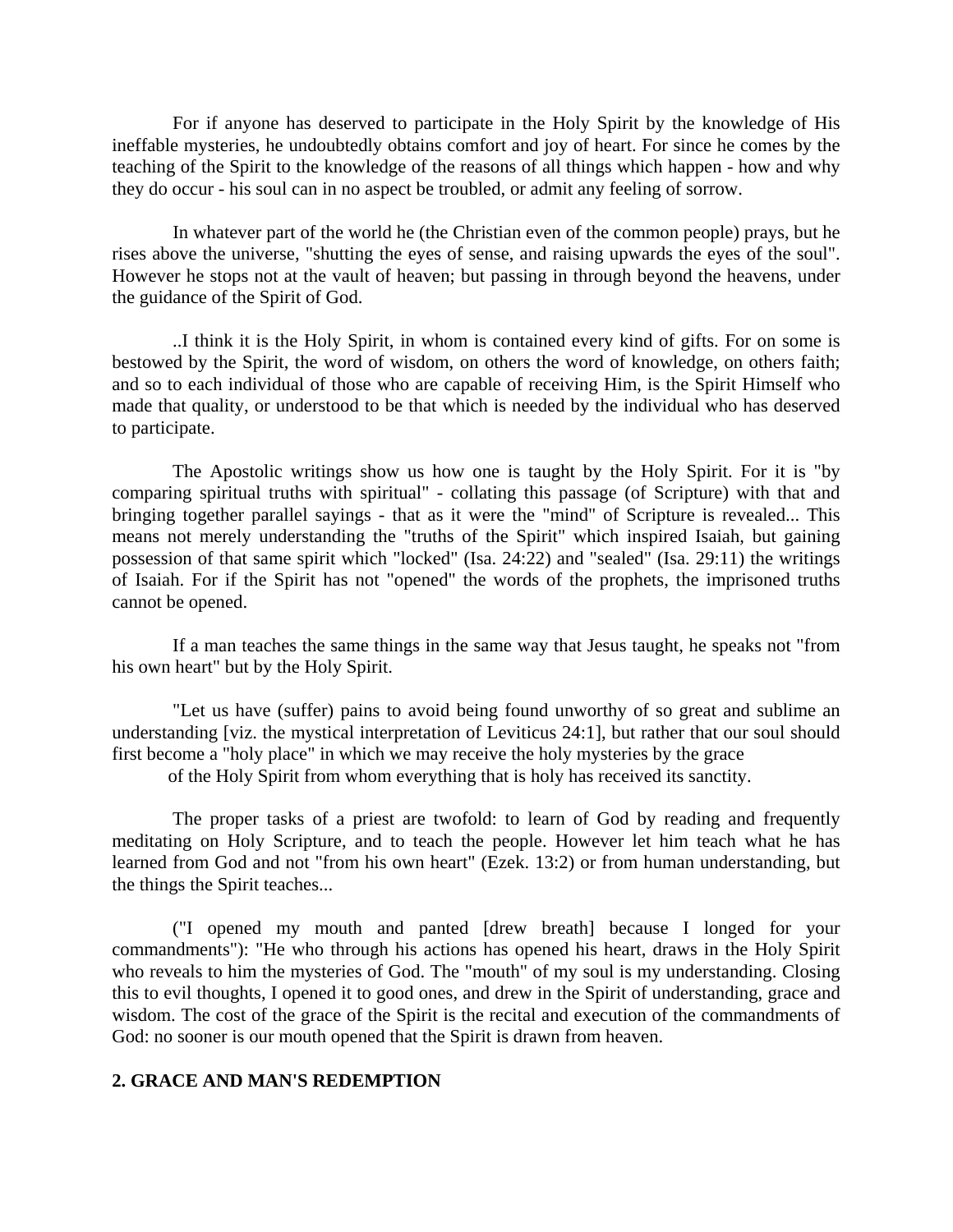The Alexandrian , especially St. Clement, did not separate knowledge (gnosis) from redemption, as I have said that they looked to ignorance as the first cause of evil. The person who enjoys the redeeming action of God is called "gnostic" by St. Clement, which means a person who has spiritual knowledge.

 The gnostic (believer) who has spiritual knowledge or (gnosis) is consequently divine, and already holy. God bearing, and God-borne...

 1 He therefore, who has God resting in him will not desire seeking elsewhere. At once leaving all hindrances, and despising all matter which distracts him, he cleaves heaven by knowledge, and passing through the spiritual essences, and all rule and authority, he touches the highest thrones, hasting to that alone for the sake of which he alone knows... For works follow knowledge, as the shadow follows the body.

 The succession of virtues, is found in the gnostic, who morally, physically and logically occupies himself with God.

1 The gnostic must, as far as possible, imitate God.

It appears to me that there are three effects of gnostic power the knowledge of things;

1 second, the performance of whatever the Word suggests;

 1 and the third, the capability of delivering, in a way suitable to God, the secrets veiled in the truth.

St. Clement of Alexandria

 Whence also it (the soul) gets rid of all the filth of sin which covers it and retains only the likeness of the Image in its purity, then surely this latter being thoroughly brightened, the soul beholds as in a mirror the Image of the Father, even the Word.

St. Athanasius

1. The Coptic orthodox Church and the Dogmas, God, 1986, p.1.

- 2. St. Athanathius: Contra Gentes 27,35; De Incarnatione Verbi Dei 11-15.
- 3. Protrepticus 1:7.
- 4. Prot. 1.
- 5. Origen: In Ioann. 1:29.
- 6. Comm. Matt. 13:19.
- 7. Contra Celsus 3:61 (A.N. Frs. vol. 4).
- 8. Ibid 4:68.
- 9 Ibid 8:59.
- 10. Ibid 4:68.
- 11. Ibid 8:59.
- 12. On Prayer 1:1.
- 13. Comm. Song of Songs, 3.
- 14. Stromata 5:4.
- 15. Ibid 2:2.
- 16. Ibid 6:18.
- 17. Comm. 1 Cor. 10.
- 18. Contra Celsus 4:95; Sel. Pw. 43:3.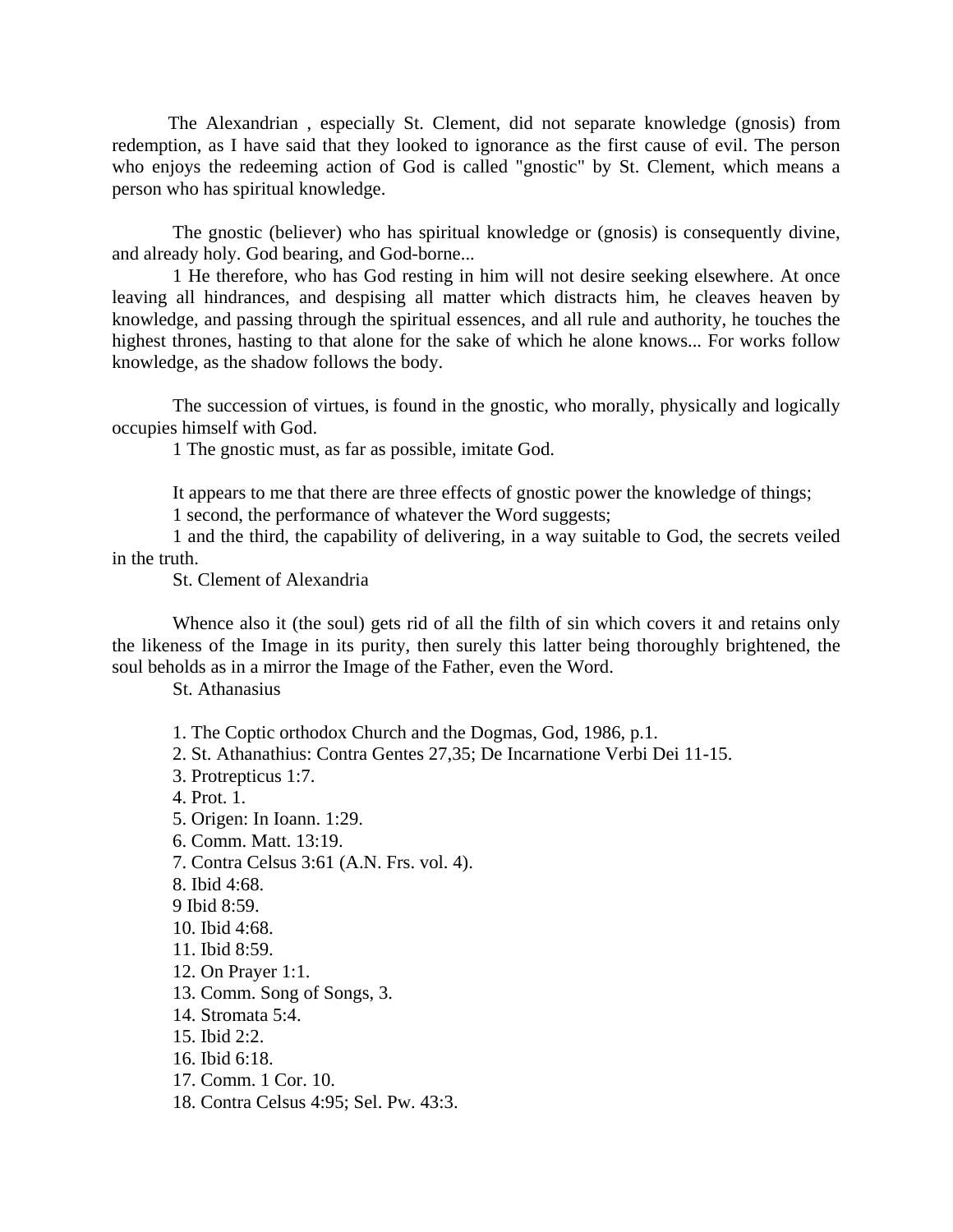- 19. Comm. Song of Songs; Prol.
- 20. De. Princip. 2:7:4.
- 21. Contra Celsus 7:44.
- 22. De. Princ. 2:7:3.
- 23. Comm. 1 Cor. 11 on 2:12-15.
- 24. In Exek 2:2.
- 25. In Lev. hom. 8:6.
- 26. Ibid 6:6.
- 27. Sel. Ps. 119:131.
- 28. Strom 7:13.
- 29. Ibid 4:26.
- 30. Ibid 7:1.
- 31. Contra Gentes 2:34.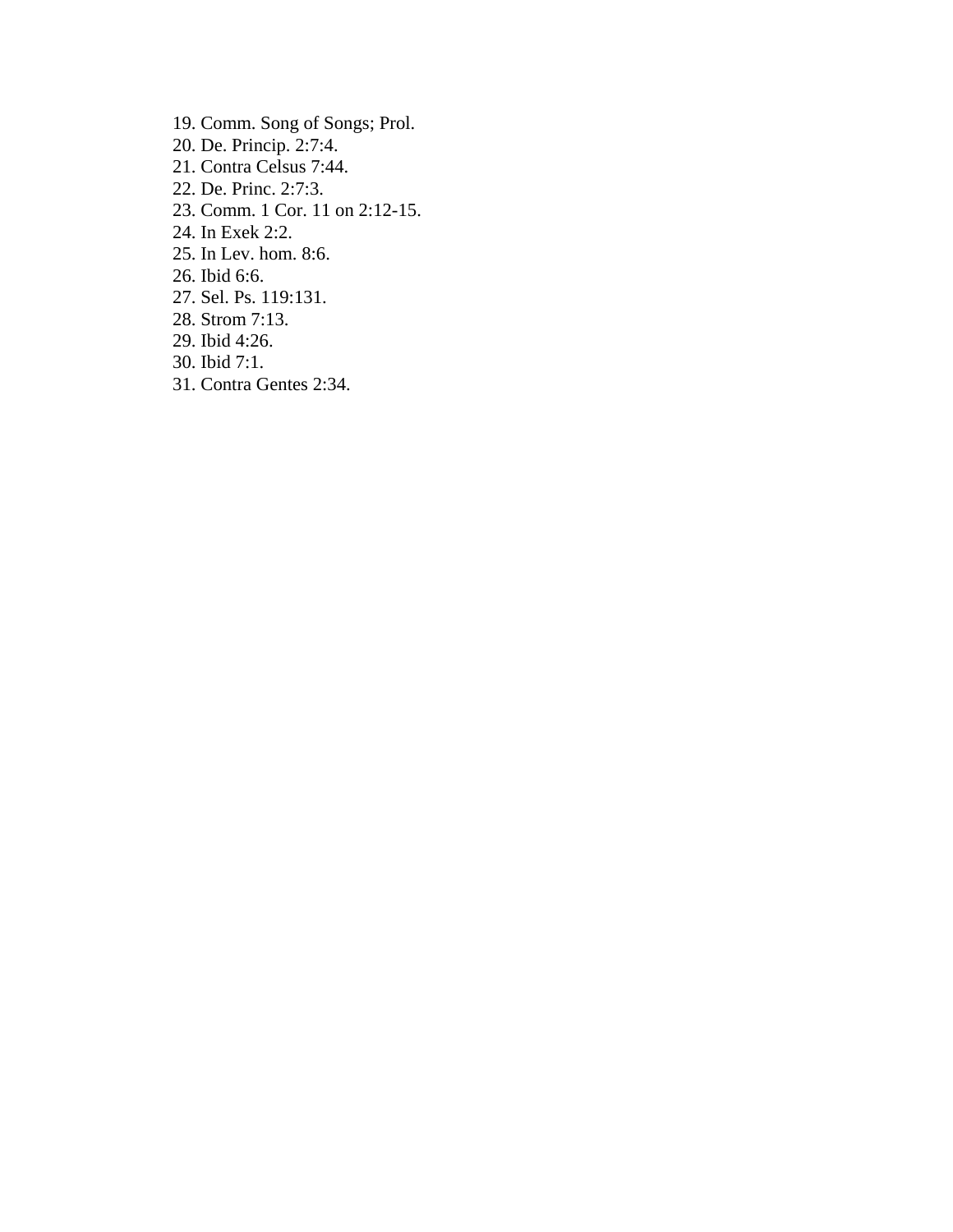### **THE GROWTH OR LOSS OF GRACE**

I have already clarified that the Alexandrian assured that it is the free grace of God that acts in the life of the believer, it is ever acting in his life granting him the good will and the power to practice the "new life' in Christ. Believers cannot by themselves do good without God's grace, and in the same time God who grants man free will as the most noble gift does not work in him unwillingly. He grants him to accept the free grace or reject it. This grace is not something solid or static but always dynamic, ever-acting, therefore the believer who accepts it must enjoy continuous growth in grace, otherwise he loses it. Therefore, St. Paul says, "Do not quench Spirit" 1 Thess. 5:19.

Our Lord Jesus Christ who became Man for our sake, and became a representative of all men, received the growth in grace although He Himself is the Giver of grace. It is said, "and Jesus increased in wisdom and stature, and in favor with God and men" Luke 2:52. He came to establish His own Church that we may drink unceasingly from the river of His grace (Ps. 36:8). It is said; 'and of His fullness we have all received, and grace for grace: John 1:16. In Him we have the right to receive His dynamic grace, hoping to attain "the measure of the stature of the fullness of Christ" Eph. 4:13.

As we are here on earth, and have bodies, we are in need every day to practice the grace of God as if it were new every time. Therefore St. Paul used to say to the believers in all his epistles "Grace to you and peace from God..." Rom. 1:7; 1 Cor. 1:3; 2 Cor. 1:2; Gal 1:3; Eph. 1:2; Phil. 1:2; Col. 1:2; Thess. 1:1; 2 Thess. 1:20, Phil. 3), not because they lacked grace but they were in need to increase and grow more in grace as St. Peter says (1 Pet. 1:2; 2 Pet. 3:18); or St. Paul himself: "God is able to make all grace abound towards you, that you, always having sufficiency in all things, may have an abundance for every good work" 2 Cor. 9:8. St. James also says, "But He gives more grace, therefore He says: God resists the proud, but gives grace to the humble" James 4:6.

St. Peter admonishes us to be humble to enjoy more grace (1 Pet. 5:5), while St. Paul warns us not to despise the "Spirit of grace" Heb. 10:29.

Now I mention some quotations from the writings of the Alexandrian concerning the increase and the loss of grace; or kindling and quenching the Spirit.

 In Hwisdom He makes His graces great to those who show with all their power... that they love Him with all their souls.

 This expression (rekindling the lamp, torch or other lights) seems to indicate something like this also in Jacob. As long as he was far from Joseph and received no information about his life, his spirit had failed in him, and the light which was in him had been darkened, as the kindling has already failed. However when those who reported to him about Joseph's life came, that is those who said that "the life was the light of men," John 1:4 he rekindled his spirit in himself, and the brightness of the true light was renewed in him.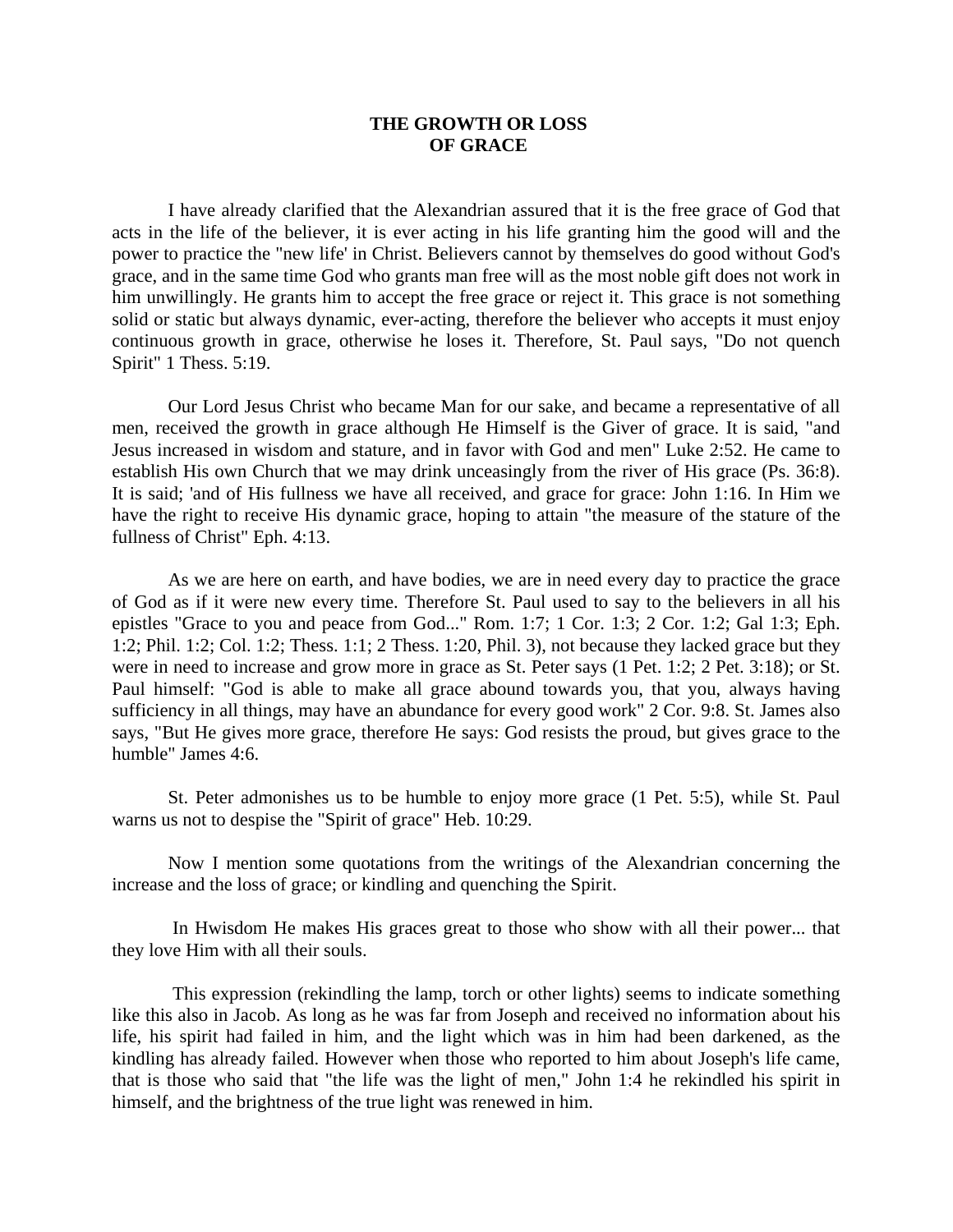1 However because occasionally the divine fire can be extinguished even in the saints and the faithful, we hear the Apostle Paul warning those who were worthy to receive gifts of the Spirit and grace, by saying: "Do not quench the Spirit" 1 Thess. 5:19. The Scripture says of Jacob, therefore: "And Jacob is still living," Gen. 45:28, as if he has experienced something like that which Paul warned against, and has renewed himself through those words which had been spoken to him that Joseph is still alive.

 1 However this also should be noticed, that he who "rekindled his spirit," meaning of course, that spirit which seemed almost extinguished, is said to be Jacob. But he who says: "it is a great thing for me if my son Joseph is living;" Gen. 45:28 as if he understands and sees that the life which is in the spiritual Joseph is great, he is no longer called Jacob, but Israel, he who sees in his mind the true life which is Christ, the true God.

 1 But he is excited not only about the fact that he has heard that "Joseph his son is living", but especially about that which has been announced to him that it is Joseph who holds "dominion over all Egypt", for the fact that his son has reduced Egypt to his rule is truly great to him. For to tread on lust, to flee luxury, and to suppress and curb all the pleasures of the body, this is what it means to have "dominion over all Egypt". And this is what is considered great and held in admiration by Israel.

 1 But if there is someone who should subject at least some vices of the body, but yield to others and be subject to them, it is not said correctly of him that he holds "dominion over the whole land of Egypt," but, for example, he will appear to hold dominion over one, perhaps, or two or three cities. But Joseph whom no bodily lust ruled, was a prince and lord "of all Egypt".

 1 Therefore no longer Jacob, but Israel, whose spirit has been rekindled, says: "It is a great thing for me if Joseph my son is living. I will go and see him before I die." Gen. 45:28.

#### **Origen**

 How, my beloved, our will ought to keep peace with the grace of God, and not fall short, lest while our will remains idle, the grace that is given to us should begin to depart, and the enemy finding us empty and naked, should enter (into us), as was the case with him spoken of in the Gospel (Matt. 12:43-45)...For the departure from virtue gives place for the entrance of the unclean spirit. There is, moreover, the Apostolic injunction, that the grace given to us should not be unprofitable (1 Tim. 4:14)... For when a man despises the grace given to him, and forthwith falls into the cares of the world, he delivers himself over to his lusts... Now the prophet points out the end of such negligence, saying, "cursed is he who does the work of the Lord carelessly" Jer. 48:10. For a servant of the Lord should be diligent and careful, yea, moreover, burning like a flame, so that when by an ardent spirit, he has destroyed all carnal sin, he may be able to draw near to God, Who according to the expression of the saints, is called "a consuming fire" Deut. 4:24; 9:3; Heb. 12:29.

 In the Gospel, He praises those who increased the grace twofold, both him who made ten talents of five, and him who made four talents of two, as those who had profited and turned them to good account; but him who had the talent He cast out as wanting, saying to him, "You wicked servant! ought you not to have put my money to the exchangers? Then at My coming I should have received my own with interest".. For it is not His will that the grace we have recieved should be unprofitable" but He requires us to take pains to render Him His own fruits, as the blessed Paul says, "the fruit of the Spirit is love, joy and peace" Gal. 5:22.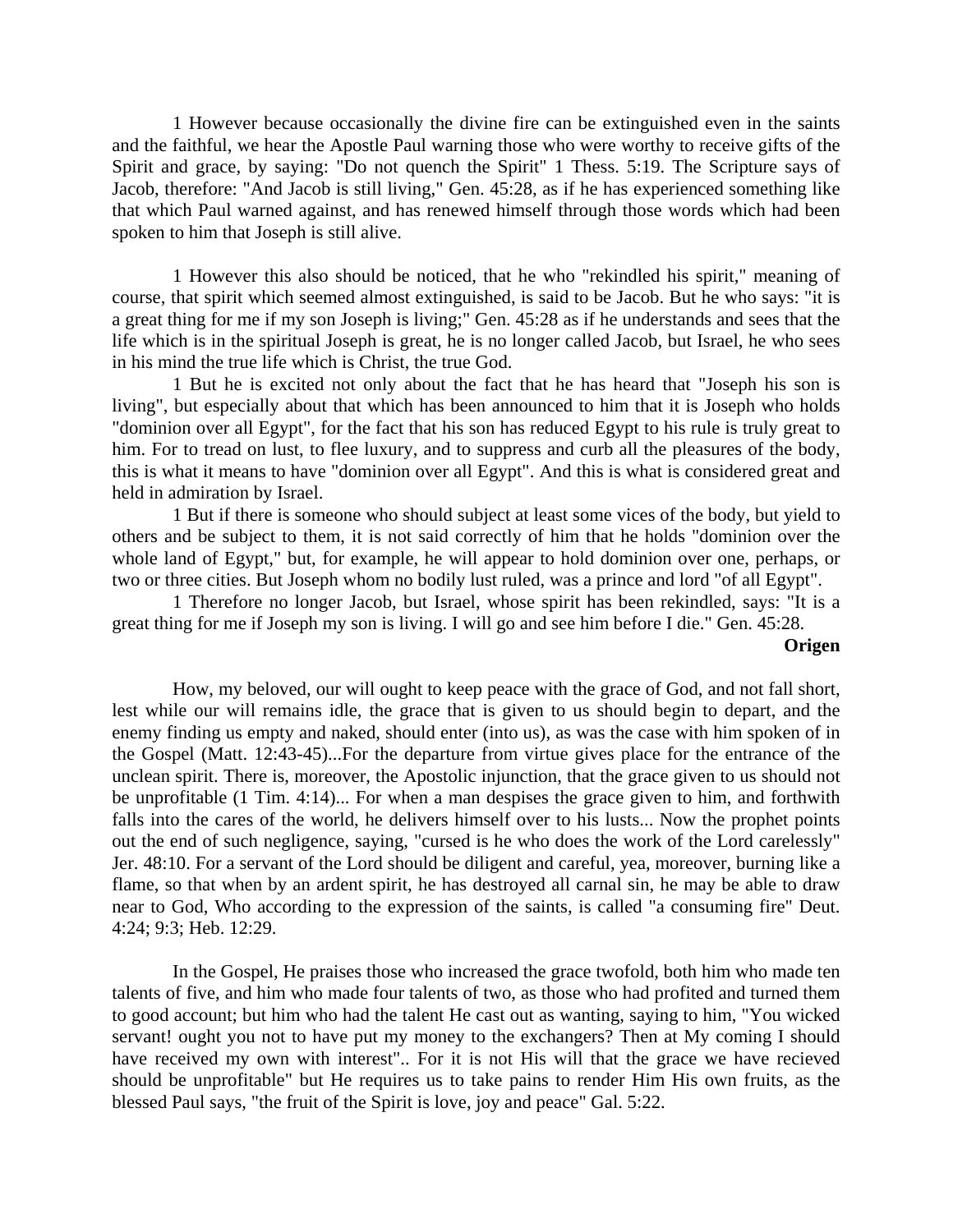## St. Athanasius

- 1. Exhort. to Martyrdom 2.
- 2. In Exod. hom 15:2,3.
- 3. Paschal Epis. 3:; 6:5.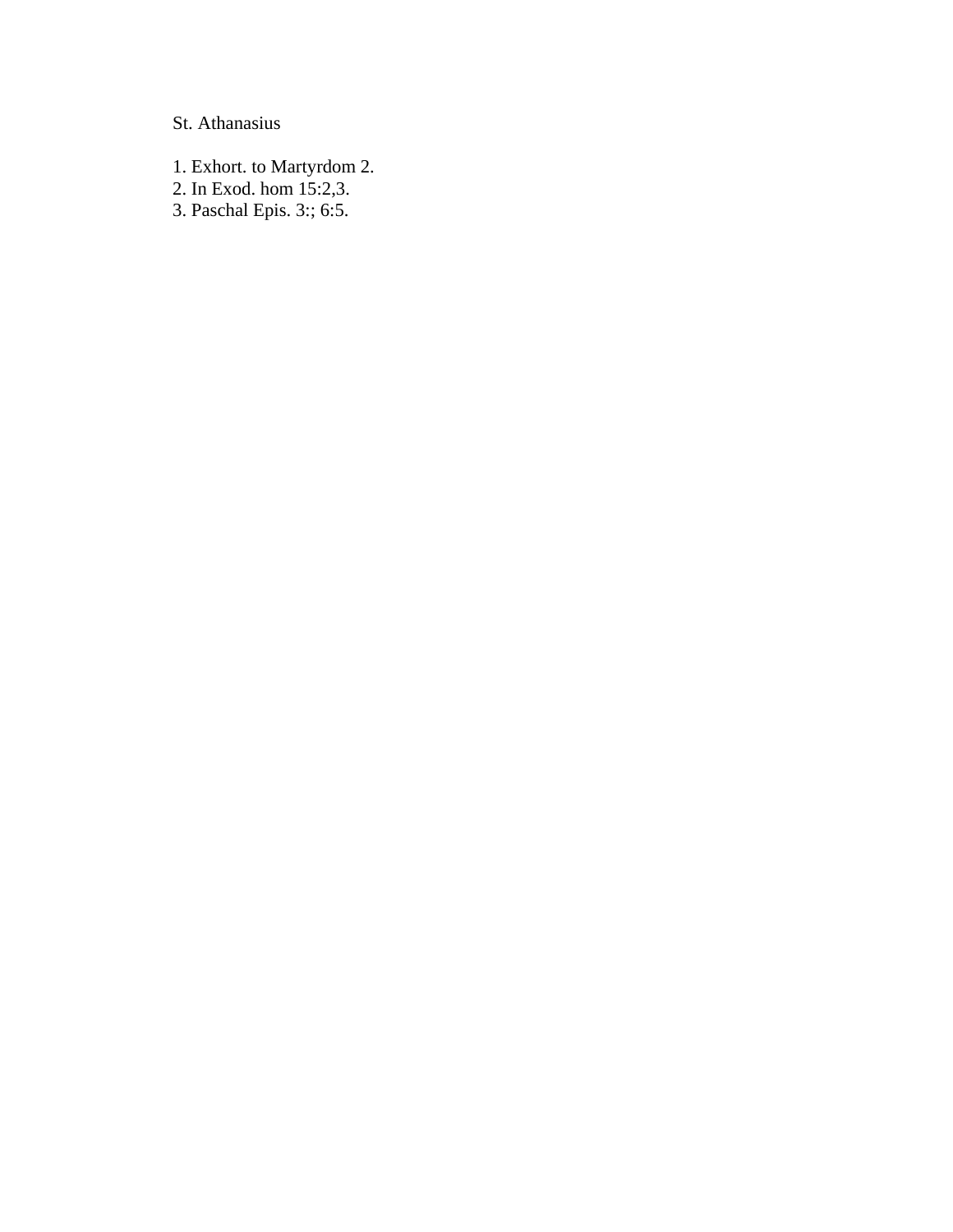#### **GRACE AND LIFE**

Grace is not a divine gift that is granted to the believers to worship God, but as we have said it is God's Self-Giving to man to enjoy life, not only during worshipping God, but all day and night long wherever he is and whatever he is doing, even when he is eating, drinking, putting on his clothes, sleeping etc...

I would like to talk about the effect of the divine grace in our daily life in a separate book, but now I suffice to mention the following points:

1. Grace is not just a gift, but it is God's Self-Giving, by which the believer gets rid of many problems like the feeling of loneliness.

For even if he or she is alone, he is in the presence of God who continuously grants him Himself. The true believer never suffers from lack of love or from loneliness. Some philosophers asked St. Anthony how can he be pleased in his cave while he had nobody and nothing to comfort him, St. Anthony clarified to them that he never felt lonely for he is in the presence of God that dwelt in his heart by grace.

The true believer also never suffers from the feeling of inferiority that destroys mankind. For the divine grace continuously reminds him of his sonship to God his Father, the Almighty Who governs heavens and earth, therefore all the heavenly capabilities are at his hand, as an adopted son of God and a kingly person.

2. St. Clement calls the true believer who practices the divine grace a "gnostic". One of the essential characteristics of the gnostic is the perfect "love", through which he enjoys the pledge of "eternity".

How? By grace the believer receives God's self- giving to him... He does not only enjoy it but also he himself becomes able to practice self-giving. Through the divine grace believers practice love in its perfect meaning as self-giving not as a commandment they have to fulfill but as their new nature. For by receiving God's love in our life, we become lovers of men also.

3. The divine grace illuminates our inner sight and renews our thoughts, understanding and conceptions. Here I give some examples:

a. St. Clement of Alexandria believed that God created everything good, therefore He loved everything and hated nothing. By grace we also have God's view to everything, to find that everything in the world is good and beautiful. Evil and sin are strange to the world that God created, therefore we can truly have the same feelings of St. Clement that our world is the most beautiful world that can ever exist.

Although we acknowledge that we are foreigners in this world, and that our hearts must be close to the world to come, yet we joyfully live here and have a pleasant look towards this temporal world.

Origen had the same feelings as he said; [But a Christian, even of the common people, is assured that every place forms part of the universe, and the whole universe is God's temple].